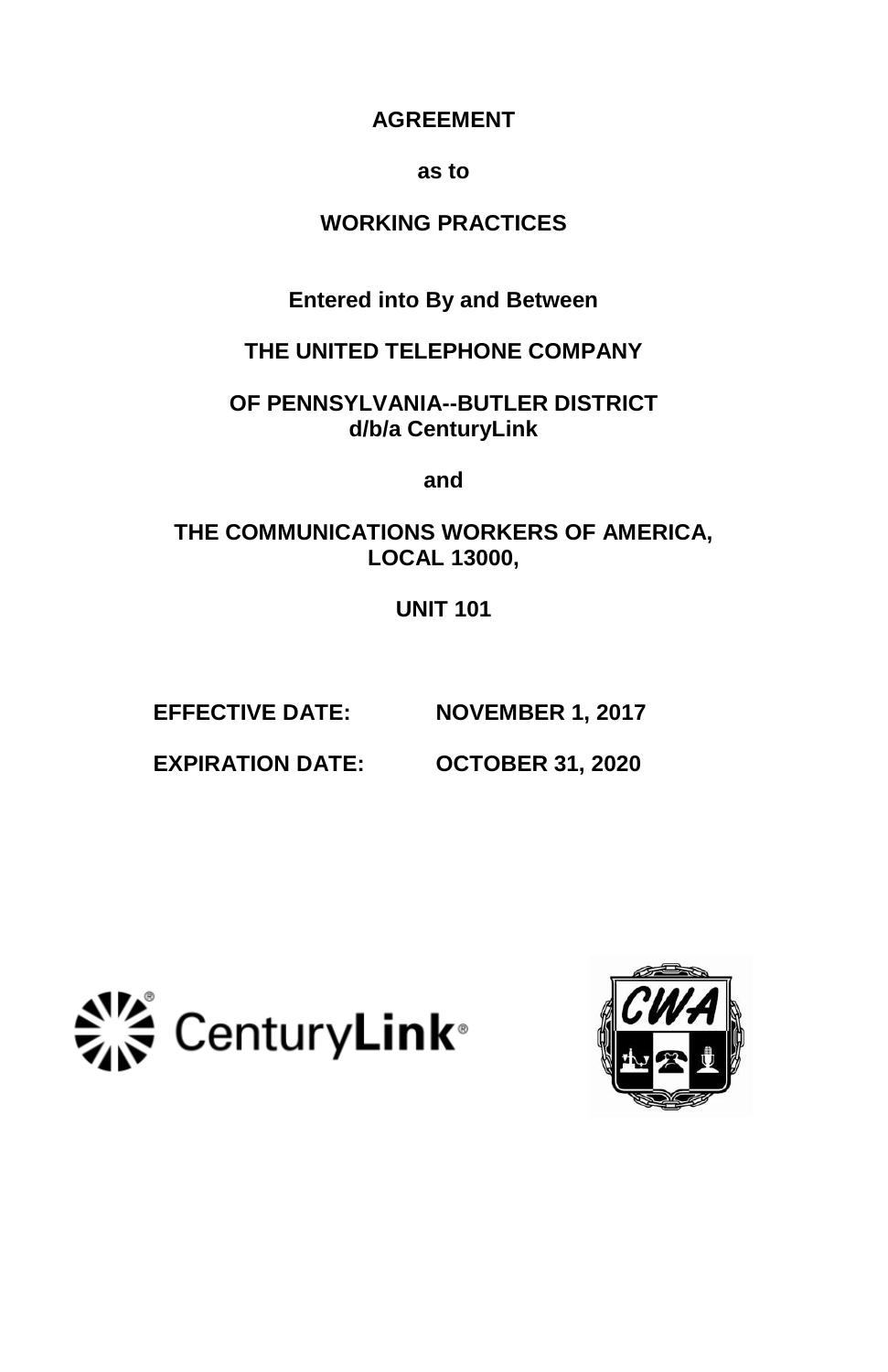| Article 1                                        |                                                                                         |
|--------------------------------------------------|-----------------------------------------------------------------------------------------|
| Section 1<br>Section 2<br>Section 3              | Employees Covered by Agreement1                                                         |
| Article 2                                        |                                                                                         |
| Section 1<br>Section 2                           | Notification of Authorized Representatives2<br>Meetings between Company and Union Reps2 |
| Article 3                                        |                                                                                         |
| Section 1<br>Section 2<br>Section 3<br>Section 4 |                                                                                         |
| Article 4                                        |                                                                                         |
|                                                  |                                                                                         |
| Article 5                                        |                                                                                         |
|                                                  |                                                                                         |
| Article 6                                        |                                                                                         |
|                                                  | Section 1 Wage Treatment-Progression and Job Transfer7                                  |
| Article 7                                        |                                                                                         |
| Section 1<br>Section 3                           |                                                                                         |
| Article 8                                        |                                                                                         |
| Section 1                                        |                                                                                         |
| Article 9                                        |                                                                                         |
|                                                  | Section 1 Definitions of Tours of Duty and Workweek  11                                 |
| CWA 13000 PA                                     | November 1, 2017<br>i                                                                   |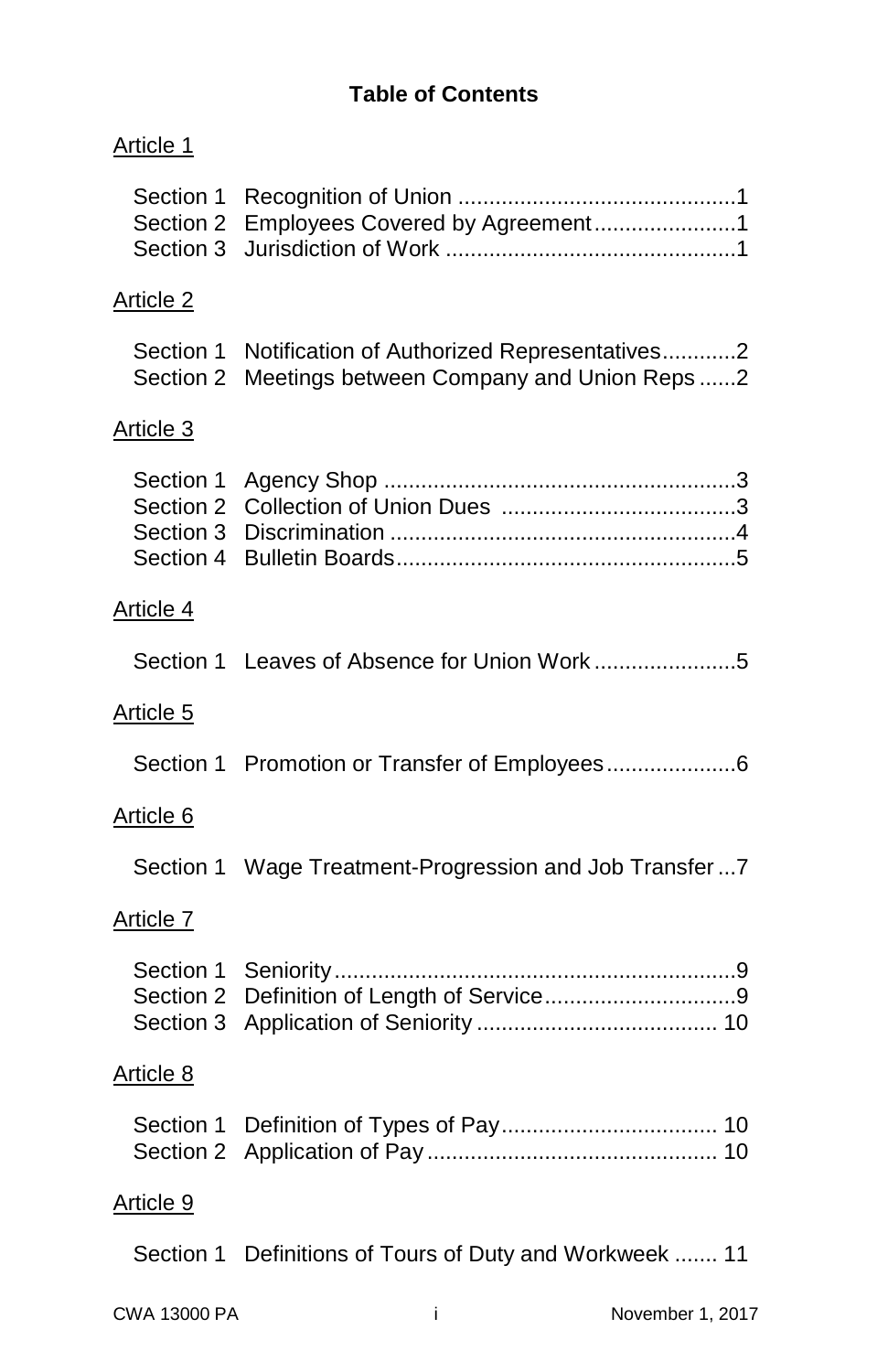| Section 2<br>Section 3                           |                                                                                |  |
|--------------------------------------------------|--------------------------------------------------------------------------------|--|
| Article 10                                       |                                                                                |  |
| Section 1<br>Section 2                           | Differentials for Employees Temporarily                                        |  |
| Section 3                                        | Assigned to Act as Supervisors 13<br>Fatigue Clause - Working 16 hours or more |  |
| Article 11                                       |                                                                                |  |
| Section 1                                        | Overtime and Sunday Payment 14                                                 |  |
| Article 12                                       |                                                                                |  |
| Section 1<br>Section 2<br>Section 3              | Definitions of Holiday Time 15                                                 |  |
| Article 13                                       |                                                                                |  |
| Article 14                                       |                                                                                |  |
| Article 15                                       |                                                                                |  |
| Article 16                                       | Pay Allowances for Absent Time 24                                              |  |
| Section 1<br>Section 2<br>Section 3<br>Section 4 |                                                                                |  |
| Article 17                                       |                                                                                |  |
| Article 18                                       | Health and Welfare Benefits 31                                                 |  |
| Article 19                                       |                                                                                |  |
| Section 1<br>Section 2                           | Reimbursement of Incidental Expenses 33<br>Meal Allowances - Company Sponsored |  |
| Section 3                                        |                                                                                |  |
|                                                  |                                                                                |  |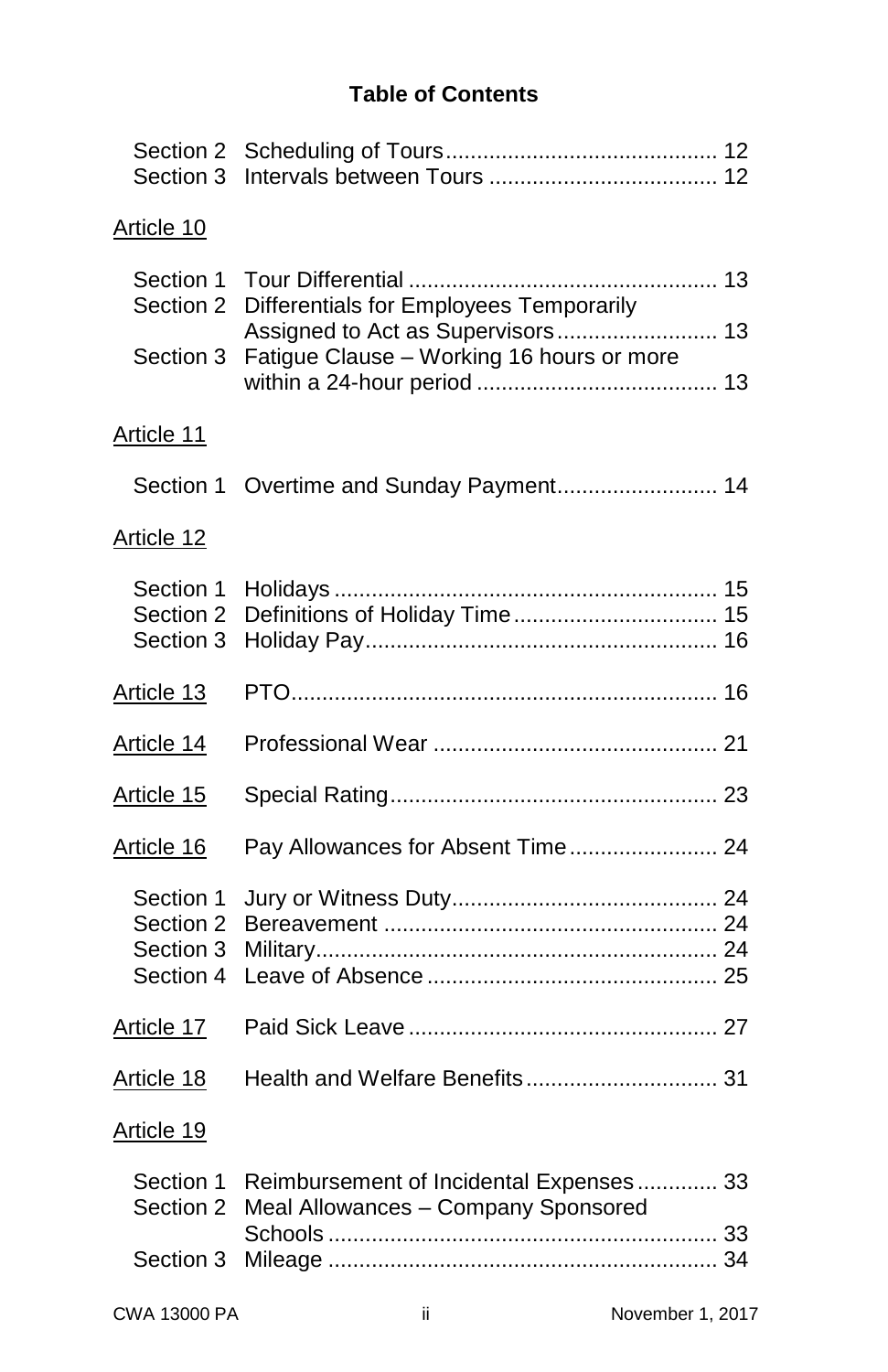| Section 4              |                                       |
|------------------------|---------------------------------------|
| Article 20             |                                       |
| Article 21             |                                       |
| Article 22             | Procedure For Adjusting Grievances 36 |
| Article 23             |                                       |
| Article 24             |                                       |
| Article 25             |                                       |
| Article 26             |                                       |
| Article 27             | Consolidation of Operations  45       |
| Article 28             |                                       |
| Article 29             |                                       |
| Article 30             | Interpretation and Performance 52     |
| Article 31             |                                       |
| Section 1<br>Section 2 |                                       |
| Article 32             |                                       |
| Article 33             |                                       |
| Article 34             | Recognition and Incentive Programs 54 |
| Article 35             |                                       |
| Article 36             |                                       |
| Exhibit A              |                                       |
| Exhibit B              |                                       |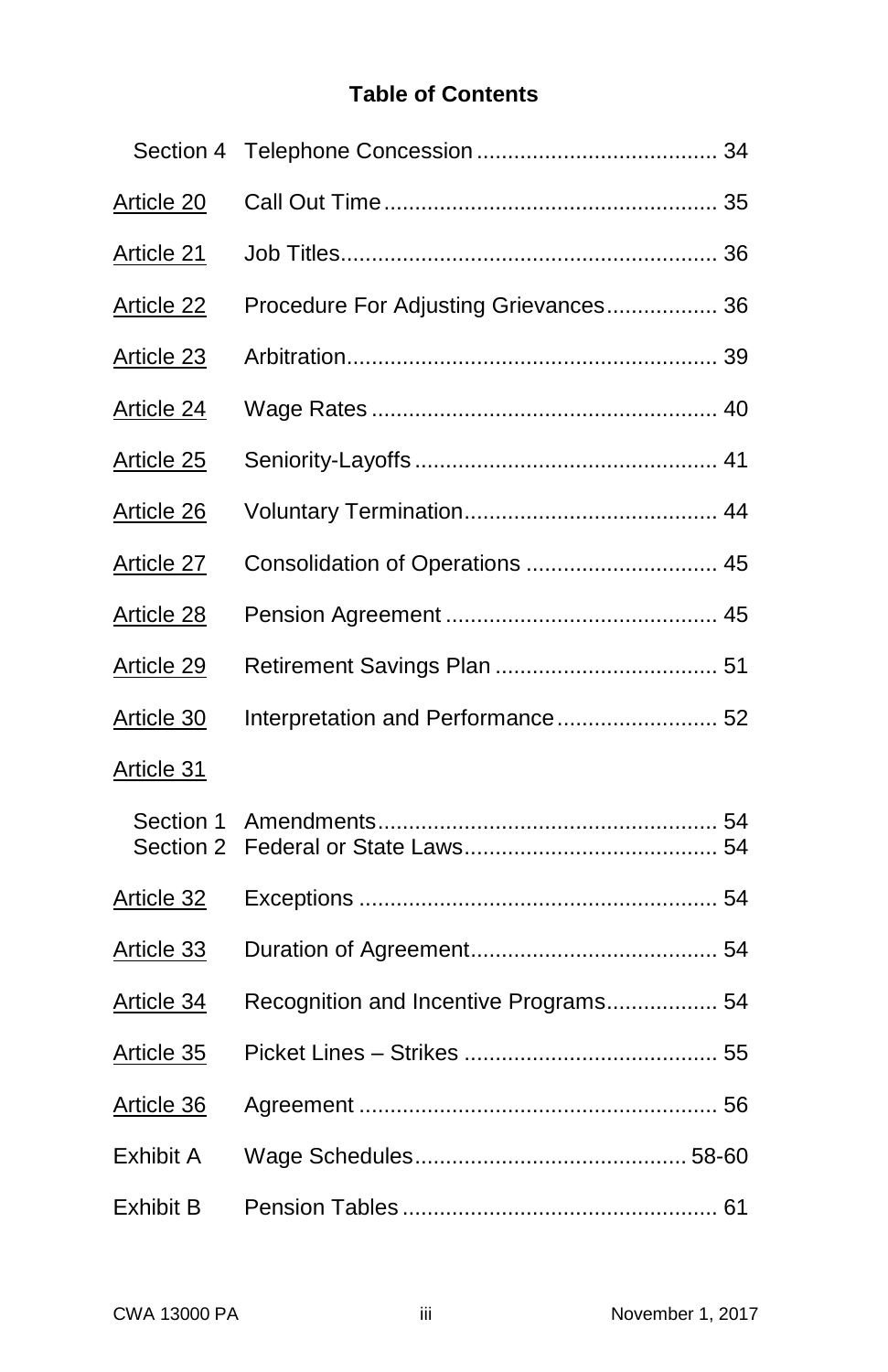|  | Memorandum of Agreement - Warehouse |  |
|--|-------------------------------------|--|
|--|-------------------------------------|--|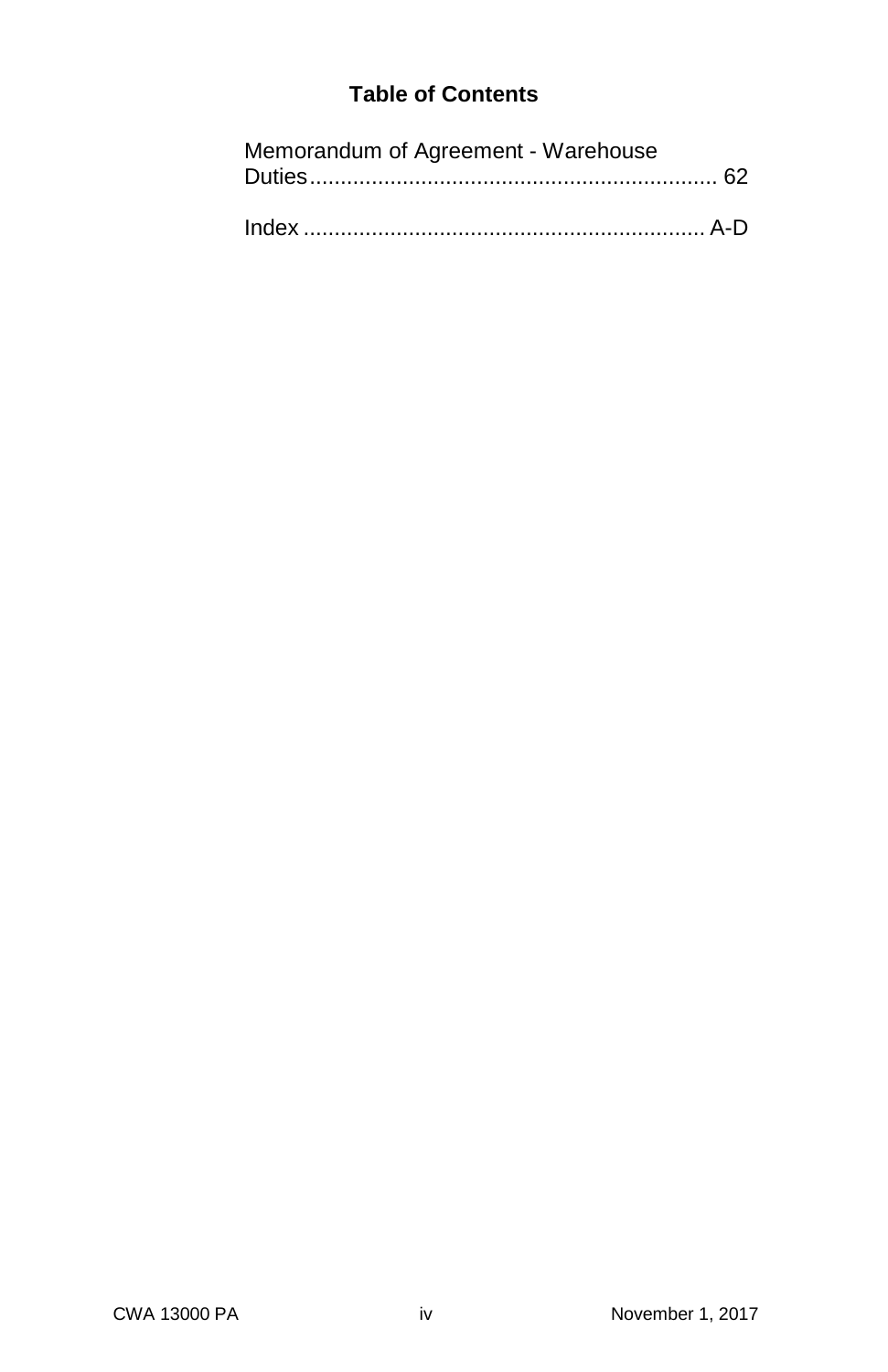THE COMMUNICATIONS WORKERS OF AMERICA hereinafter referred to as "the Union," and UNITED TELEPHONE COMPANY OF PENNSYLVANIA, LLC (BUTLER DISTRICT), d/b/a CenturyLink, its successors or assigns**,** hereinafter referred to as "the Company" do hereby on this **1 ST** day of **November**, **2017**, enter into the following agreement:

# **ARTICLE 1**

Section 1: Recognition of Union

1. The Company hereby recognizes the Communications Workers of America, Local 13000, Unit 101, as the sole collective bargaining Agent for all employees in job **titles** shown in Article **21** and in the wage schedules attached as Exhibit A hereto as certified by the N.L.R.B.

Section 2: Employees Covered by This Agreement

- 1. The privileges of this contract shall apply uniformly to all employees in the bargaining unit unless hereinafter otherwise provided.
- 2. The Company will provide advance notification to the Union regarding changes to existing or new job **titles**. The Union, within fifteen (15) calendar days of receipt of the notification, may request a meeting between Company representatives. During the meeting, both the Company and the Union will present their respective positions on the matter, attempt to negotiate alternatives presented by the Union to resolve any differences, and both parties will make every effort to reach a mutually agreeable settlement. If the parties are unable to reach agreement within (15) calendar days, the matter will be directly pursued to arbitration by the Union. In the interim, the Company will continue with the implementation of the change or new **title**.
- 3. The term "employee" shall mean employees of the Company below the grade of foreman or similar title as listed in the **job** titles in Article **21**.

# Section 3: Jurisdiction of Work

1. This agreement shall cover all work presently done by employees in the Butler District in job **titles** shown in Article **21** and in the wage schedules attached as Exhibit A hereto.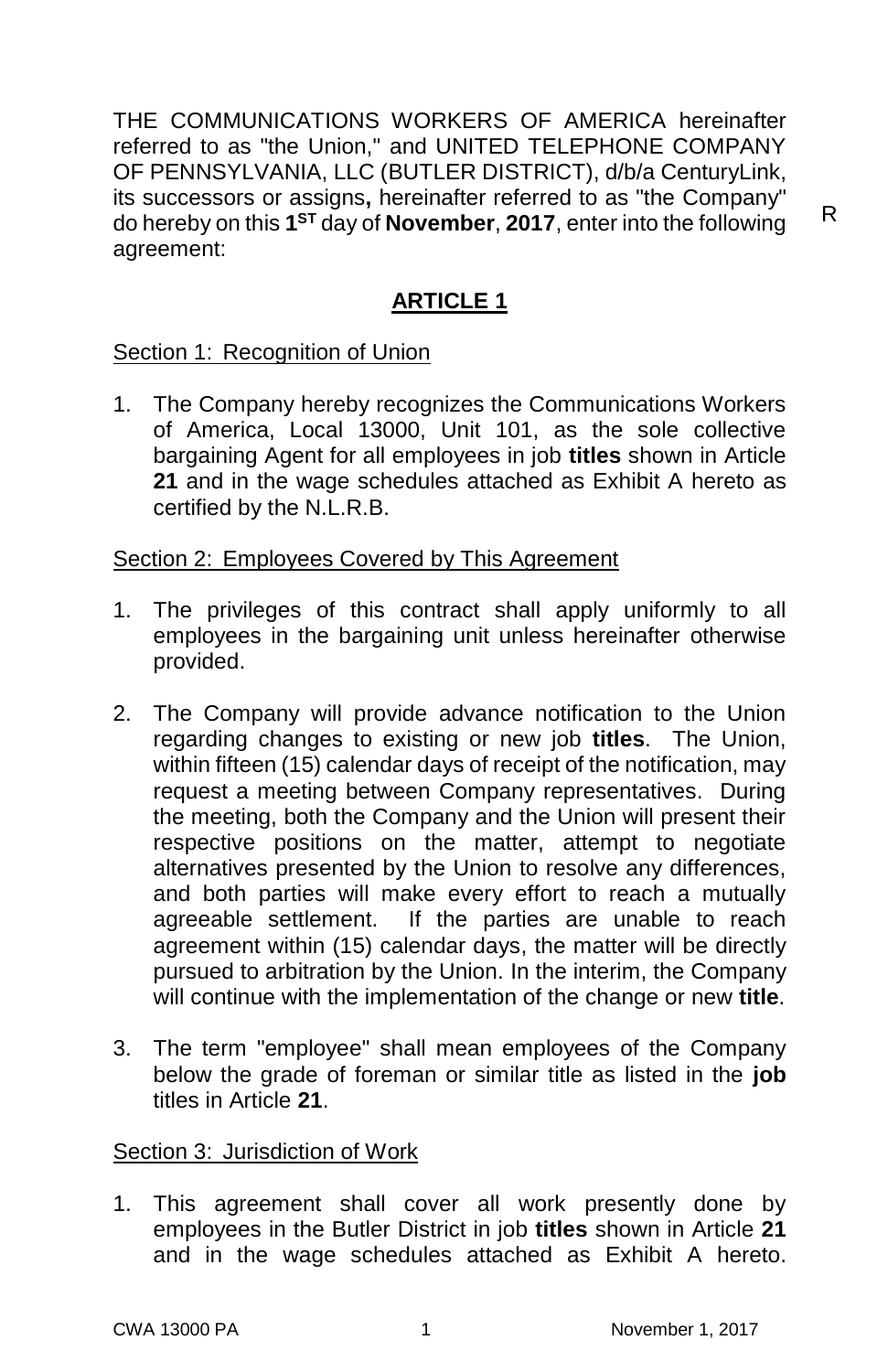Supervisory employees will not normally perform work done by members of the bargaining unit, except for:

- a. Emergencies involving actual or potential interruptions of telephone service, the safety of employees or the public in general.
- b. Training and instructional purposes.
- c. Work which is incidental to supervisory duties on a job normally performed by a supervisor even though similar to duties found in bargaining unit jobs.

# **ARTICLE 2**

Section 1: Notification of Authorized Representatives

1. The Union and the Company shall keep each other currently advised in writing of the names of authorized representatives.

# Section 2: Meetings Between Company and Union Representatives

- 1. Meetings between authorized representatives of the Union and representatives of the Company on all matters except grievances shall be held upon five days' written notice by either party, or by mutual agreement.
- 2. Time spent by authorized representatives of the Union, not to exceed two unless others are excused by the Company, in joint meetings with designated Company representatives which result in an employee's absence from regularly scheduled tours of duty shall be considered time worked and shall be paid for by the Company. The Company shall excuse (2) employees for the purpose of Union contract negotiations for a maximum of seven (7) days and shall receive a maximum of eight (8) hours base wage per day.
- 3. Time spent by Union representatives in negotiations, arbitration, government agency proceedings or for Union business not specifically covered by this agreement shall be considered excused non-paid time.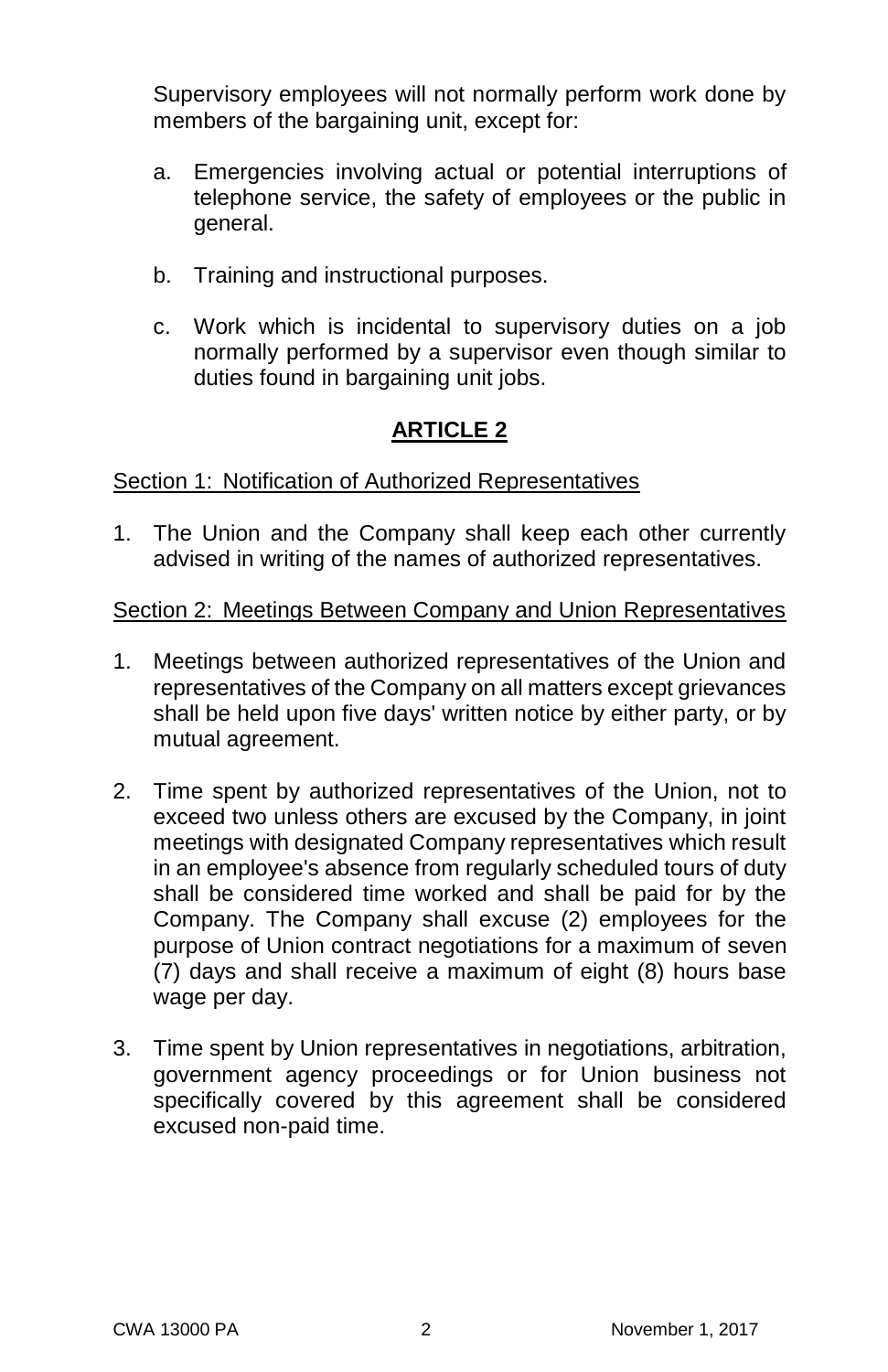# **ARTICLE 3**

### Section 1: Agency Shop

All employees who are members of the Union on the effective date of this Agreement, or who later become members, and all employees entering into the bargaining unit on or after the effective date of this Agreement, shall as a condition of employment pay or tender to the Union amounts equal to the periodic dues applicable to members from such effective date or, in the case of such employees entering into the bargaining unit after the effective date, on the thirtieth day after such entrance, until the termination of this contract. It is understood that employees who were not members of the Union on the effective date of this Contract are not required to join the Union or pay any dues or fees.

### Section 2: Collection of Union Dues

- 1. The Company shall deduct basic Union dues, during the term of the Agreement, from member employees' wages in such amounts as are specified by the Union, and forward monthly to the Union the amounts so deducted.
- 2. The Company and the Union shall work out a mutually satisfactory agreement by which the Company will furnish the Secretary-Treasurer of the Union, monthly, a record of those for whom deductions have been made, together with the amounts of such deductions.
- 3. The present Union dues deduction authorization forms will continue in use until the amount of dues is to be changed. In that event the Union will give adequate notice to the Company and the Union will furnish new authorizations with no amount stated. No subsequent change in the amount of dues will require a new authorization.
- 4. The Company's obligation under this Section 2 as well as under any payroll deduction authorization form signed by any employee, regardless of its contents, shall not survive the expiration or termination of this Agreement (or the expiration or termination of any written extensions). The Company shall provide the Union with thirty (30) days notice before suspending dues deduction. The Company may, therefore, unilaterally and without negotiation, discontinue the payroll deductions until the parties have successfully negotiated a successor Agreement which includes a dues check off obligation.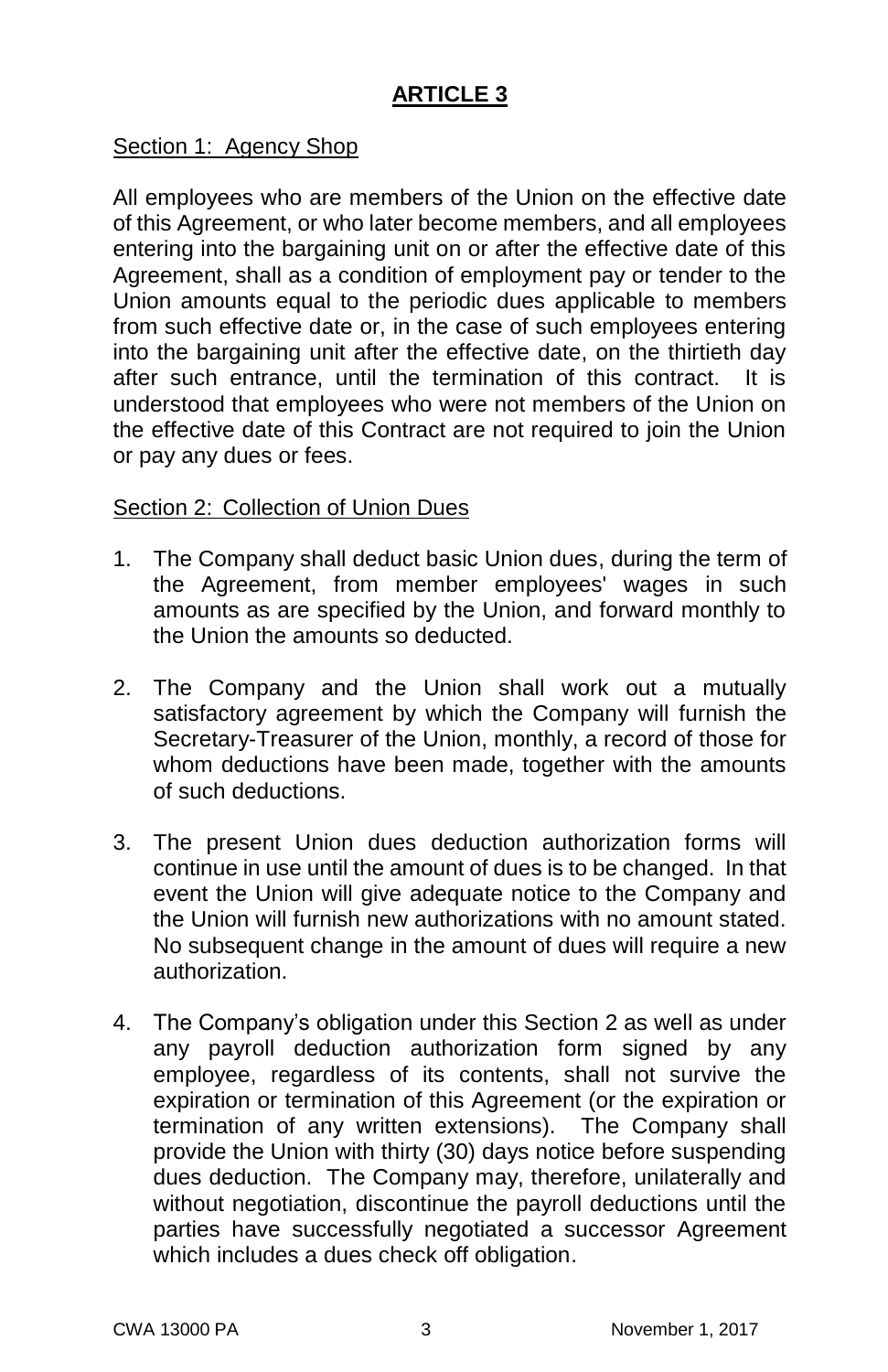- **5. The union agrees to indemnify and hold harmless its directors, officers, agents and employees from and against any and all claims, demands, actions, lawsuits or any other forms of liability, monetary or otherwise.**
- **6. The Company and the Union will share equally the cost of printing the contract and the Company will use a union printer. Both parties will endeavor to have the contract reviewed, proofed and printed within one hundred twenty (120) calendar days after notice of ratification.**

#### Section 3: Discrimination

- 1. The Company and the Union shall not discriminate against, interfere with, restrain or coerce employees because of membership, or non-membership, in the Union, or activity in behalf of the Union.
- 2. The Company and the Union agree that there shall be no unlawful sexual harassment against any employee or person, nor shall there be unlawful discrimination against any employee because of race, color, creed, sex, age, national origin, or because the employee is handicapped, a disabled veteran or a veteran of the Vietnam Era. The parties further agree to take all actions necessary to comply with the Americans With Disabilities Act. Notwithstanding anything to the contrary, where any one clause or Article of this contract is applicable to a request for a leave of absence as defined by the Family and Medical Leave Act (FMLA) of 1993, and the contract provides for a greater level of benefits than are required under the FMLA, the provisions of the contract shall prevail. In no instance shall the contract diminish any rights guaranteed under the Act. The Company shall have the final discretion with regards to those options where the employer is provided with discretion under the FMLA.
- 3. In the event the Union, within one month from the date of any alleged violation of Paragraph 1, charges, in writing that an employee has been discriminated against because of membership in or activity on behalf of the Union, a conference shall be held between the Negotiating Committee of the Union and the Chairman of the Company Bargaining Committee in an effort to reach a mutually acceptable adjustment of the disputed matter. If, within a period of one month after receipt by the Company, of the formal charge filed by the Union with the Company, the complaint has not been adjusted to the mutual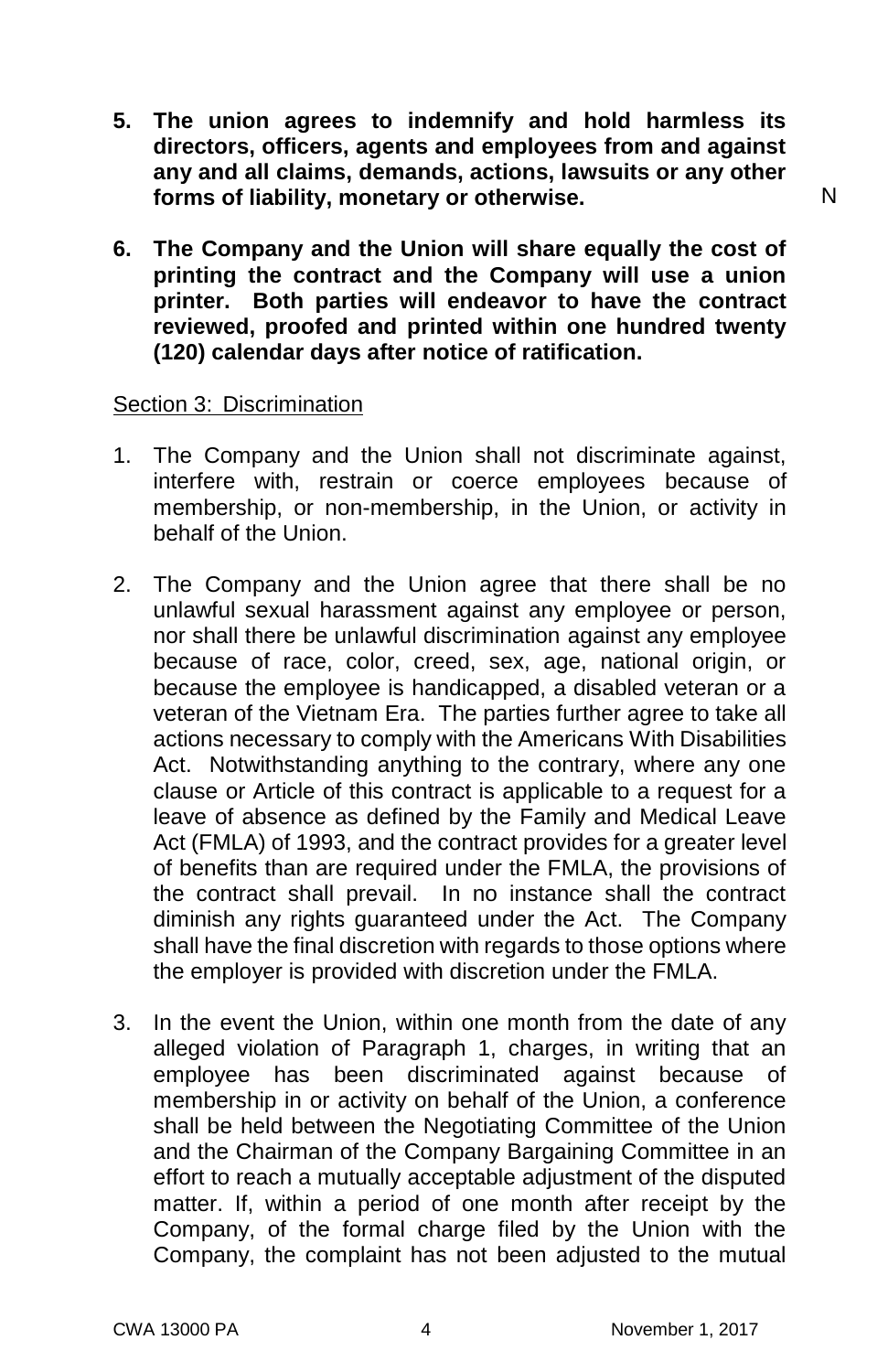satisfaction of the Union and the Company, either party may submit the question under dispute to arbitration, as provided in Article **23** of this Agreement. In order to be reviewed under this Article, all steps must be taken within the time specified. The Company will reimburse the employee for any loss of wages to which the Arbitration Board finds that the Employee is entitled.

- 4. Nothing in this Article shall preclude the Union from exercising any rights given to it or its members by law.
- 5. Employees may examine their personnel records one time per calendar year when such requests are made in writing to the Human Resources Department. Such examination shall take place in the presence of supervisory personnel. The personnel file is Company property and may not be removed from Company premises.

#### Section 4: Bulletin Boards

1. Bulletin Boards may be purchased, installed and maintained by the Union in locations on Company premises accessible to employees who are Union members. The size, type and number of Bulletin Boards shall be mutually agreed to by the Company and Union and they may be used by the Union for posting notices approved by management.

#### **ARTICLE 4**

#### Section 1: Leaves of Absence for Union Work

1. Service conditions permitting and upon written notice of not less than one (l) week, the Company will grant to an employee time off without pay to attend Union schools, conventions or meetings. No more than two (2) employees will be excused at any one time and no more than one (l) employee from a department will be so excused. Once in any given calendar year, no more than three (3) employees will be excused at one time for not more than two (2) days.

Time spent in arbitration, negotiations or government agency proceedings shall be excluded from the provisions of this section.

2. Additional time off may be granted at the Company's discretion, but any such decision by the Company to grant or deny such time off shall not be subject to grievance or arbitration nor considered as precedent for any subsequent decision.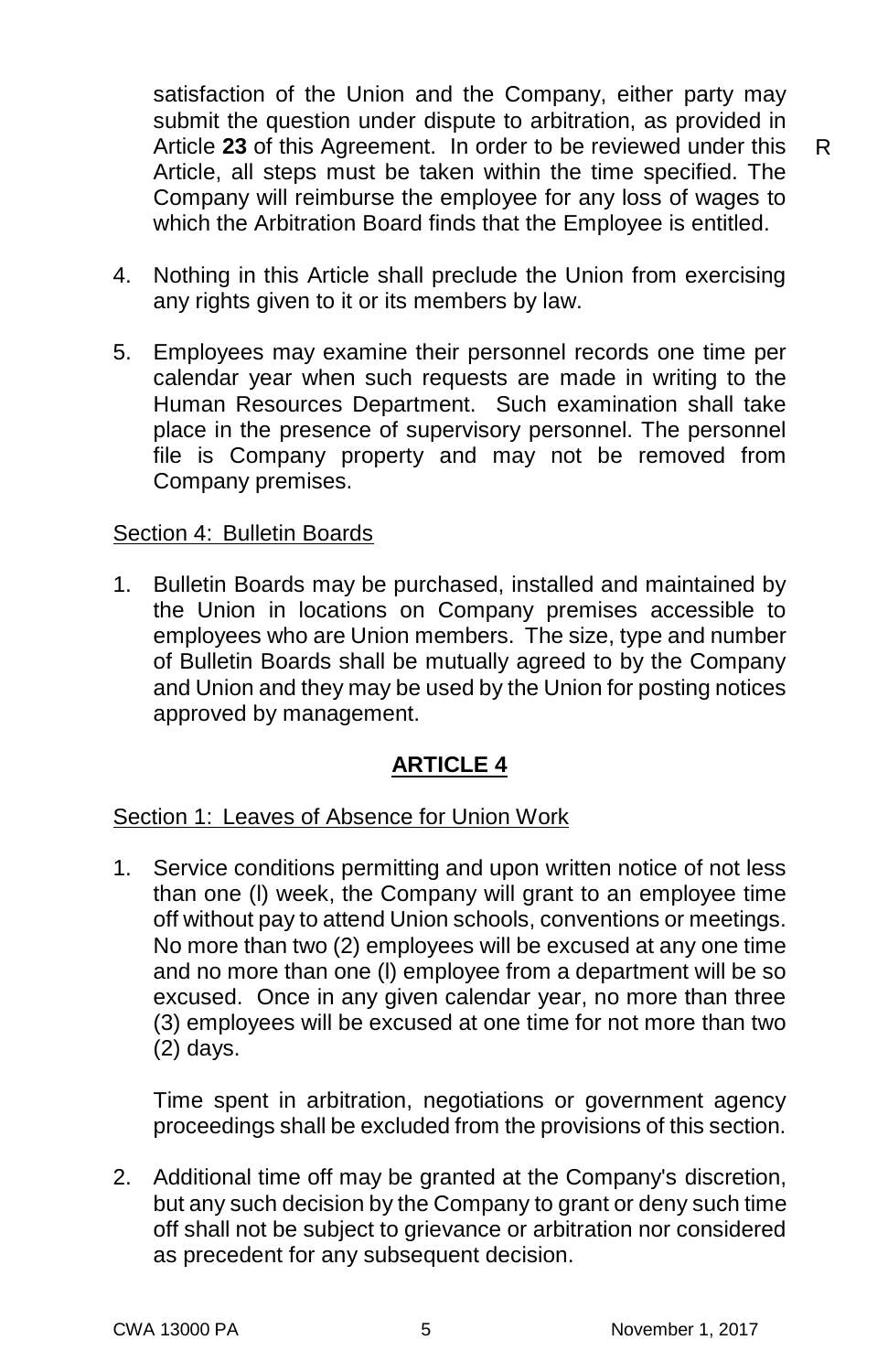# **ARTICLE 5**

### Section 1: Promotion or Transfer of Employees

1. Job postings will be available on-line on the Company's internal website. Such notice shall include the title and job duties of the position available, the skills required for the position, the closing date for submission of bids, and the work location of the position. Only those job vacancies when and where determined by the Company to exist will be available for employee bids.

Applications must be submitted electronically within the specified time period using the on-line application tool provided by the Company. The application shall contain a clear, concise statement of the employee's background, training and overall qualifications and the reasons the bidding employee should be considered for the position.

The job will be considered a promotion if it pays a higher maximum rate than the job in which the employee is presently working.

The Company will attempt to fill the vacancy internally from those employees submitting a job bid request. The Company may, at its discretion, require job applicants to take a test or require certification, provided such test/certification is fair, objective and appropriate to the job involved. In order to be considered a candidate for selection, the candidate must successfully pass any reasonable and job appropriate tests used by the Company for the position. Qualifications shall be determined by the total circumstances including test results if applicable, work experience, performance (and any performance evaluations), applicable technical education and attendance. The Company may use other forms of testing, interviews and/or other reasonable methods of determining qualifications as herein defined. It is understood that the Company may also consider candidates outside the bargaining unit when filling vacancies. The position will be filled by the most qualified candidate as determined by the Company.

Seniority will govern in the event multiple internal candidates are determined to be most qualified by the Company. If no candidates are deemed qualified by the Company, the Company may elect to fill the vacancy from any available source.

The Company will make every reasonable effort to notify the Local 13000, Unit 101 President of jobs being posted. Notification of the successful bidder shall be provided to the Local 13000, Unit 101 President.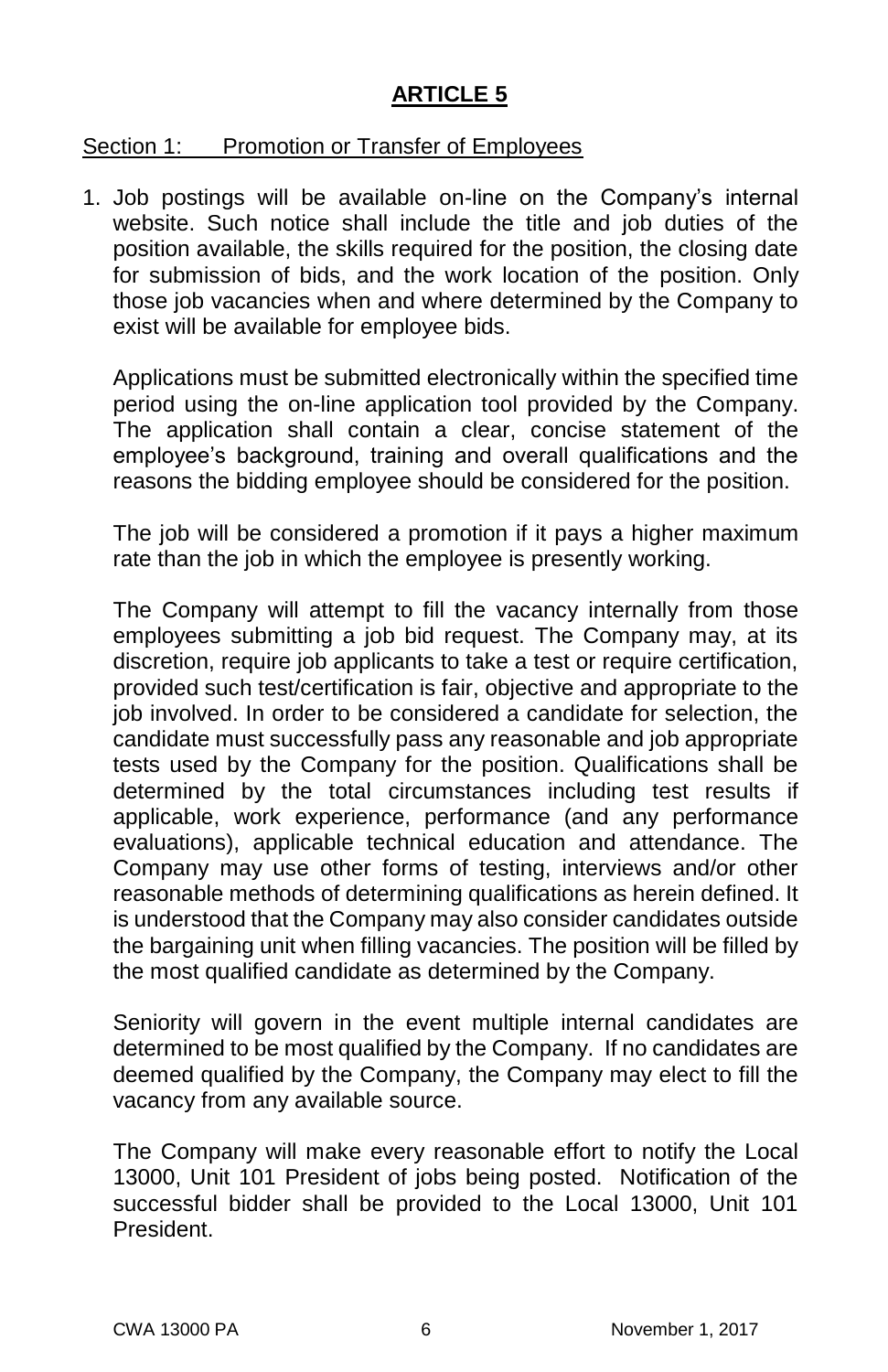- 2. The Company may change the permanent reporting location within an established reporting area of the Butler District. In the event new reporting locations are established within the Butler District, the Company agrees to permit qualified employees to volunteer for assignment to new work centers. In the event there are no volunteers, the Company will assign the least senior qualified employees to staff new reporting locations.
- 3. **Home Garaging will be administered in accordance with the current Company policy. A copy of which was provided to the Union. The Company reserves the right to amend or discontinue the policy in accordance with Article 30.**
- 4. At the discretion of management, due to service requirements, employees may be required to work at other Company locations outside the bargaining unit on a temporary basis. Similarly, employees outside the bargaining unit assigned to company work locations may be required to work within the bargaining unit on a temporary basis. The Company shall keep these temporary, crossjurisdictional work assignments to a minimum and shall effectuate such transfers only to meet service requirements. The Company will notify the local Union President of these assignments.

The parties agree that the assignment of bargaining unit work to nonunit employees and the assignment of non-bargaining unit work to bargaining unit employees as permitted under this agreement is not intended in any way to affect the separate community of interest shared by each group of employees, nor to result in an accretion of one group of employees into another.

5. The Company shall have the exclusive right to assign any future work which is outside of the franchised area. Assignment of such work will be based on business need.

# **ARTICLE 6**

# **WAGE TREATMENT - PROGRESSION AND JOB TRANSFER**

- 1. The Company agrees to grant scheduled wage increases specified in their appropriate schedules in accordance with the time intervals and amounts provided in such schedules, subject to the following conditions:
	- a. Wage progression**/step** increases will be effective based on the service anniversary date for active, full-time employees and based R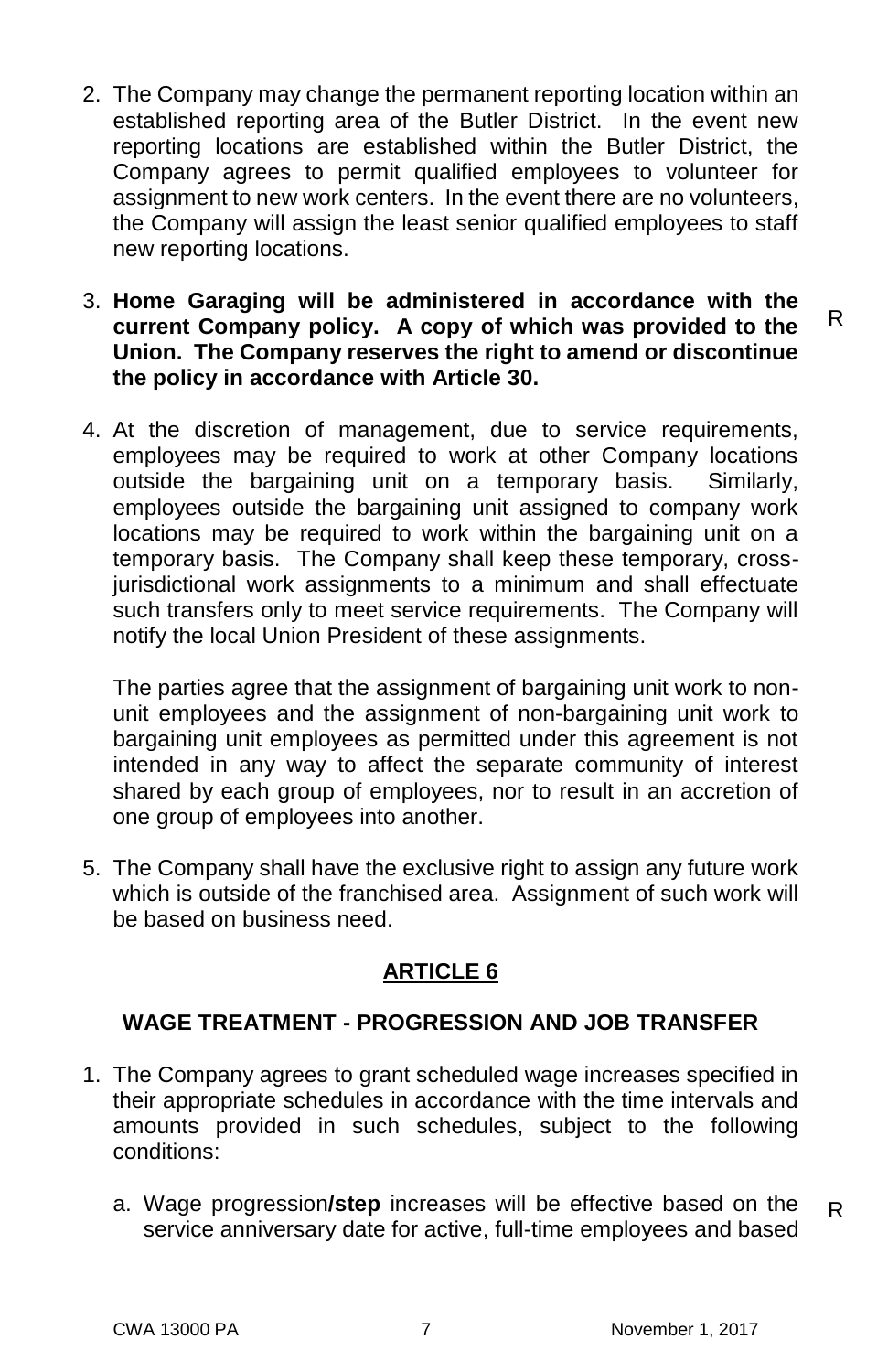on date last given for part-time employees after the employee has worked 1040 hours.

b. **Annual** wage increases will be effective the first day of the pay period closest to the effective date of the increase.

- 2. The following procedure governs the change of an employee from one **job** title to another **job** title having a higher maximum rate:
	- a. If the employee's current wage rate is below the minimum rate for the new **job title**, his/her rate will be increased to the minimum rate for the new **title**.
	- b. If Paragraph (a) does not apply, employees will begin the new **job title** at the rate step on the higher wage schedule which is the same or immediately greater than his/her rate of pay on the lower wage schedule.
- 3. Employees who are permanently reassigned, voluntarily or involuntarily, to a lower rated **job** title will begin the new **job** at the rate step on the lower wage schedule which is the same or immediately lower than his/her rate of pay on the higher wage schedule.
- 4. When transferred between **job** titles, the interval for the first regular increase shall be six (6) months from the starting date of the new job.
- 5. The increases provided for in Paragraph 2(a) and 2(b) will be granted to the extent that the maximum rate for the new **job title** is not exceeded. The employee's new rate shall not exceed the rate he/she would be receiving if he/she had worked continuously in the new **job title** since his/her net credited service date. Net credited service date shall mean his/her in-service date with United Telephone Company of Pennsylvania, LLC (Butler District).
- 6. Employees at the maximum rate in their **job** title and who are temporarily assigned and work for one-half tour (4 hours) in a **job** title with a higher maximum rate shall be paid at the higher rate for the time worked in the **title** with the higher rate.
- 7. Employees who are in progression and who are temporarily assigned and work for one-half tour (4 hours) in a **job** title with a higher maximum rate, shall be paid the hourly rate for their months of service as applicable in the higher **job titles** wage schedule for the time worked in the **title** with the higher maximum rate.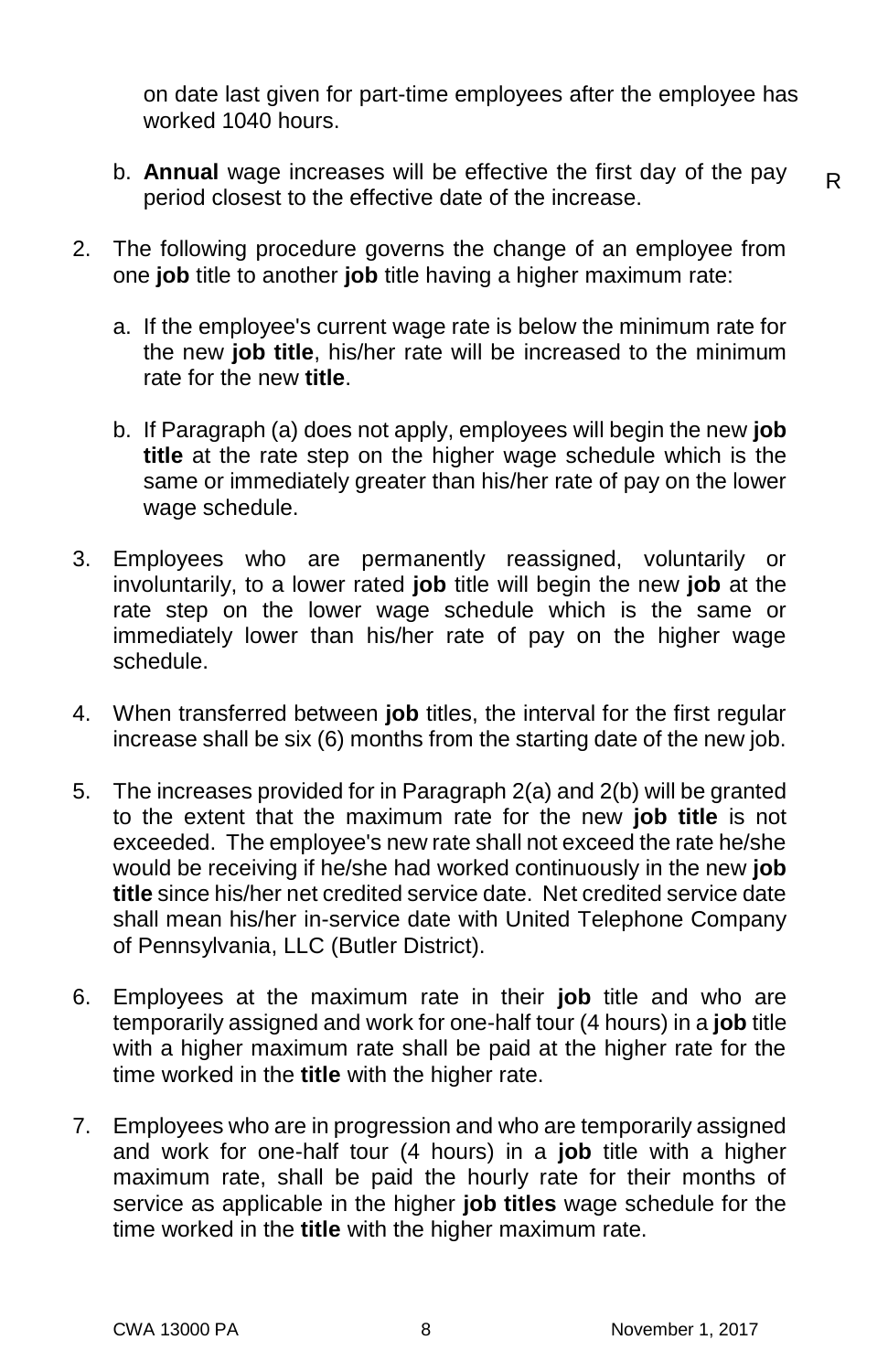# **ARTICLE 7**

### Section 1: Seniority

1. Seniority shall be the determining factor in matters affecting layoffs, return from layoff, transfers (excluding transfers to newly created or vacant positions) and PTO.

Seniority for employees hired on the same date will be determined by using the last four digits of the employees' social security numbers with the higher being more senior for employees hired after November 1, 2008.

Seniority for employees hired on the same date will be determined by using the first letter of the employees' last name with the letter closest to "A" being more senior for employees hired on or before November 1, 2008.

- 2. An employee promoted to management who within a period of two years requests to return or is returned by Company initiative to the bargaining unit shall be permitted to do so with all seniority rights accumulated prior to accepting the supervisory position, excepting seniority rights for layoff purposes shall not be accumulative until the employee has been back into the bargaining unit for one year.
- 3. Any bargaining unit employee of the Company who transfers into this bargaining unit as a result of a transfer from another bargaining unit shall have their seniority honored under the following conditions: Only time actually accrued in a company bargaining unit will be credited for seniority purposes. The bargaining unit from which the transfer is being made must have contractual provisions that provide for the same recognition of seniority under the same terms and conditions. Subject to the conditions listed above, the transferring bargaining unit employee shall be able to immediately utilize their transferred seniority for all uses of seniority.

#### Section 2: Definition of Length of Service

- 1. Service shall be determined by the amount of continuous service according to Company records. Such service shall constitute an employee's seniority.
- 2. Bridging of Service. Upon reemployment, following any separation from employment, an employee may qualify for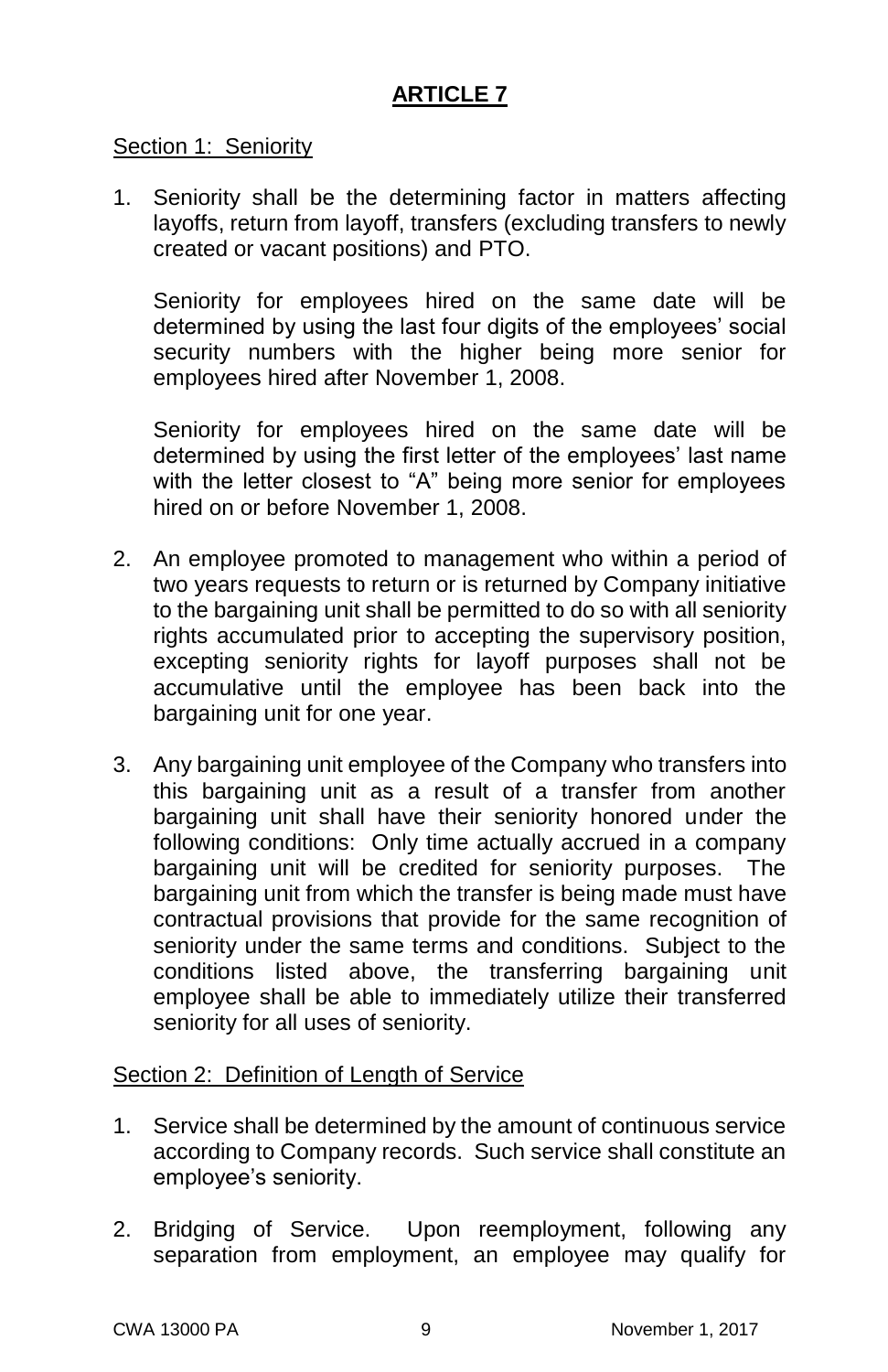"bridging of service." Bridging of service shall be available to former employees in accordance with the Bridging of Service Policy applicable to non-represented employees of the Company.

Company has the exclusive right to amend, modify the Bridging of Service Policy at any time so long as the changes are uniformly applied to all eligible employees, both represented and non-represented of the Company*.* 

The Company will attempt to give the Union at least 60 days advance notice before making changes to the policy and the Union can request a meeting with the Company to discuss but not negotiate the changes.

3. Any employee who enters the Armed Services of the United States Government either by the draft or who enlists, with the approval of the Company, shall be given credit for the time he/she is in said Armed Service, in computing his/her continuous service record, providing upon his/her discharge from said Armed Service he/she returns to the employ of the Company within ninety (90) days from the date of said discharge, and is physically and mentally capable of performing work.

#### Section 3: Application of Seniority

1. In those clauses of the contract in which seniority is a factor, there shall be defined therein the proper unit within the Company to which seniority shall be applied.

# **ARTICLE 8**

# Section 1: Definition of Types of Pay

1. Base pay shall consist of the employee's rate for forty (40) hours.

# Section 2: Application of Pay

1. Overtime, holiday and other premium payments shall be computed on the basis of base pay, unless hereinafter provided. Differentials will be paid at the appropriate differential rate when worked but not compounded with overtime.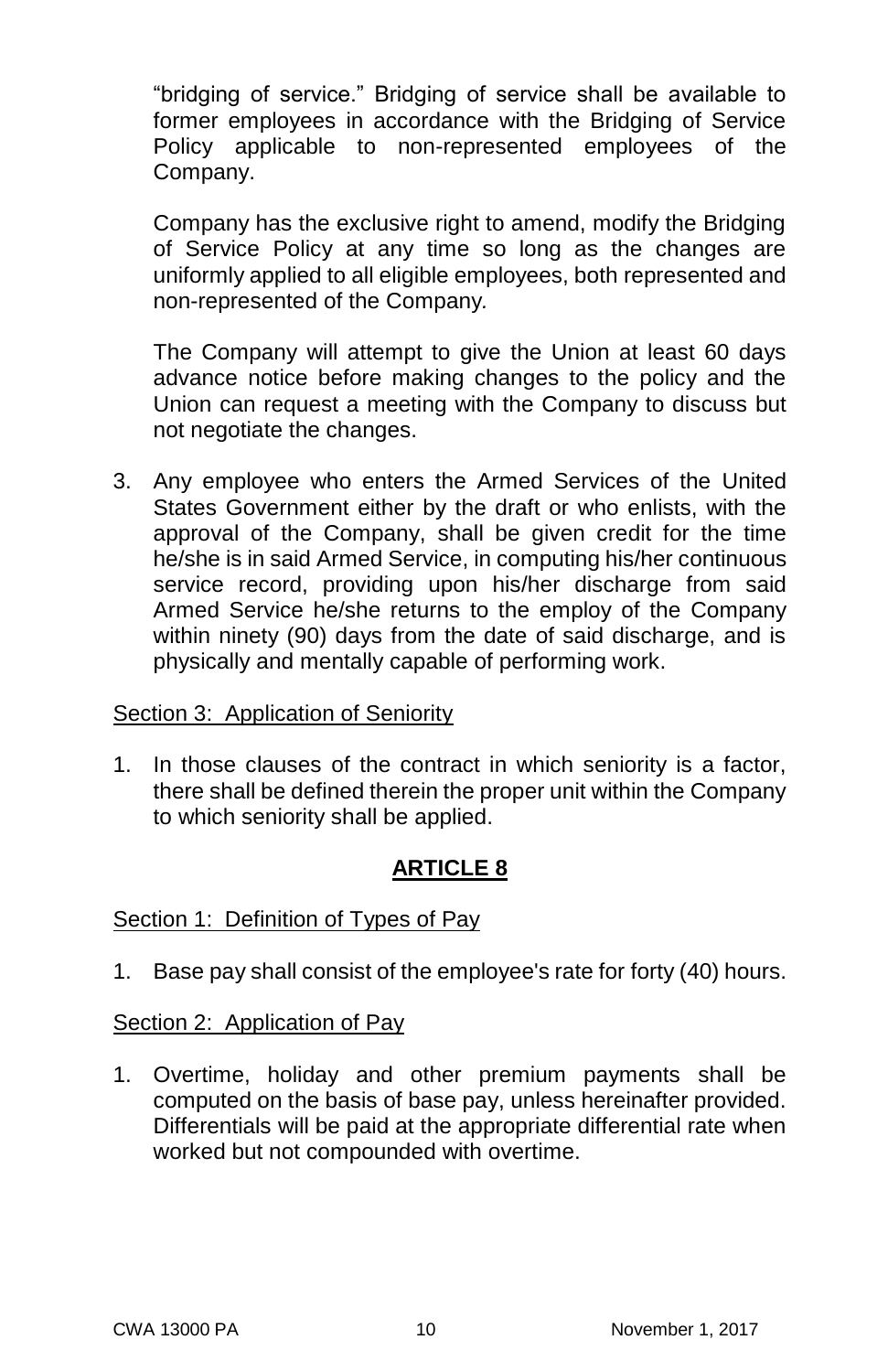# **ARTICLE 9**

### Section 1: Definitions of Tours of Duty and Workweek

- 1. A basic tour shall consist of eight hours, including relief and excluding luncheon or dinner time, and is a tour to which an employee is assigned in accordance with the procedure provided for in Section 2:1, and Section 2:2 of this Article.
- 2. Five basic tours shall constitute the basic workweek. The basic workweek may include tours scheduled on any of five (5) days including Saturday and Sunday.
- 3. The workweek shall commence on Sunday.
- 4. In order to meet the needs of the business in the most efficient manner, the Company may schedule employees four ten (10) hour work days per week. In the event an employee is unable to work four ten (10) hour days per week due to personal reasons, the Company will make a reasonable effort to provide the employee with an alternate schedule or work assignment. When employees are scheduled to work four ten (10) hour days, the following guidelines will apply:
	- a. Ten-hour tours will normally be 7:00 a.m. to 6:00 p.m. with a one hour lunch period or 7:00 a.m. to 5:30 p.m. with a onehalf hour lunch period.
	- b. The overtime rate will apply to all hours worked in excess of ten (10) hours in a day or forty (40) hours in a week.
	- c. PTO scheduled and granted during a four ten (10) hour workweek will be reported as 40 hours of PTO. PTO scheduled and granted during a week in which a holiday occurs will be reported as 32 hours of PTO and 8 hours of holiday. Day at a time PTO will not normally be granted during a compressed workweek when an overnight stay is required.

PTO will be reported as five (5) or ten (10) hours of PTO time. Employees with less than 5 or 10 hours of PTO time remaining who request a one-half or full PTO day will report PTO time and excused non-paid time equivalent to 5 or 10 hours.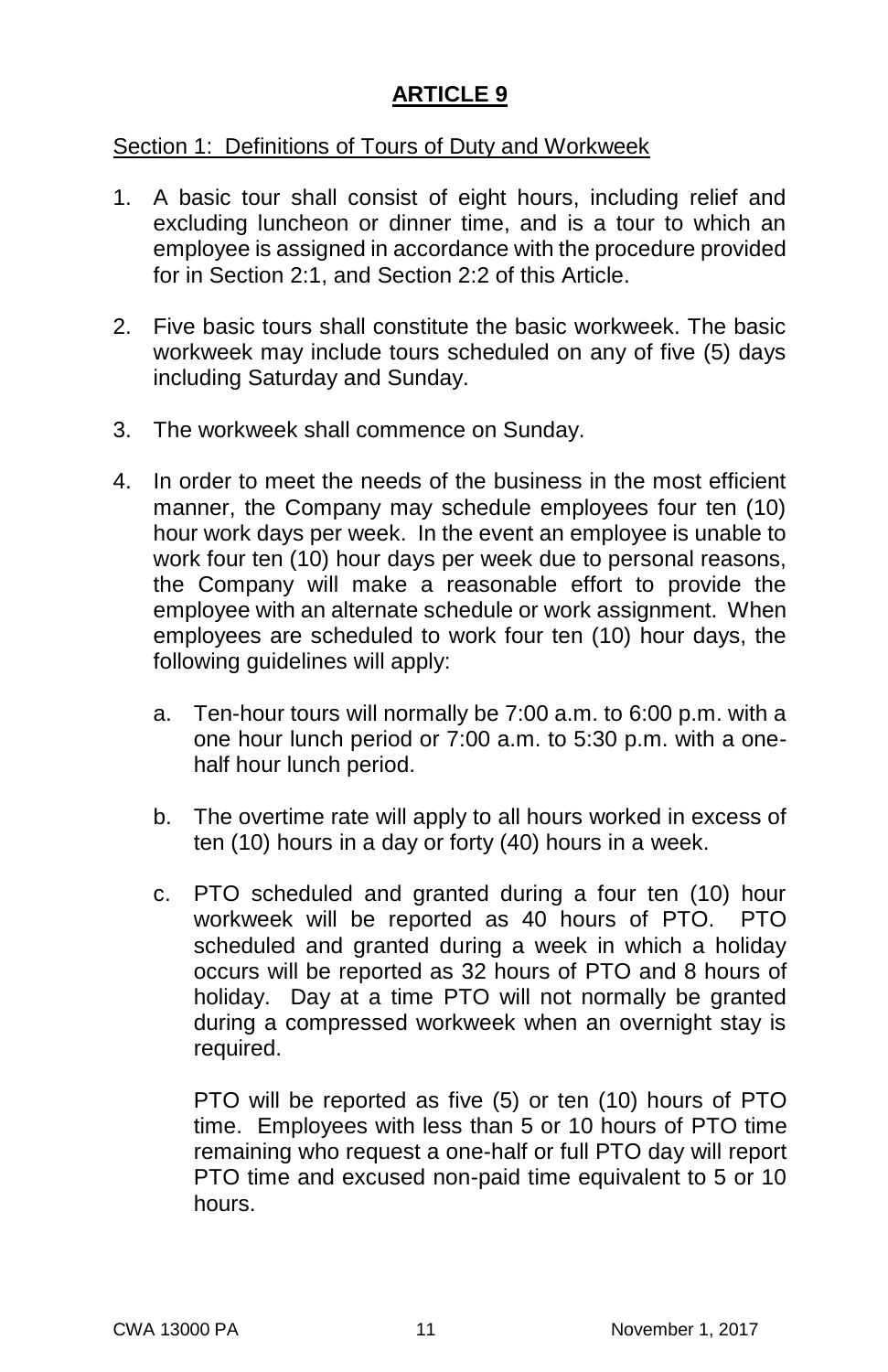- d. Employees who are absent from work due to illness will report 10 hours of PTO
- e. Weeks which include any fixed holiday will be worked as five (5) eight (8) hour days. Employees required to work on the holiday will be paid time and one-half (1 1/2x) for hours worked in addition to holiday pay.
- f. Tour differential will not be applicable to four ten (10) hour days. The differential applicable to a Temporary Supervisor or to the performance of non-bargaining unit work to assist management will be \$12.50 per tour.

### Section 2: Scheduling of Tours

- 1. The Company shall post weekly schedules for each employee before midnight of Thursday of the preceding week. Each employee shall be scheduled for five basic tours in each workweek.
- 2. The Company shall post holiday schedules at least fourteen days before the holiday.
- 3. When scheduled tours are changed by the Company, with less than twenty-four (24) hour notice to the employee, the employee whose tour has been shifted shall be paid the overtime rate for all hours worked on the shifted tour which are outside the hours that would have been worked on the regularly scheduled tour.
- 4. Tours may be exchanged by mutual consent of the employee and the Company. In such cases, shifted tour practices shall not apply, and the time between the involved employees' tours need not be nine hours.

# Section 3: Intervals Between Tours

- 1. An employee will not be assigned to work a tour which begins less than nine hours after the completion of his previous tour, except in extreme emergencies.
- 2. If the interval between the end of one worked tour and the beginning of the next worked tour is less than nine hours, all time worked during the second tour will be compensated for at the overtime rate. The provisions of this paragraph pertain only to scheduled tours and may not be used in conjunction with a scheduled change as provided for in Article 9, Section 2,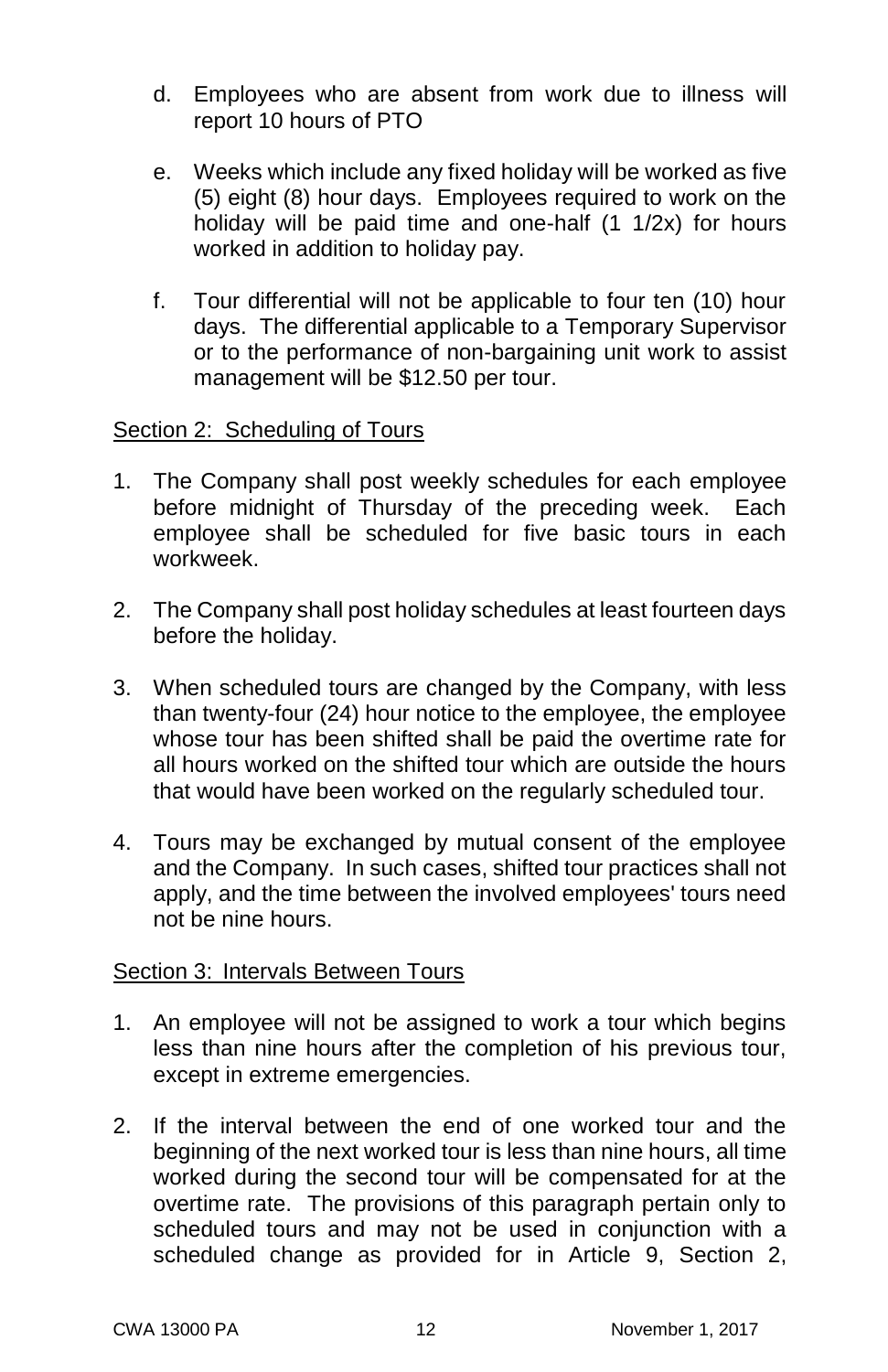Paragraph 3 or fatigue time as provided for in Article 10, Section 3.

3. If, through an employee's choice, the period between his tours is less than nine consecutive hours, the Company shall not be required to pay the premium rate as provided for in Section 3:2 of this Article.

# **ARTICLE 10**

# Section 1: Tour Differential

1. A tour differential shall be paid for all **scheduled** hours worked after 8:00 p.m. and before 6:00 a.m. The tour differential for wage schedule 1 shall be \$2.00 per hour, for wage schedule 2 shall be \$2.60 per hour and for wage schedule 4 shall be \$2.75 per hour. Tour differential does not apply to hours of work when **overtime** (1 1/2x or 2x) is paid.

Section 2: Differentials for Employees Temporarily Assigned to Act as Supervisors

1. Employees who are assigned to act as a temporary supervisor shall be paid a \$10.00 per tour differential. A temporary supervisor **may** be appointed to replace a management employee who is absent due to PTO, disability, training or Company business. Assignment as a temporary supervisor shall not exempt an employee from performing the normal duties associated with his/her **job title**. Assignment as a temporary supervisor shall not normally exceed a six (6) month period.

Employees may also be assigned to assist management in a group leader capacity. Such assignments will be made at the discretion of management and will be based on employee qualifications.

Employees who are assigned to such duties will receive a differential of \$10.00 per tour.

Section 3: Fatigue Clause; Working 16 Hours or More Within a 24-Hour Period - Fatigue Time

1. When an employee, because of service conditions, works nonscheduled hours and the non-scheduled hours worked plus the time worked in the regularly scheduled tour totals 16 hours or more within 24 hours from the start of the regularly scheduled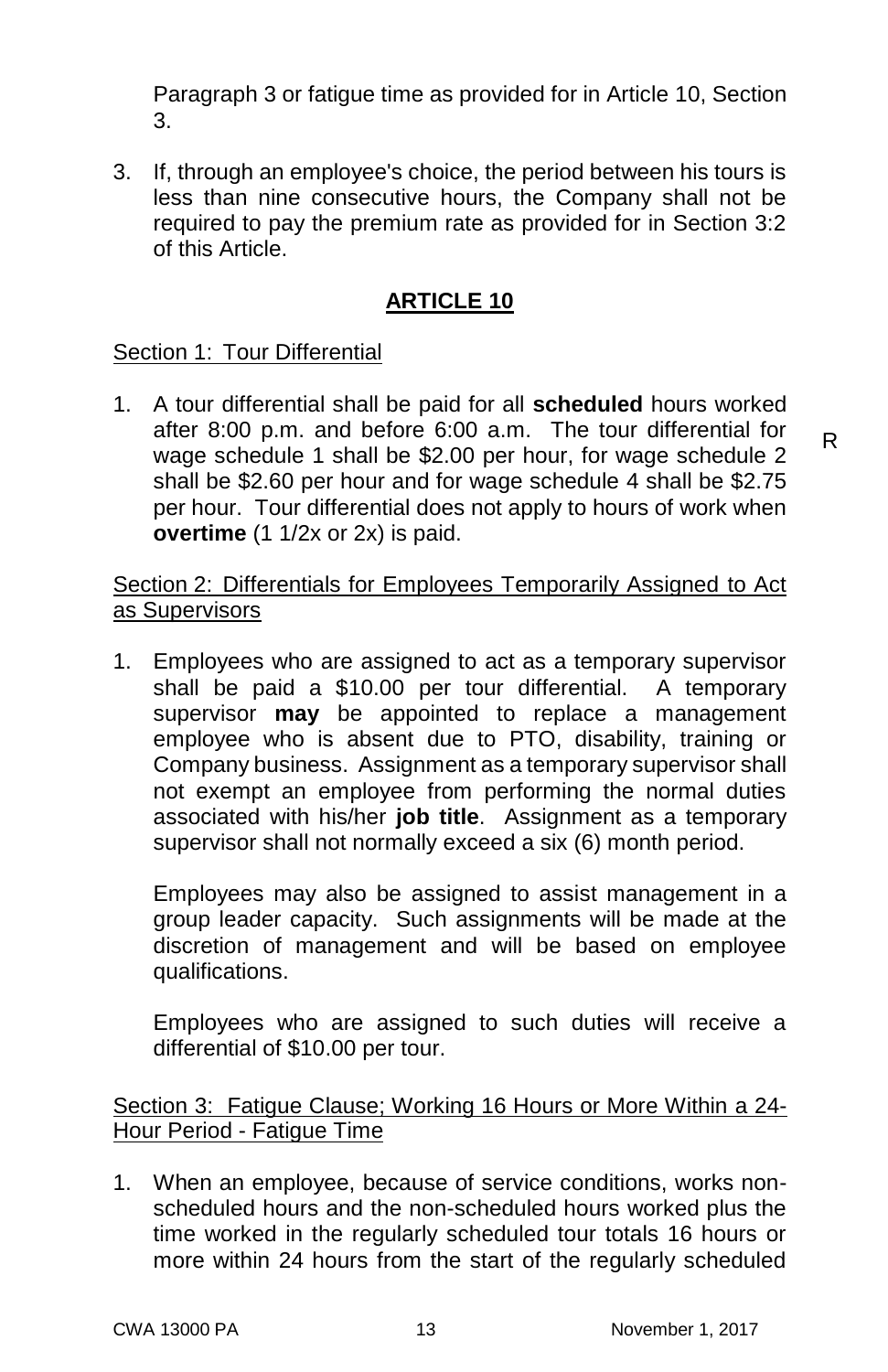tour, he will be excused and paid the basic hourly wage rate during a regularly scheduled tour starting on the next succeeding day until eight (8) hours have elapsed from the time of completion of the overtime work. In the event an employee does not receive the full rest period, compensation at one and one-half times the basic hourly rate will be paid for time worked during the rest period.

When an employee is required to continue work beyond 16 hours, he will be paid at one and one-half times the basic hourly wage rate until he stops work or until the start of the next regularly scheduled tour. When the requirement for the eight (8) hour rest period has been satisfied, hours worked during an employee's scheduled tour will be paid at the base hourly rate.

Employees who have worked lesser amounts of overtime may be excused without pay if excused time is requested by the employee but at the discretion of the Company payment may be authorized.

# **ARTICLE 11**

#### Section 1: Overtime **and Sunday** Payment

- 1. The overtime rate **is** one and one-half **(1.5)** times the **basic** rate of pay **and is paid under the following conditions:**
	- **a) All hours worked after an employee has worked 8 hours at the basic rate of pay in a workday.**
	- **b) All hours worked after an employee has worked 40 hours at the basic rate of pay in a work week.**
	- **c) All hours worked on Sundays.**
	- **d) All call-out hours worked and those call-out hours not worked which make up the minimum requirement threshold listed in Article 20.**
- **2. The following hours will be considered as hours worked and will count toward the daily and weekly overtime calculation described in (a) and (b) above:**
	- **Scheduled PTO.**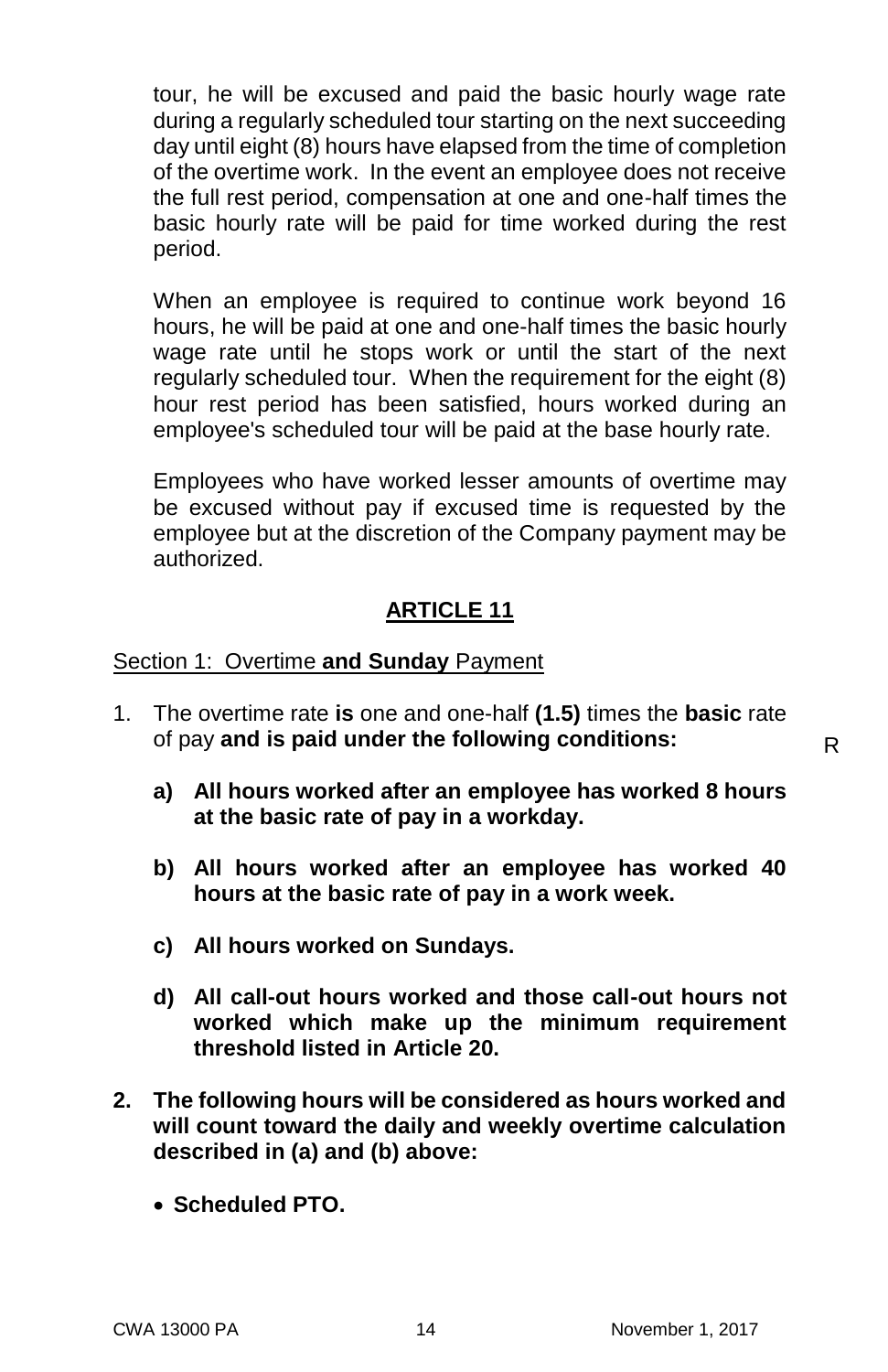- **First 8 hours worked or not worked on a recognized holiday.**
- **First 8 hours worked on a scheduled Sunday (Note: Sunday must be part of the regular posted schedule).**

- **Paid union time off for joint meetings with the Company.**
- **3. The following hours will not count toward the daily and weekly overtime calculation described in (a) and (b) above:**
	- **Bereavement, Jury Duty, Witness Duty, Short-term Disability (STD), Workers Compensation, Military, unscheduled PTO, and any other paid time off not listed above.**
	- **Any non-paid time off, including non-paid union time.**
	- **Any call-out hours (worked or those call-out hours not worked which make up the minimum requirement threshold).**
	- **Any hours worked over 8 in a workday or 40 in a work week already paid at the overtime rate.**
- **4.** Overtime work is a condition of employment and employees have a responsibility to work overtime when requested to do so in order to meet service requirements.

# **ARTICLE 12**

#### Section 1: Holidays

The following days are hereby designated as holidays for all employees:

> New Year's Day Memorial Day Independence Day Labor Day Thanksgiving Day Christmas Day

Section 2: Definitions of Holiday Time

All time included in tours starting on a Holiday is Holiday Time. No time included in tours starting on the preceding day is Holiday Time, even though the tour ends after midnight.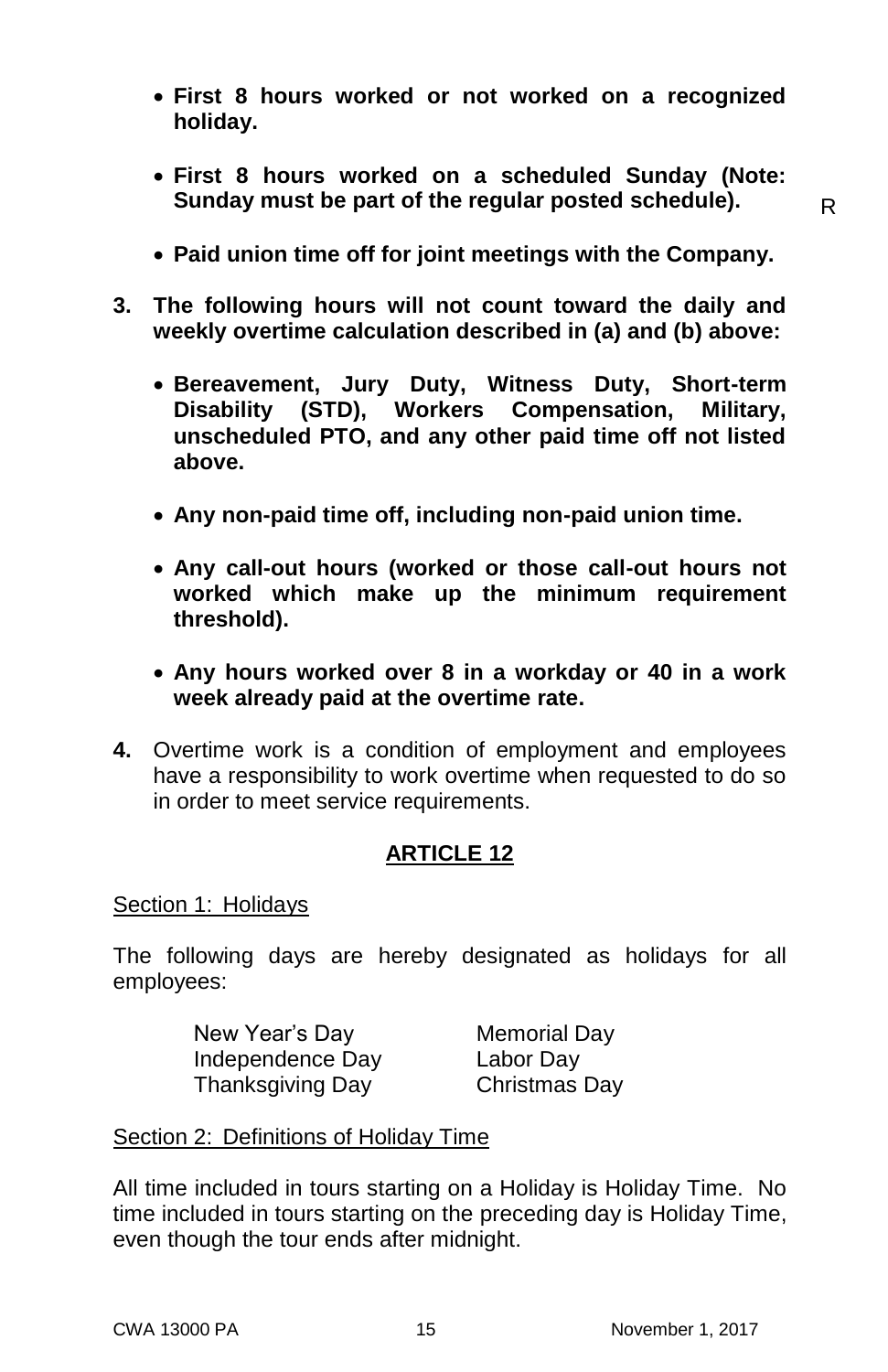### Section 3: Holiday Pay

- 1. All employees will be paid their base daily wage for each holiday.
- 2. Employees who work on a holiday, in addition to the base daily wage paid for the holiday, will be paid for all hours worked at the overtime rate.
- 3. To be eligible for holiday pay an employee must work the full scheduled day immediately before and after the holiday unless his absence on either of such days is excused by the Company.
- 4. **Employees who have exhausted all PTO time and are absent the day before or the day after a holiday, due to a preapproved FMLA illness, will be paid for the holiday.**

# **ARTICLE 13**

### Section 1: PTO

Paid Time Off (PTO) is a program where an employee manages his/her paid time away from work, however, the Company may impose limitations, which in its opinion, are necessary because of the requirements of the business.

PTO hours are provided for all incidental absences from work **and for the first five (5) consecutive scheduled workdays of a nonoccupational disability related absence. The employee must use all available PTO hours before hours can be taken unpaid, except in situations where FMLA-covered absences to care for covered relatives will exceed five consecutive days. In those cases only, the employee will have the opportunity to elect whether to take PTO hours or an unpaid absence. In all other situations, the employee will not have the opportunity to choose. If an employee does not have available PTO hours, those hours for which PTO hours are not available shall be nonpaid.**

#### Section 2:

Regular Full-Time employees will earn PTO based on their cumulative length of continuous service as shown in the following schedule. Regular Part-Time employees will earn PTO based on their cumulative length of continuous service and on the basis of hours worked in relation to **2,080** hours per year.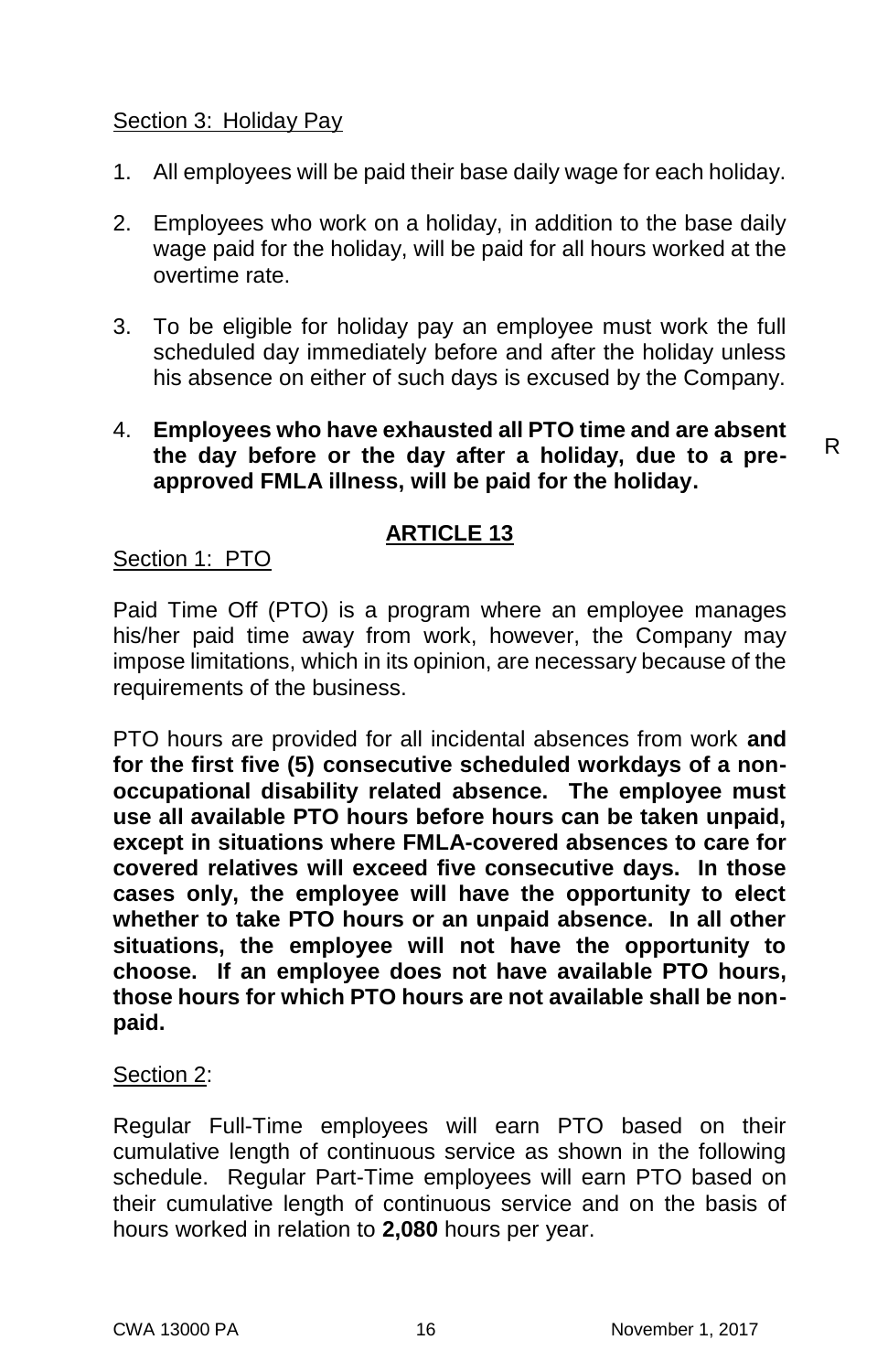| <b>Length of Service:</b>        | <b>Eligibility</b> |
|----------------------------------|--------------------|
| 0 to fewer than 2 years          | 16 days            |
| 2 years but fewer than 5 years   | 18 days            |
| 5 years but fewer than 15 years  | 23 days            |
| 15 years but fewer than 25 years | 28 days            |
| 25 years and over                | 33 days*           |

\*Employees with  $25$  years or more must schedule one (1) week within the first five (5) months of the calendar year.

If an employee's hire date is on or before the  $15<sup>th</sup>$  of a month, he/she will be credited with eligible hours for that first month. If an employee's hire date is after the  $15<sup>th</sup>$  of a month, no credit would be given to the employee for the first month.

**Effective January 1, 2018 – Paid Time Off (PTO) shall be available to regular full-time employees at their basic rate of pay in accordance with the following schedule:**

| <b>Length of Service</b>  | <b>Eligible Hours</b> |
|---------------------------|-----------------------|
| 0 but $<$ 1 year          | Up to 48 hours*       |
| 1 year but $<$ 2 years    | 128 hours             |
| 2 years but $<$ 5 years   | 144 hours             |
| 5 years but $<$ 10 years  | 184 hours             |
| 10 years but $<$ 15 years | 204 hours             |
| 15 years but $<$ 20 years | 224 hours             |
| 20 years but $<$ 25 years | 244 hours             |
| 25 years and over         | 264 hours             |

**\*During the first calendar year of employment, employees earn PTO hours on a monthly basis (4 hours per full month) based on the hire date. These hours will be available at the time of hire. However, if PTO is taken prior to it being earned and the employee leaves the Company, the payment for this time will be deducted from the final paycheck.**

#### Section 3:

The PTO year which shall be used in computing the amount of paid time off shall be from January 1<sup>st</sup> through December 31<sup>st</sup> of each year in which this Agreement continues in effect, except that in the anniversary year of **1,** 2, 5, **10,** 15, **20** and 25 years the employee earns PTO at the higher rate for the entire year.

### **Regular part-time employees scheduled for 20 to 30 hours per week are eligible for one-half (1/2) of the PTO time that a full-**

N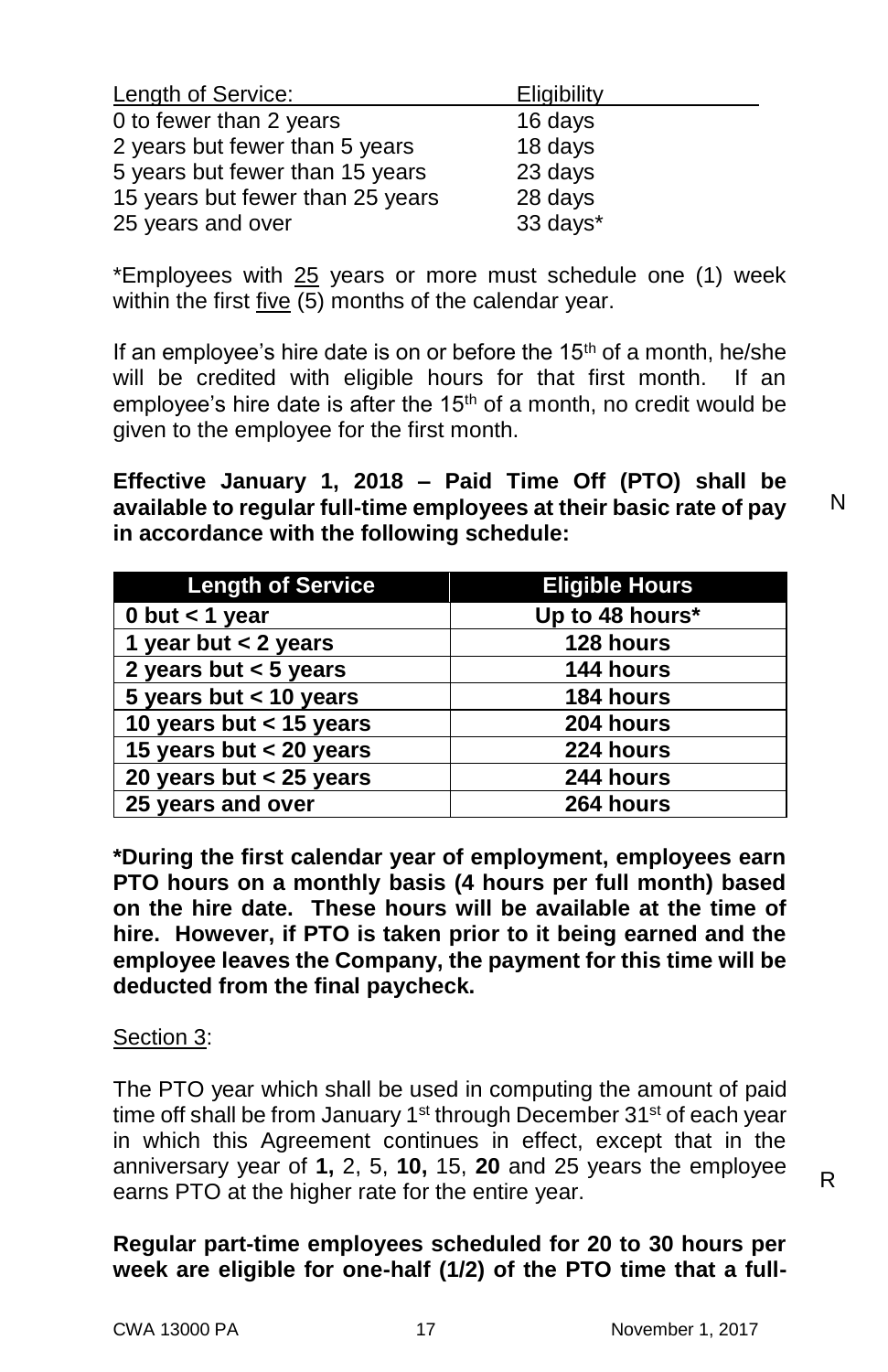**time employee with the same length of service is entitled to. PTO time for employees changed from part time to full time, or full time to part time, is determined on a prorated basis for the time worked in the respective status during the year.**

### Section 4:

**The approval of PTO time (both scheduled and unscheduled) is solely at the company's discretion based on operational needs of the business.**

**Scheduled PTO are those hours requested by the employee and approved by management. Scheduled PTO hours are included as part of the standard work week for overtime purposes.** 

**Unscheduled PTO are those hours requested by the employee and not approved by management. Unscheduled PTO taken by an employee for pay purposes only shall result in an employee receiving an occurrence against their attendance according to the attendance policy. Unscheduled PTO hours are not included as part of the standard work week for overtime purposes.** 

# Section 5:

Employees who resign, who are laid off or who are retiring on pension will be given the full unused PTO to which they are entitled to by years of service. Scheduling of PTO shall take into account both the service requirements and employee's preferences according to seniority of the employees. Where service requirements do not permit, an employee may be required to postpone or cancel his or her PTO for the current year. In the event that cancellation of earned PTO time is necessary due to service requirements, the employee will be given the option to reschedule the cancelled PTO time during the calendar year in which the PTO was originally scheduled. If the employee is unable to reschedule the cancelled PTO during the current calendar year, the employee may elect to receive payment for the cancelled PTO time or, at the employee's discretion, may elect to carry over the cancelled PTO hours into the following year, to be scheduled up to December 31. The decision to either receive payment for the PTO time or carryover the PTO time must be made in the current year in which the PTO time was cancelled. If the employee opts to carry over the cancelled PTO time into the following year, the carryover provisions of Section 6A will apply.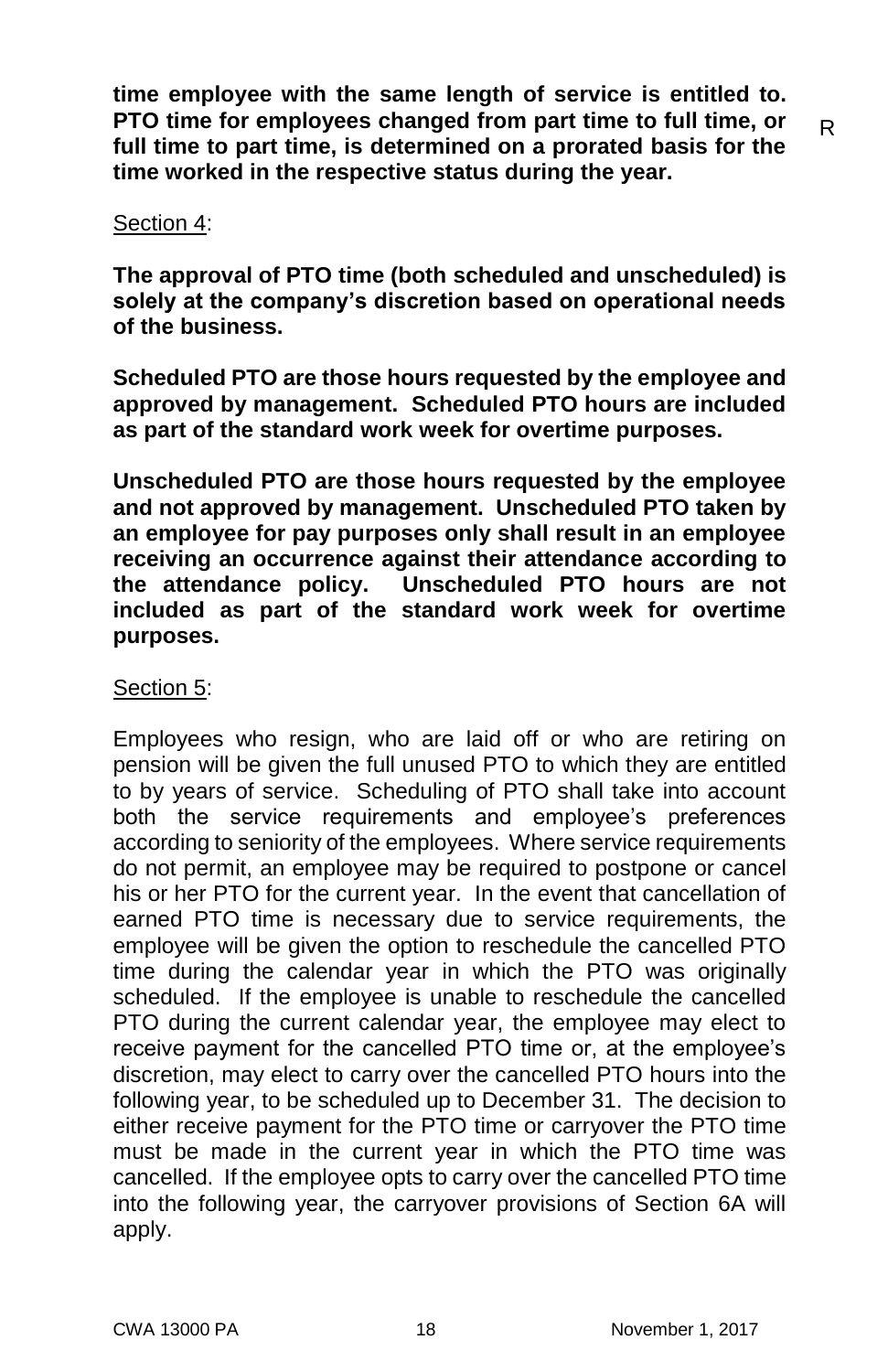# Section 6:

- A. Employees are encouraged to schedule and take all PTO within the calendar year and may not receive pay in lieu of their PTO allotment**, except as described in Section 5 above**. However, due to business needs, an employee may not be able to take all of his or her PTO time in the current year. In these instances, up to 40 hours of carryover will generate automatically for use by December 31 of the following year. Any carryover hours not used by December 31 will be forfeited.
- B. Employees absent at the time of their scheduled PTO due to being on Short Term Disability or Worker's Compensation benefits will have their PTO rescheduled when they return to work. If in a calendar year, employees are unable to use their PTO time due to being on Short Term Disability or Worker's Compensation benefits, they will be given the option to either be paid for the unused PTO time they were unable to use, or carryover the unused PTO time until December 31 of the following year. The decision to either receive payment for the PTO time or carryover the PTO time must be made by the employee by December 31 in the year in which the PTO time is unable to be used. If the employee opts to carry over the PTO time into the following year, the carryover provisions of Section 6A will apply.

# Section 7:

- A. PTO selections will be chosen annually prior to December 31st for the following year. Management will discuss PTO availability and selection with the appropriate Union representative for the purpose of complying with employees' wishes to the maximum extent consistent with the maintenance of the Company's work schedules. The Company may determine the number of employees in any group that may be off at the same time. Management's decision will be final in these discussions.
- B. PTO selections shall be on the basis of full calendar weeks, days or hourly increments. Employees will schedule their PTO time by utilizing the automated PTO scheduling tool. PTO taken a day or days at a time is subject to the following conditions:
	- 1. PTO eligibility notices for the following year will be distributed by the Company prior to November 15th.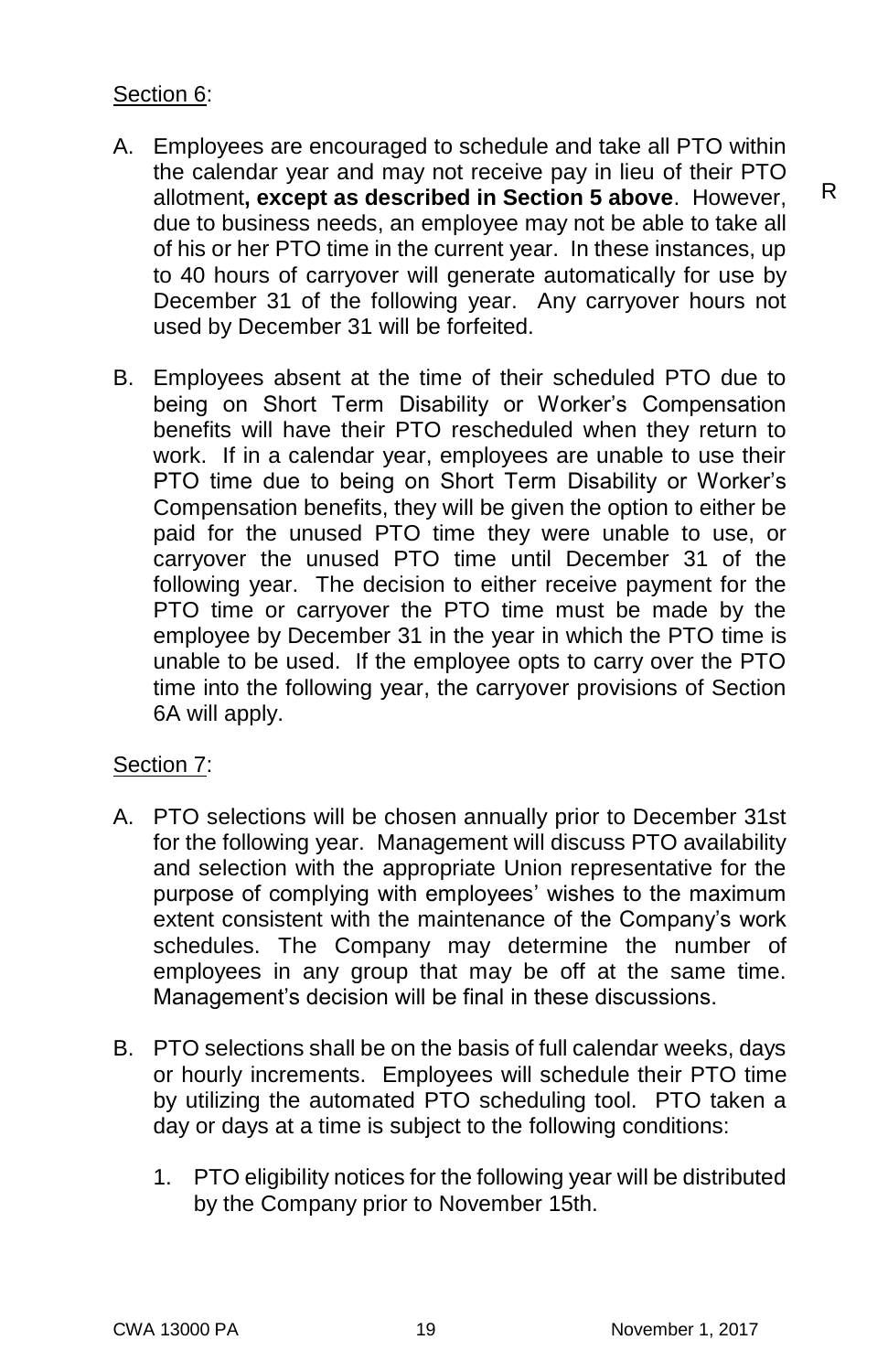- 2. Initial PTO selections will be done in seniority order allowing each employee to schedule up to three (3) PTO weeks in the first round.
- 3. The second round of full week PTO selection will be done in seniority order and will allow the scheduling of the remainder of full weeks' selections.
- 4. The third round of PTO selection will be in seniority order and will allow for the selection of remainder of PTO days.
- 5. PTO schedules will be posted by the Company after all assignments have been completed, but not later than January 15th.
- 6. After the posting of the PTO schedule, PTO requests will be honored on a first come, first serve basis.
- C. If a holiday occurs during an employee's PTO selection, the employee will only be required to use PTO for the non-holiday days. Holiday pay will be paid on the holiday itself.
- D. Employees who are scheduled for PTO and who are unable to use PTO due to sickness, accident, funeral, jury duty, etc., and who notify the Company prior to midnight Saturday immediately preceding the PTO, shall have the PTO rescheduled. A PTO week already started (after 12:01 am Sunday) shall continue as scheduled for one week. However, in the event the scheduled PTO is for more than one week, the weeks in excess of the current week will be rescheduled.

# Section 8:

**All earned PTO hours that are unused will be paid out at termination or upon retirement, except when an employee is terminated for just cause or resigns during an investigation into their misconduct. In the event of the death of an employee, all unused earned PTO time shall be paid to the estate. Should any PTO pay be due the employee, the Company shall have the right to deduct from said pay any money owed the Company by the employee, including costs or expense incurred due to loss of, destruction of, or damage to Company property and/or equipment.**

**If an employee's termination date is between December 26 and December 31, the employee will be entitled to receive pay for the**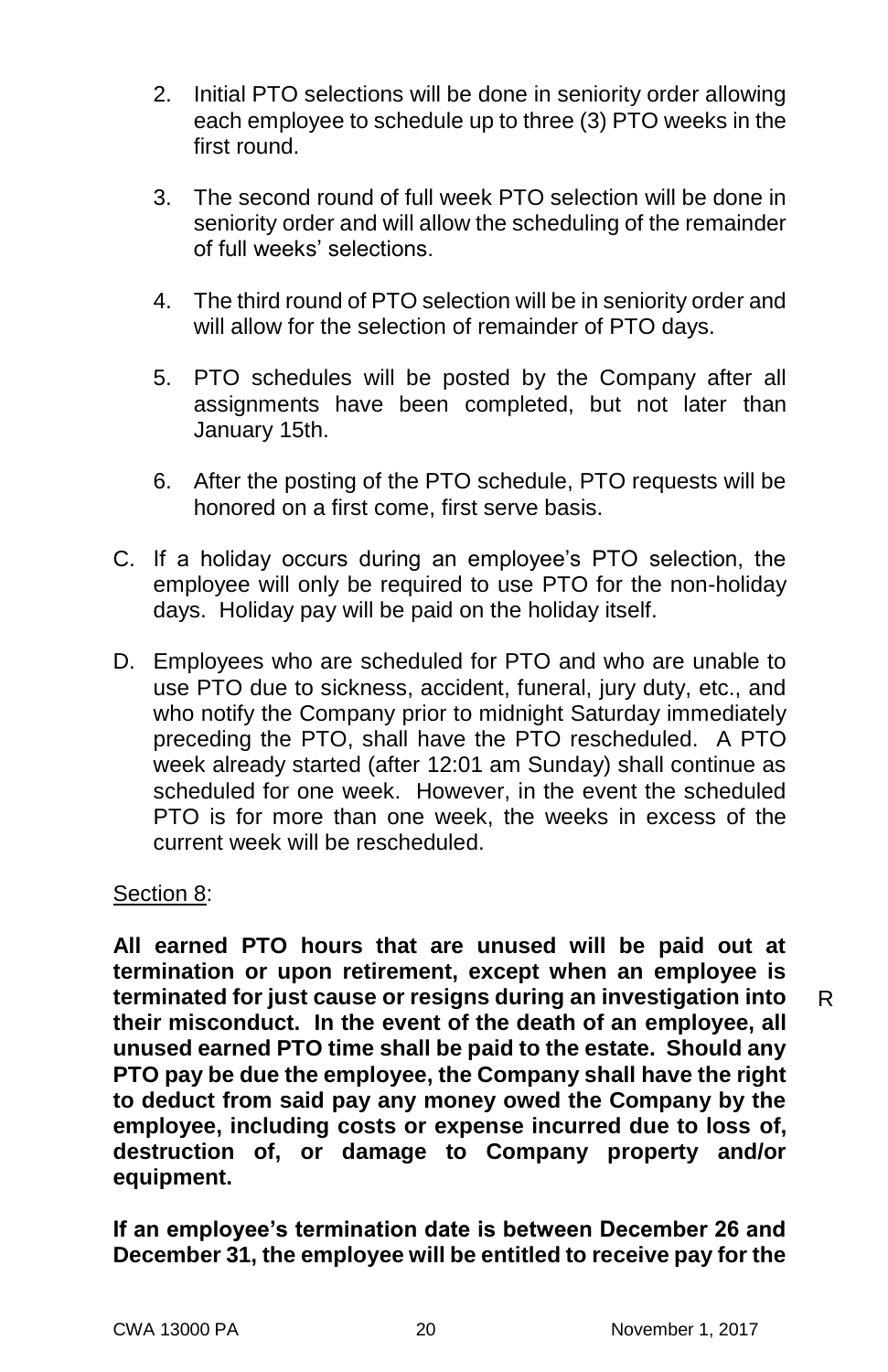**full amount of PTO hours which would have otherwise been earned and taken during the next calendar year. Employees that terminate prior to December 26, for any reason other than retirement, will not be eligible for any payment of any PTO which is being earned in the current year and to be taken during the next calendar year.**

**A retiring employee will earn PTO during the calendar year in which they retire on a pro-rated basis for full months of service. This will be paid to the employee at the time of retirement. For example, an employee that retires on May 1 will receive pay for 4/12 of the following year's PTO allotment.**

# **ARTICLE 14 PROFESSIONAL WEAR**

1. The Company will provide at its discretion either an appropriate number of uniform garments (as determined solely by the Company) or an annual credit for the purchase of approved garments through the Company authorized vendor to employees in those **job titles** which the Company deems appropriate. New hires in those **job titles** may receive additional uniform garments or a higher initial credit. The color, style, and material blend of employee work clothing will be determined by the Company for both uniform and non-uniform garments.

Employees will be required to wear uniform and non-uniform garments that are, in the Company's judgment, properly maintained and presentable. The wearing of uniforms will be mandatory during all work hours. Regular and all appropriate maintenance of an employee's uniform is the responsibility of the employee. The Company reserves the right to amend, modify or discontinue the Professional Wear Program at its sole discretion.

A pin, not to exceed 1 1/2 inches in diameter designating affiliation with the CWA and not derogatory of the Company or its personnel, may be worn with the uniform and will not cover the Company logo.

2. The Company will reimburse employees who are required to wear safety-toe footwear up to a maximum of \$250.00 effective November 1, 2014 through October 31, 2016. Employees may receive reimbursement by submitting an approved expense report along with a receipt of purchase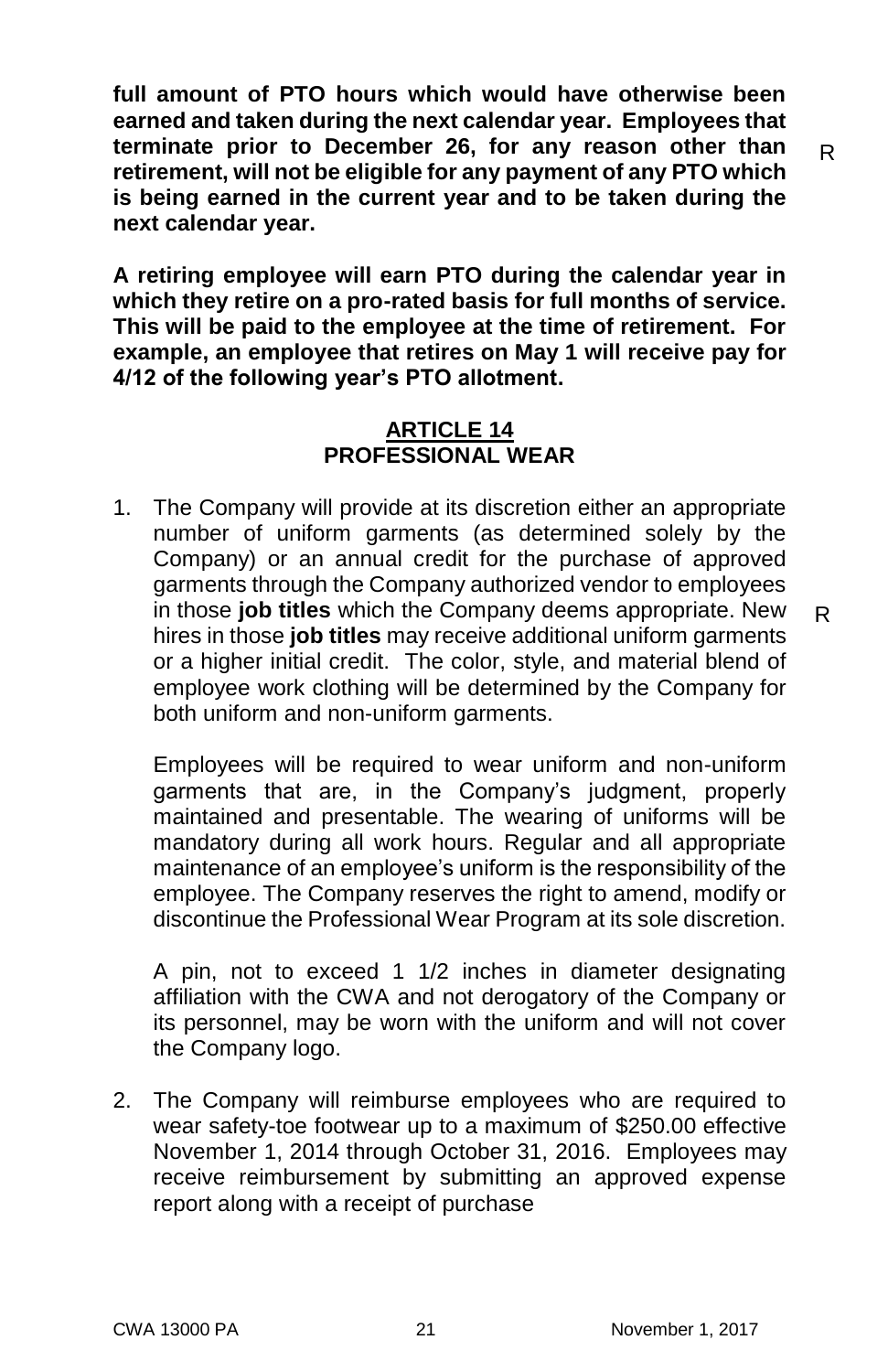Safety Footwear – Effective November 1, 2016, employees with exposure to foot hazards as determined by the Company's Task Based Hazard Assessment for Personal Protective Equipment (PPE) and Safety Equipment must regularly wear safety footwear (safety shoes/boots) that meet the current national standards recognized by the Occupational Safety & Health Administration (OSHA) and internal CenturyLink requirements found in Safety & Health Practice on Personal Protective Equipment. The Company, in its sole discretion, and in accordance with OSHA standards, will identify employees who will be required to wear safety footwear.

Employees identified as needing safety footwear will be required to wear safety footwear at all times when performing their work assignments. Those employees will have the choice of wearing steel toe or composite toe safety footwear as long as it meets the current national standard. The requirement to wear safety footwear will cease when employees leave the position through transfer, promotion, retirement, separation, voluntary resignation or dismissal, or when safety footwear is no longer required.

Since safety footwear can be utilized both on and off the job, employees are responsible for the purchase and maintenance of their safety footwear. For those employees that have only occasional exposure, a safety toe overshoe, at no cost, is available through the SAP/CART ordering process.

Safety Eyewear – Employees in certain job titles and work environments may also be required to wear safety eyewear while at work. Employees who require corrective vision lenses must also wear safety eyewear, when required.

Effective November 1, 2014, the Company will provide an annual (calendar year) maximum contribution of \$75 for the procurement of one (1) pair of prescription safety glasses (or replacement frames or replacement lenses) for employees in positions which require the wearing of safety eyewear, subject to the following:

- a. The Company will identify the job titles eligible for the company contribution for prescription safety eyewear.
- b. Prescription safety glasses shall meet current ANSI standard Z87.1, and include protective specialty safety eyewear where the user requires a vision "correction."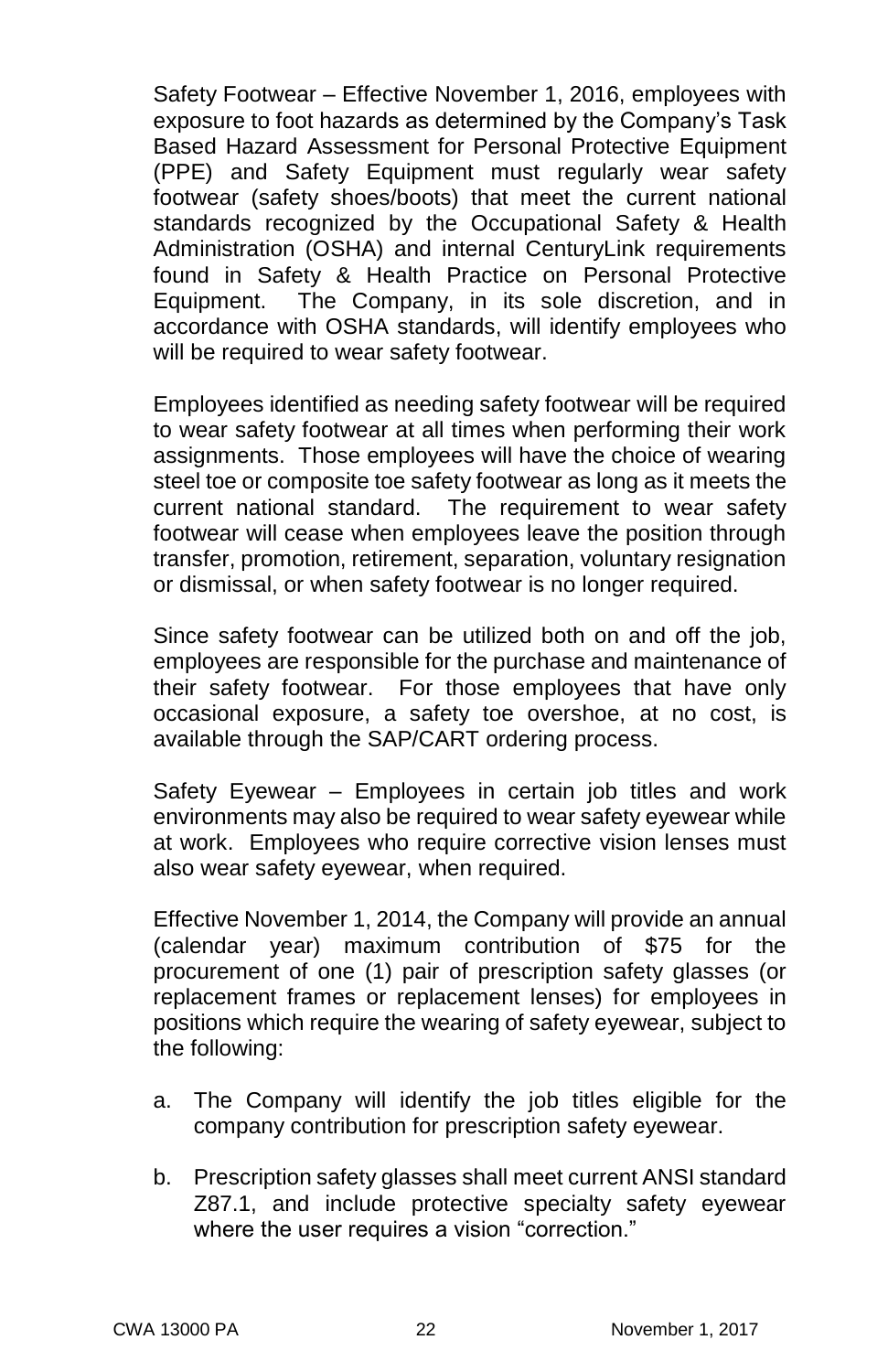- c. The Company shall determine the supplier(s) for the procurement of prescription safety eyewear and reserves its right to identify the approved safety frame styles, lens materials, lens options and allowable optional upgrades. Each order for prescription safety glasses will include detachable side shields.
- d. The Company contribution for prescription safety eyewear will only be provided through designated supplier(s) for the procurement of prescription safety glasses. There will be no company contribution, subsidy or reimbursement for prescription safety glasses obtained outside of the designated supplier(s).

This supplier will bill the Company for the \$75 annual maximum contribution and the remainder of the expense for prescription safety glasses, if any, will be paid by the employee. Employees will be responsible for the cost of prescription safety glasses above the Company's annual contribution for additional or replacement pairs of prescription safety glasses, including frames and/or lenses. Employees will also be responsible for the cost of eye examinations.

Specialty safety eyewear that does not include a vision correction will be excluded from the company contribution for prescription safety eyewear.

The Company will make available, at no cost, non-prescription safety eyewear. Choices of non-prescription safety eyewear are available to employees through the SAP/CART ordering process.

#### **ARTICLE 15 SPECIAL RATING**

1. The Company may advance, on account of previous experience, the rating of any employee in the progression schedule as shown on Exhibit A hereto attached, and said employee shall thereafter progress from the point in the schedule where placed.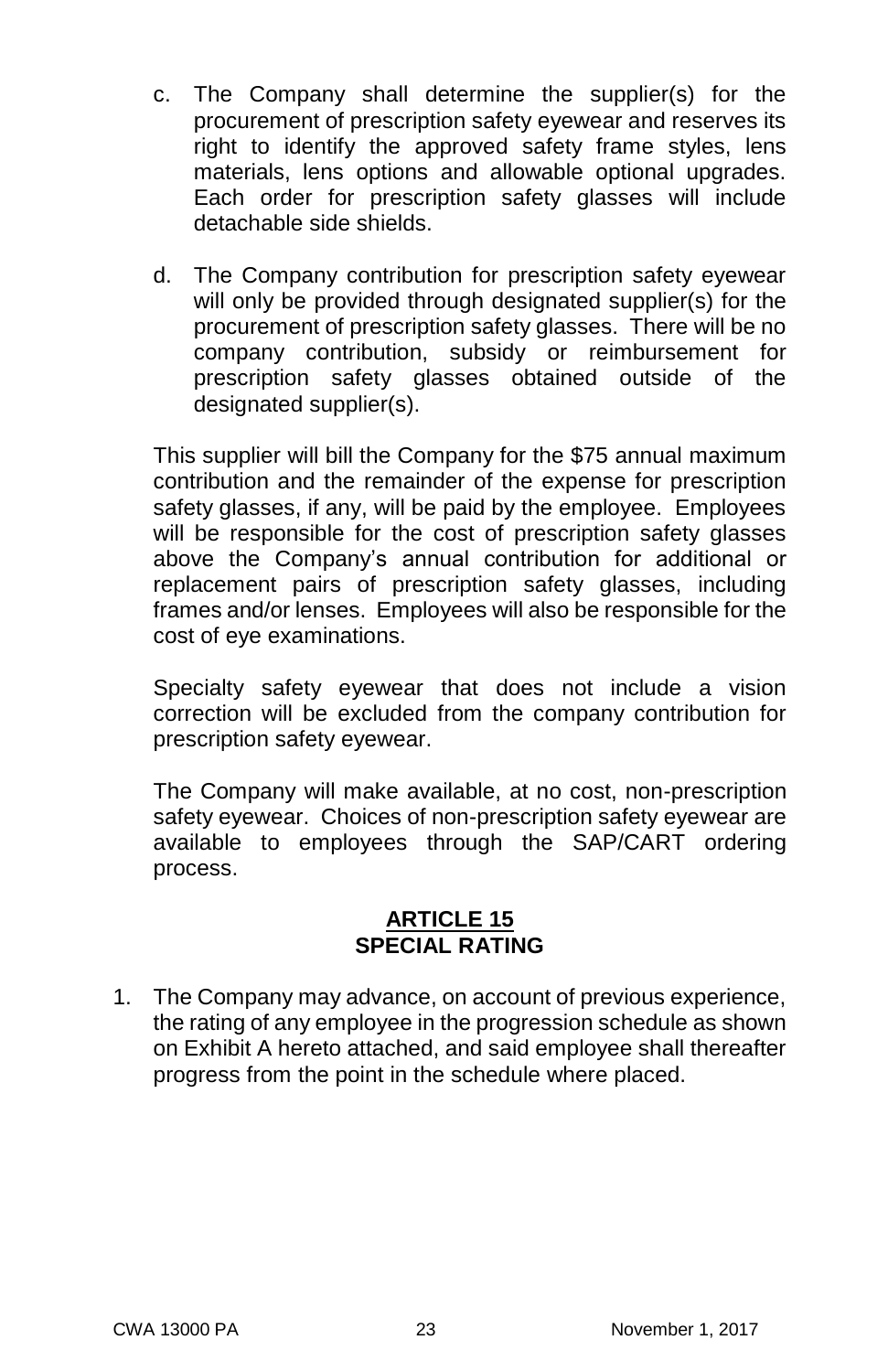### **ARTICLE 16 PAY ALLOWANCES FOR ABSENT TIME**

#### Section 1: Jury or Witness Duty

Any full-time employee who is subpoenaed as a witness, provided he/she is not a party to the proceedings, for all duly constituted Municipal, State and Federal courts, or who is lawfully summoned to serve on jury duty shall be paid by the Company at his base rate of pay, for all time necessarily consumed in performing such service, providing the employee immediately notifies his/her supervisor upon being served with the summons or subpoena. To be eligible for this benefit, employees who are dismissed or released from their subpoena or summons on any day prior to the end of their scheduled tour, shall either report directly for work or immediately contact his/her supervisor for instruction.

#### Section 2: Bereavement

In case of a death in an employee's family, a maximum of five (5) consecutive scheduled days will be granted at the basic rate for all hours the employee was scheduled to work. The immediate family will be defined as spouse, domestic partner, parents (including stepparents), child (including stepchildren or child of your domestic partner), sibling (including stepbrother or stepsister).

In case of death in the family for other covered relatives, a maximum of three (3) consecutive scheduled days will be granted at the basic rate for all hours the employee was scheduled to work. Other covered relatives include those who are related to you through marriage (in-law) or through your domestic partner, will be defined as mother, father, son, daughter, brother, sister, aunt, uncle, niece, nephew, grandparent and grandchild. Excused paid time will not be granted beyond the day after the funeral.

#### Section 3: Military

1. The Company provides military leaves of absence to employees who participate in military reserve training and involuntary callups due to national emergencies and Presidential declarations of military action. The **Company** military leave provides pay differential and continued benefits, as well as ensuring that employees' jobs are protected as required by the law. If you take military training leave, **the Company** will pay the difference between your **Company** base pay and military base pay up to a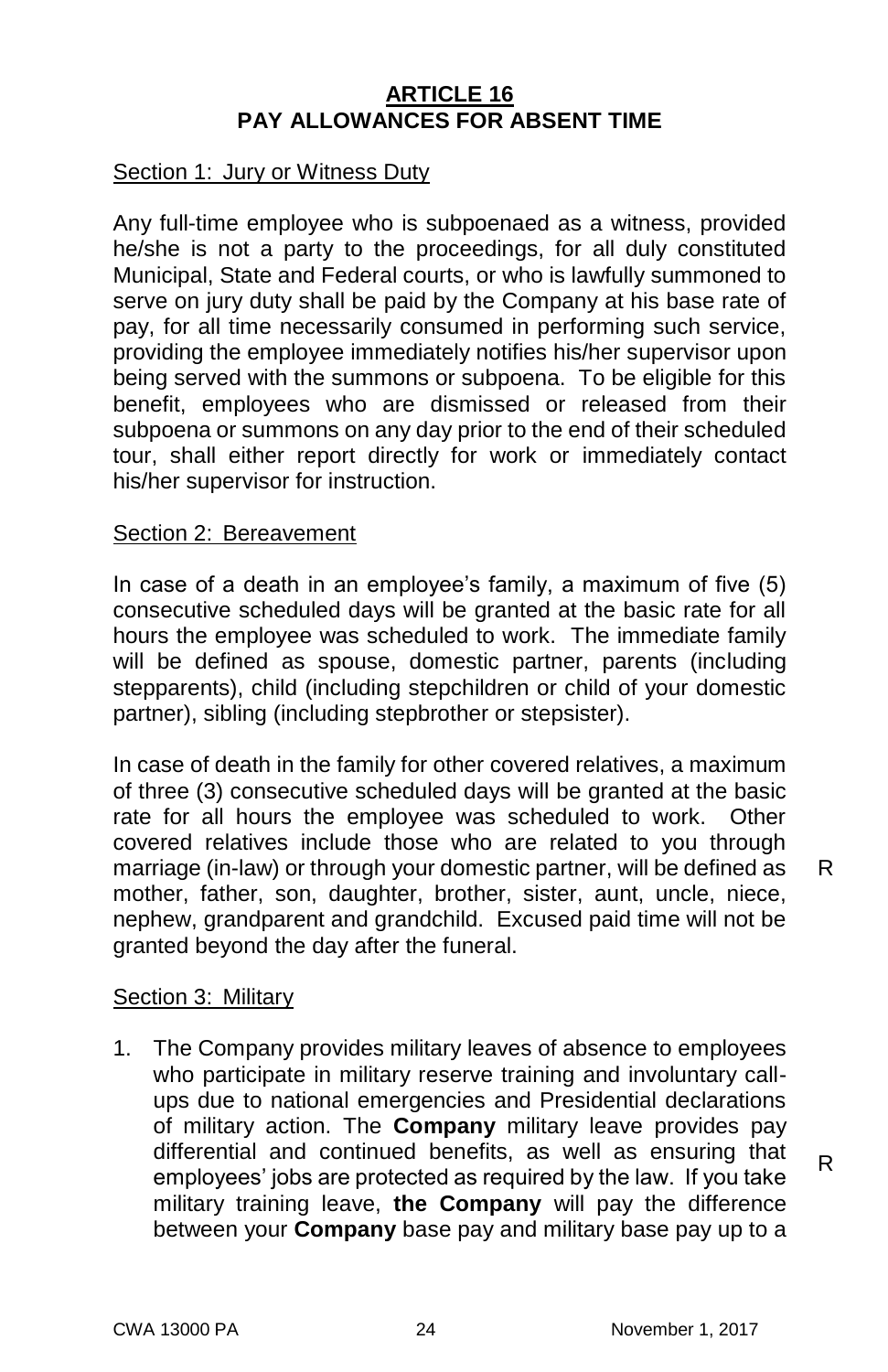maximum of two workweeks each calendar year for Reserve and National Guard training.

If you take military leave based on an involuntary call to active duty due to national emergencies and Presidential declarations of military action, **the Company** will pay the difference between your **Company** base pay and military base pay for up to two years of active duty. In addition, you may continue to receive your Benefits at the employee cost. Extensions beyond two years will be reviewed on an individual basis.

R

If you are not currently in the Reserves or National Guard, and you volunteer to enlist or reenlist for military service, you will be placed on an unpaid personal leave of absence for the entire time you are away from work. Upon your return to work reemployment rights under USERRA are applicable.

Employees who are members of the military reserve must disclose their reserve duty commitment when employment commences or when notified by the military.

#### Section 4: Leave of Absence

Employees who exhaust Short Term Disability benefits for nonindustrial illness/injury may be placed on a leave of absence not to exceed four (4) months. If during the leave, the employee provides medical documentation establishing he/she can return to their former position with no restrictions, then the company will determine if an approved vacancy exists in that **job title** in compliance with Article 5 of this agreement. If the vacant position is to be filled, the employee will be given special consideration for re-employment to his/her former position prior to the posting. If an approved vacancy exists in other **job titles**, the employee will be given special consideration for reemployment based on qualifications. Seniority will not accrue during the leave of absence, however, if the employee is re-hired the employee will retain his seniority prior to the leave.

However, in the case of an industrial illness/injury, the leave of absence will only apply if the illness/injury has been ruled to be noncompensatory by the State of Pennsylvania, Bureau of Workers Compensation.

Administrative/Personal Leave – An Administrative/Personal leave of absence without pay may be granted to an employee by the Company in its sole discretion and in accordance with the Company Policy. Administrative/Personal leaves may only be requested for an absence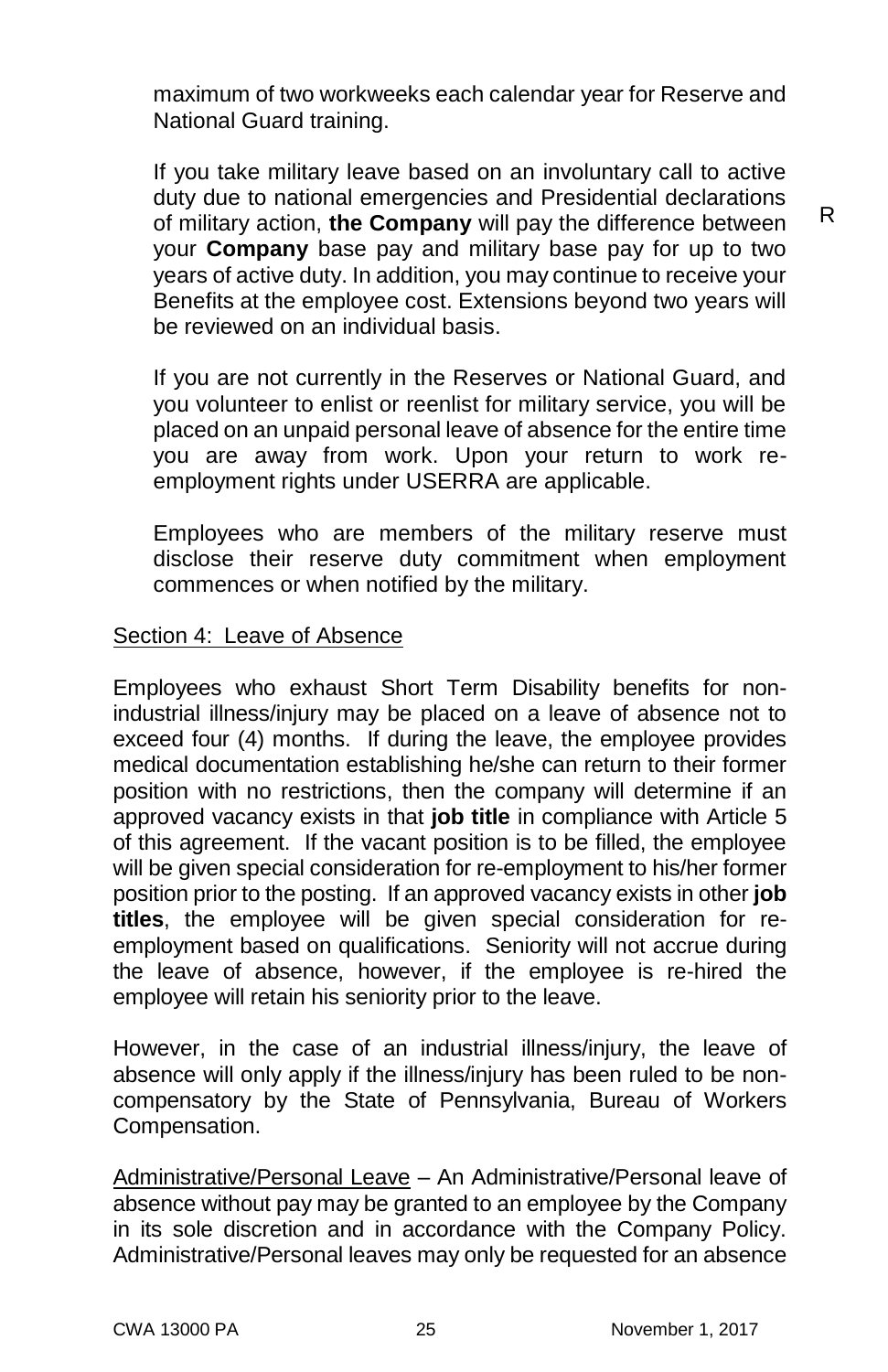of five (5) consecutive workdays or more and shall be limited to a cumulative total of thirty (30) calendar days in any rolling **twelve (12)** month period. Any extension beyond thirty (30) calendar days requires additional approvals from the Company. All available PTO hours must be exhausted prior to going into unpaid status while on Administrative/Personal leave.

Family and Medical Leave – The parties recognize the applicability of the federal Family and Medical Leave Act, and the Union recognizes the Company's right to establish FMLA policies and rules which are consistent with that law and/or any applicable state law as well as any express provisions of this Agreement.

These benefits are described and administered in accordance with the Company Policy.

Disability Leave – All employees who are not eligible for federal or state Family and Medical Leave, or have exhausted the maximum time available, are eligible for disability leave for recovery from bona fide disabling illnesses or injuries. This includes all on- and off-the-job illnesses and injuries. Except as otherwise allowed by law, disability leaves will be administered in accordance with the Company Policy. Employees on disability leave may qualify for benefits under several Company plans (PTO/Vacation, Worker's Compensation, Short Term Disability, Long Term Disability) subject to all of the policies and rules governing eligibility and use of such benefits.

General Rules Governing Leaves

The following rules shall apply to all leaves:

- 1. An employee shall not seek or accept other employment of any kind, including any business of his own, while on an authorized leave of absence, without advance written approval from the Company. Should an employee violate this Section, he is subject to immediate discharge.
- 2. Leaves granted for less than a maximum period may be extended to the maximum if the employee remains eligible, has permission and has satisfied the conditions applicable to the granting of such leave.
- 3. The Company may require such physical or other professional examinations from healthcare providers as are allowed under the Americans with Disabilities Act, the Family and Medical Leave Act and/or any other applicable law or regulations as well as when an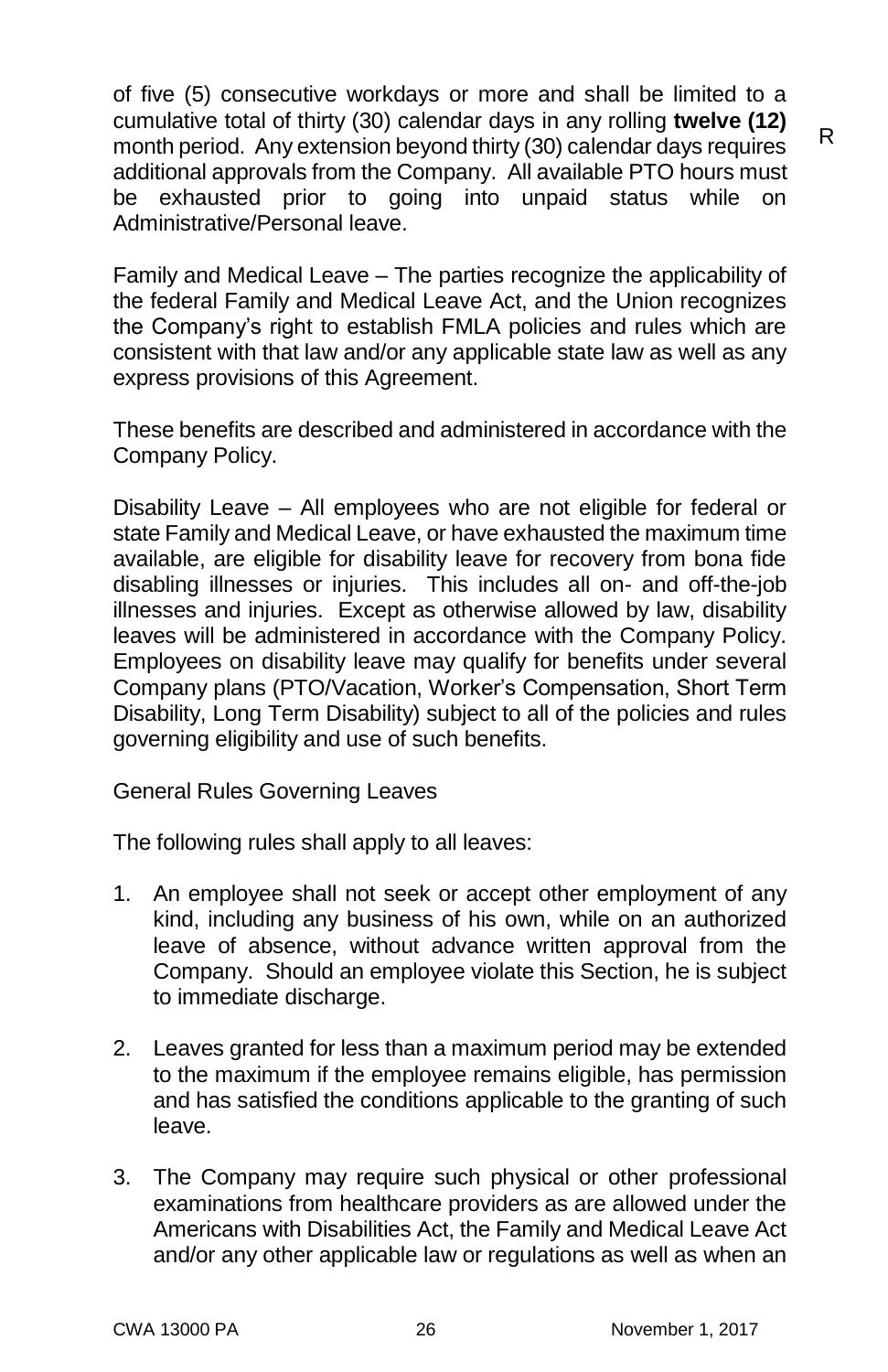employee is claiming benefits or privileges under this Agreement. This shall include, but not be limited to, independent medical examinations to confirm a disability, circumstances in which an employee seeks disability or family leave and applies for or is receiving any benefits financed by the Company; and "fitness for duty" examinations.

- 4. Administration of leaves, including the application process and timelines, notice requirements, return to work rights and modified duty programs will be governed by the Company Policy.
- 5. The Company maintains the right to modify or amend the administration guidelines described in the Company Policy at its discretion.

### **ARTICLE 17 PAID SICK LEAVE**

1. Effective January 1, 2014, the Company agrees to provide STD benefits for all regular full-time employees on a non-contributory basis. Regular part-time, temporary, or occasional employees are not eligible for STD benefits. The administration of STD leaves, including the application process and timelines, eligibility rules, notice requirements, return to work rights, and modified duty programs will be governed by the CenturyLink Disability Plan (the "Plan").

Employees qualify for STD benefits when they are participants who cannot work at their normal job due to an illness or injury incurred off the job, and satisfy the requirements as outlined in this Article but subject to the terms of the Plan which control and govern. STD benefits begin on the 8<sup>th</sup> consecutive calendar day (sixth consecutive scheduled workday) of non-occupational illness or injury for participants. Written medical certification shall be required.

2. PTO hours are provided for all incidental absences from work and for the first five (5) consecutive scheduled workdays of a non-occupational disability related absence (STD waiting period) unless it is considered a relapse illness as defined in the Plan document. The employee must use all available PTO before hours can be taken unpaid. If an employee does not have available PTO, those hours for which PTO are not available shall be non-paid.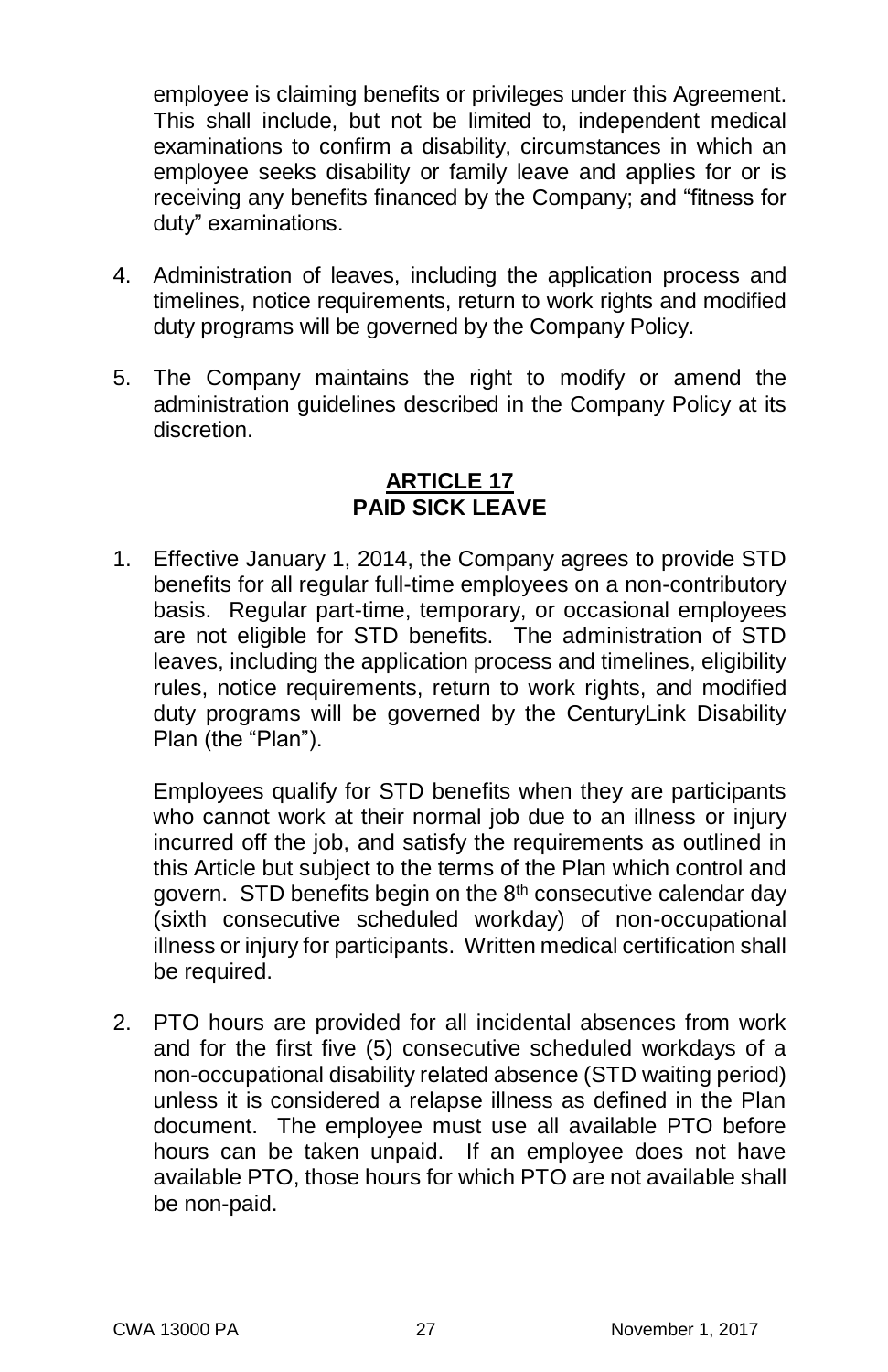If employment is involuntarily terminated due to reasons including but not limited to reduction in work force, plant/office closure, etc., while the employee is receiving STD benefits under the Plan, the employee may continue to receive benefits until the earlier of either the Plan's benefits are exhausted, the employee fails to comply with the Plan's STD administrative requirements or the employee's doctor (or the IME doctor) states and the Plan agrees that the employee can return to work. If employment is involuntarily terminated for just cause, STD benefits may be terminated immediately.

- 3. The Plan Administrator may suspend or deny STD benefits if the employee fails to submit all forms/documentation as required, fails to comply with a Company request for an IME, or fails to comply with the requirements of the STD Plan. The Plan Administrator may require such physical or other professional examinations from healthcare providers in accordance with the Americans with Disabilities Act, the Family and Medical Leave Act and/or any other applicable law or regulations as well as when an employee is claiming benefits or privileges under the Plan. The requirement for additional medical or other examinations shall include, but not be limited to, independent medical examinations to confirm a disability, circumstances in which an employee seeks disability or family leave and applies for or is receiving any benefits financed by the Plan; and "fitness for duty" examinations.
- 4. STD benefits under the Plan may be paid up to a maximum of twenty-six (26) weeks. The amount of pay (partial or full pay benefits) is a percentage of "base rate pay". Base rate pay for the purpose of determining the appropriate STD benefit will be based on the regular straight time rate of pay. Base rate does not include incentive compensation, overtime, shift differential or other special payments or calculations.
	- a. **For employees hired, re-hired, or transferred into this bargaining unit before 1/1/19, the** STD benefit under the Plan is either sixty percent (60%) or one hundred percent (100%) of the base rate. The percentage paid is based on the length of service with the Company. An employee's service anniversary date determines the benefit payment schedule as identified in the chart below. The following STD benefit payment schedule is based on completed years of service as determined by the employee's service anniversary date. R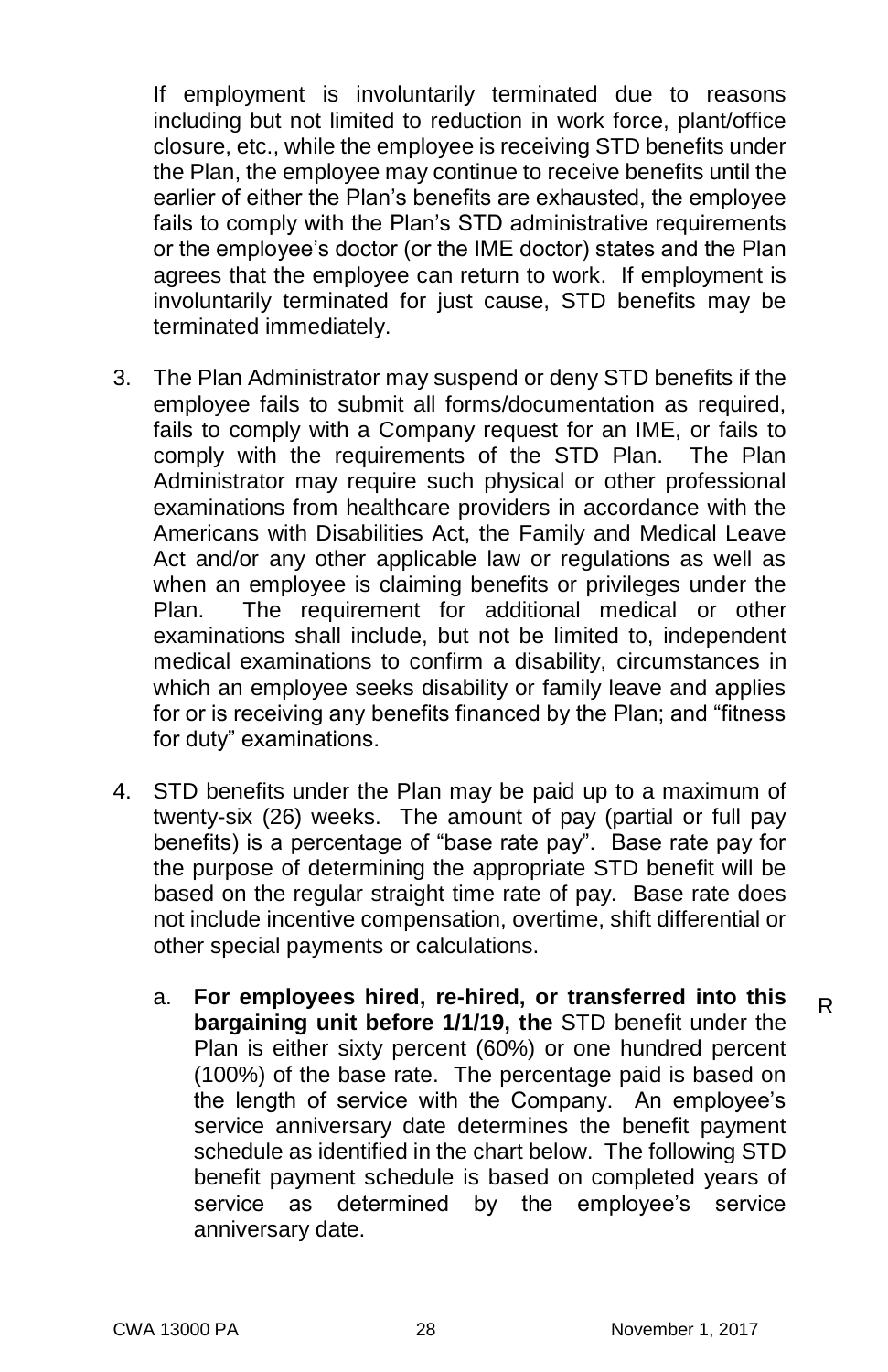b. A higher level of benefits does not take place if an employment anniversary occurs while receiving benefits or if the employment anniversary occurs before the employee returns to work for one hundred eighty two (182) consecutive days after any STD benefit usage.

| If your length of service<br>is: | Then benefits at<br>100% of Base<br>Salary are paid for: | And benefits at<br>60% of Base<br>Salary are paid for: |
|----------------------------------|----------------------------------------------------------|--------------------------------------------------------|
| Less than one year               | None                                                     | None                                                   |
| 1 year but $<$ 2 years           | 2 weeks                                                  | 24 weeks                                               |
| 2 years but $<$ 3 years          | 4 weeks                                                  | 22 weeks                                               |
| 3 years but $<$ 4 years          | 6 weeks                                                  | 20 weeks                                               |
| 4 years but $<$ 5 years          | 8 weeks                                                  | 18 weeks                                               |
| 5 years but $<$ 6 years          | 10 weeks                                                 | 16 weeks                                               |
| 6 years but $<$ 7 years          | 12 weeks                                                 | 14 weeks                                               |
| 7 years but $<$ 8 years          | 14 weeks                                                 | 12 weeks                                               |
| 8 years but $<$ 9 years          | 16 weeks                                                 | 10 weeks                                               |
| 9 years but $<$ 10 years         | 18 weeks                                                 | 8 weeks                                                |
| 10 years but $<$ 11 years        | 20 weeks                                                 | 6 weeks                                                |
| 11 years but $<$ 12 years        | 22 weeks                                                 | 4 weeks                                                |
| 12 years but $<$ 13 years        | 24 weeks                                                 | 2 weeks                                                |
| 13 years or $>$                  | 26 weeks                                                 | 0 weeks                                                |
|                                  |                                                          |                                                        |

c. **For employees hired, re-hired, or transferred into this bargaining unit on or after 1/1/19, the STD benefit under the Plan is seventy percent (70%) of the base rate. The following STD benefit payment schedule is based on completed years of service as determined by the employee's service anniversary date.**

| If your length of service Then benefits at 70% of<br>is: | <b>Base Salary are paid for:</b> |
|----------------------------------------------------------|----------------------------------|
| Less than one year                                       | <b>None</b>                      |
| 1 year or $>$                                            | 26 weeks                         |

- **d.** STD benefits under the Plan cease on the earlier of when (a) the employee is released by their provider, and supported by the Plan, to return to work, (b) the employee fails to comply with the Plan's STD administrative requirements, or (c) the Plan's benefits as described in this Article have been exhausted.
- 4. If you return to work for less than 182 calendar days following an STD absence, your previous STD benefits will be considered in determining the amount and maximum period of benefits. In other words, you will continue on the STD Benefit Payment Schedule described above based on your service at the first time you became entitled to Plan benefits.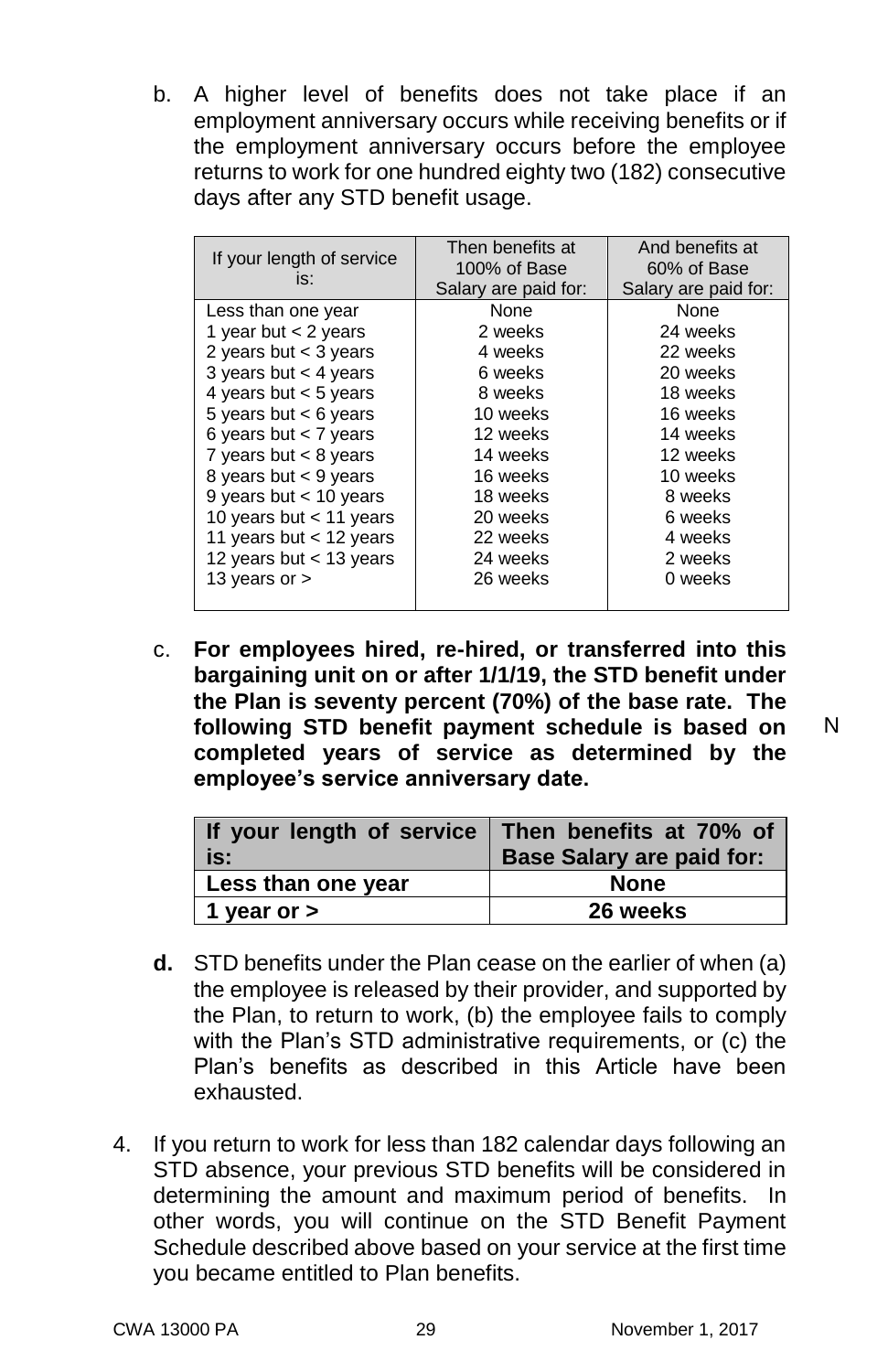If you return to work for at least 182 calendar days following an STD absence, your previous STD benefits under the Plan will not be considered in determining the amount and maximum period of benefits. In other words, you will be eligible for the full benefit described above for any STD absence.

Worker's Compensation

- 1. The Company will provide all Worker's Compensation benefits required by statute to an employee who sustains an on-the-job injury.
- 2. **For employees hired, re-hired, or transferred into this bargaining unit before 1/1/19, the** Company will provide an employee a salary continuation benefit (called **Workers' Compensation** Supplemental Pay or **WCSP**) equal to 85% of regular base pay when combined with an approved Worker's Compensation claim and statutory payment. **For employees hired, re-hired or transferred into this bargaining unit on or after 1/1/19, the Company will provide an employee a salary continuation benefit (called Workers' Compensation Supplemental Pay or WCSP) equal to 70% of regular base pay when combined with an approved Worker's Compensation claim and statutory payment.** The salary continuation benefit is available up to a maximum of 1040 hours for a single disability beginning on the first day of approved absence. If the disability extends beyond 1040 hours, the employee may be eligible for Long Term Disability (LTD) benefits under the Plan. If approved as eligible for LTD under the Plan, the employee's Worker's Compensation benefit will be deducted from the employee's LTD benefit as an approved offset.
- 3. An employee is never entitled to more than 85% of regular base pay while absent due to an on-the-job injury. Any overpayment made by receiving both **WCSP** salary continuation and Worker's Compensation benefit payments in excess of 85% of regular base pay will be deducted from the employee's salary continuation check, regular pay check, or are to be reimbursed by the employee to the Company. The employee receiving an overpayment is deemed to agree to the deduction from the employee's salary continuation check, regular pay check, or to reimburse the Company.
- 4. **WCSP** payments of salary continuation benefits will be in accordance with the CenturyLink Disability Plan (the "Plan") and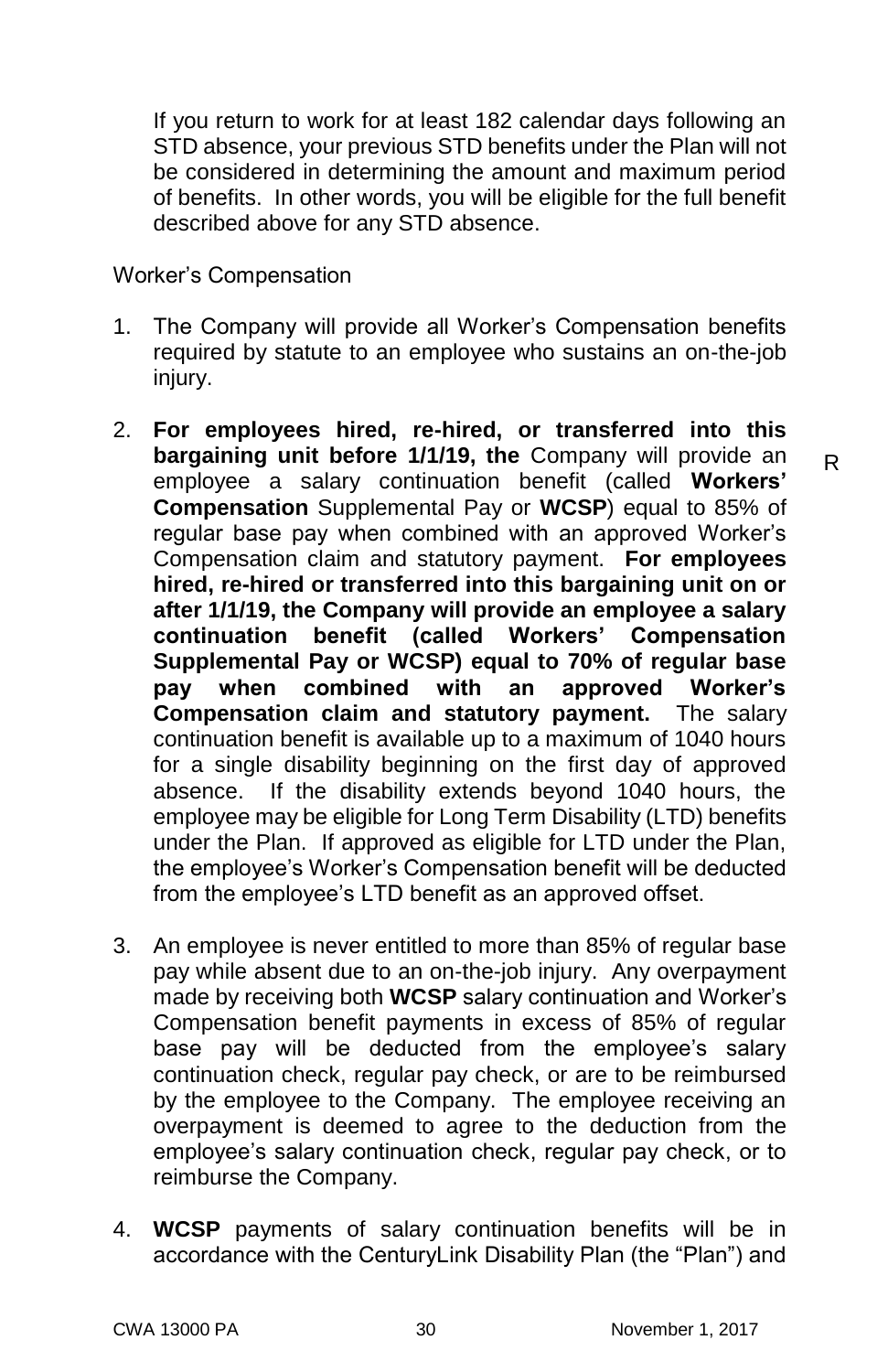shall cease upon the earlier of (a) an employee's retirement, (b) discharge for just cause, (c) when employment would otherwise terminate because of reduction in force.

### **ARTICLE 18 HEALTH AND WELFARE BENEFITS**

Effective November 1, **2017**, and continuing for the term of this Agreement, the Company agrees to provide employees covered by this Agreement the same group medical insurance (to include prescription drug), group dental, group vision, employee life insurance, dependent life insurance, basic long-term disability insurance, supplemental long-term disability insurance, accidental death and dismemberment, health care flexible spending account and dependent day care flexible spending account, and at the same premiums, as the Company provides for its non-bargaining employees employed by the Company in the exchanges covered by this Agreement. The Company in its sole discretion may provide the coverage and benefits required by this Article through insurance and/or self-funded plans.

Benefits associated with part-time or regular part-time employment will be applicable based on Company policies for part-time employees. **PTO** will be determined on a prorated basis.

The Company will make available to employees, upon retirement, the same options for retiree health benefits as are offered to similarlysituated non-bargaining employees who retire from the Company. The retiree health benefits will be exclusively governed by the terms of the applicable plan(s).

The selection and administration of any plans to provide the coverage and benefits required by this Article shall be within the Company's exclusive control and sole discretion. The Company shall therefore have the unilateral right to make any changes which it deems necessary or desirable, including changes to establish, restore and/or maintain the most favorable qualification or treatment of the plan(s) under federal (or any applicable state) law. The selection of the insurers, carriers, agents and/or plan or claims administrators shall also be in the Company's exclusive control and sole discretion.

The Company reserves the right to unilaterally amend, change or terminate any one or more or any combination of these plans or flexible spending accounts or any of their features (including, but not limited to, deductibles, co-payments, maximum out-of-pocket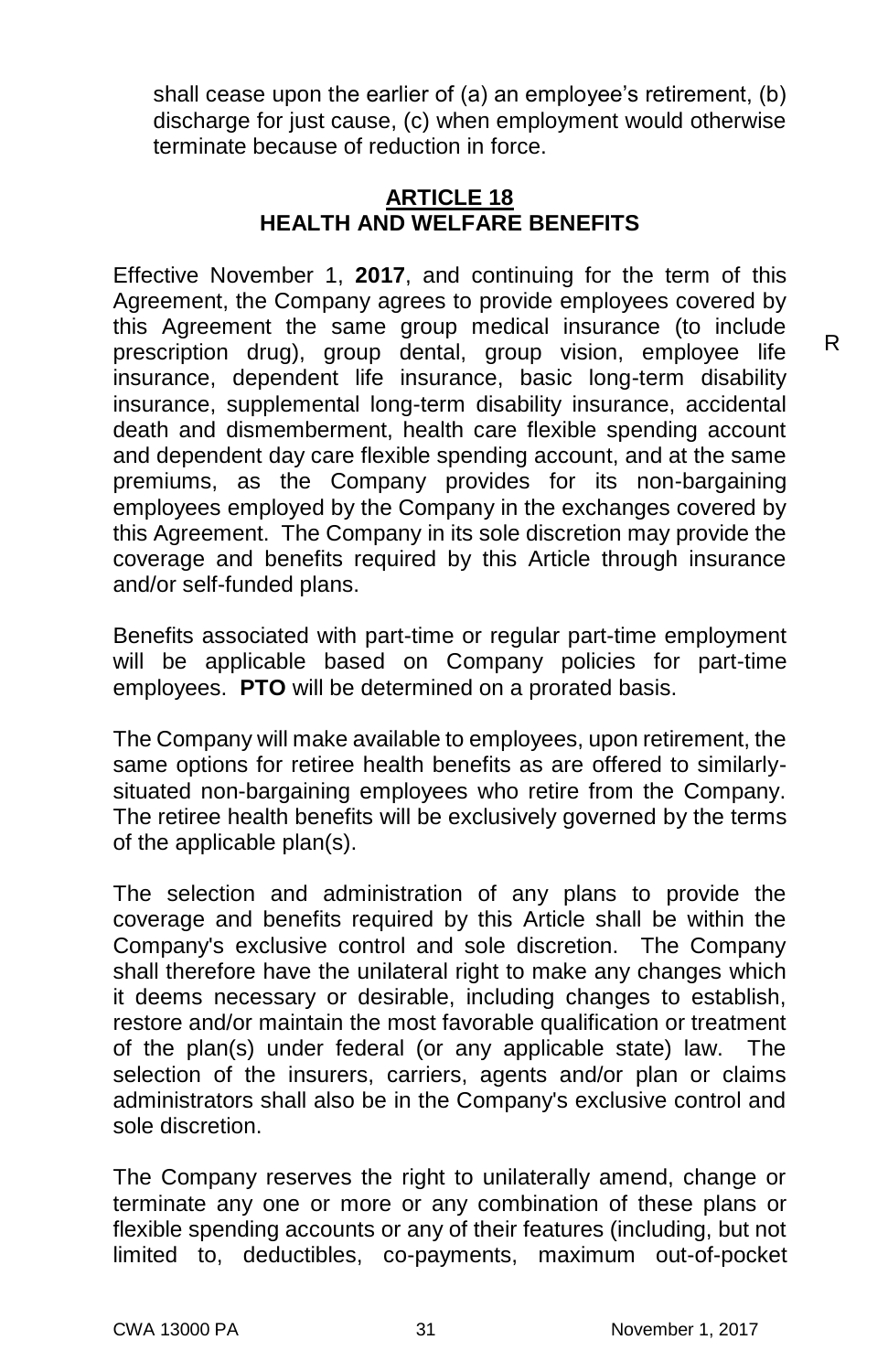expenses, etc.), or the premiums charged to employees (annually or as otherwise deemed necessary) for any plan(s). However, the Company may do so only so long as the amendments, changes and/or terminations apply equally to all eligible employees, both bargaining unit and non-bargaining unit employees, of the Company.

During the term of this Agreement, the Company shall not have any obligation to engage in decision or effects negotiations of any type on any subject addressed (directly or indirectly) in or by this Article.

The Company will attempt to give the Union at least 60 days advance notice before making changes to the plan and the Union can request a meeting with the Company to discuss but not negotiate the changes.

Except as specifically provided in this Article, all disputes, complaints and questions, and any other issues arising out of or in any way connected with any ERISA benefit plan, shall be exclusively resolved in accordance with the underlying plan, procedures and ERISA, and shall not be subject to the grievance and arbitration provisions of this Agreement.

#### Voluntary Benefits Program

Effective November 1, **2017**, and continuing for the life of this Agreement, the Company agrees, subject to the limitations described below, to include employees in the Voluntary Benefits program as it is applicable to non-represented employees of the Company. The components of the Voluntary Benefits program available to employees may include, but not be limited to, Automobile Insurance, Homeowners Insurance, Critical Illness Insurance, Long Term Care Insurance, Pet Insurance, Universal Life Insurance, Voluntary Medical coverages and Legal Services. R

It is understood that employees will be responsible for the entire cost for each component of the Voluntary Benefits program. At its sole discretion, the Company may permit employees to have the required costs withheld through payroll deduction.

In addition, at its sole discretion, the Company shall designate the insurance carrier(s) and/or the agent(s) for the various components of the Voluntary Benefits program. The Company may change the insurance carrier(s) and/or the agent(s) at any time provided sufficient notice is given. The Company will provide the insurance carrier(s) and/or the agent(s) with all applicable employee information needed to offer the program. The Company also reserves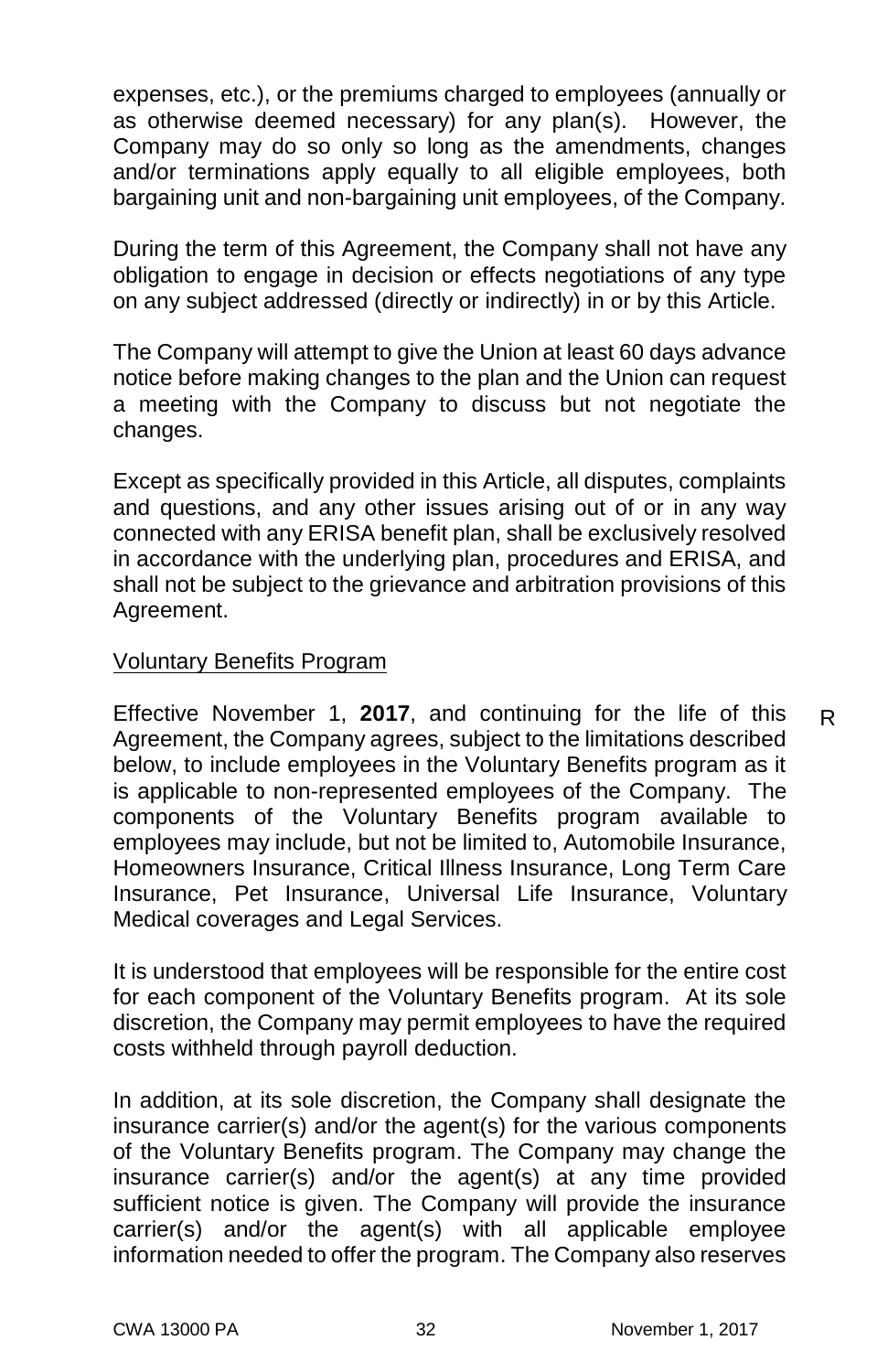the right to modify or terminate any one of the various components of the Voluntary Benefits program at any time so long as the changes are uniformly applied to all eligible employees, both non-represented and bargaining unit employees.

#### **ARTICLE 19**

#### Section 1: Reimbursement of Incidental Expenses

1. All employees for whom the company authorizes an overnight stay will be required to use the "corporate card" as designated by the company for all business travel expenses. Employees will receive reimbursement for authorized expenses by submitting an approved expense report.

The company's business travel objective is to reimburse employees for reasonable and necessary expenses incurred on behalf of the company. At the same time, the company anticipates its employees to be prudent with company funds and to be cognizant of shareholder value when incurring business travel expenses. All business expense provisions will be managed in accordance with the Company's Business Expense Reimbursement Policy unless specifically mentioned otherwise in the collective bargaining agreement.

#### Section 2: Meal Allowances - Company Sponsored Schools

- 1. When an employee is assigned to duty or schooling which requires travel away from his/her regularly recognized place of employment, the company will pay the employee on the basis of a regular work week schedule.
- 2. The per diem allowance will be in accordance with the Company's Business Expense Reimbursement Policy. Employees incurring business travel expenses are responsible to ascertain that the expenditure is for a valid business purpose. Falsification or failure to adhere to these guidelines may lead to disciplinary action up to and including termination. No personal charges are allowed on the Company's "corporate card". Any charges remaining on the card after payment by the Company are the responsibility of the employee.
- 3. Expense reports are to be filed within five (5) business days upon return from a trip. All expense reports must include substantiation of the date, time, place and business purpose for the expenditures. Additional substantiation is required for certain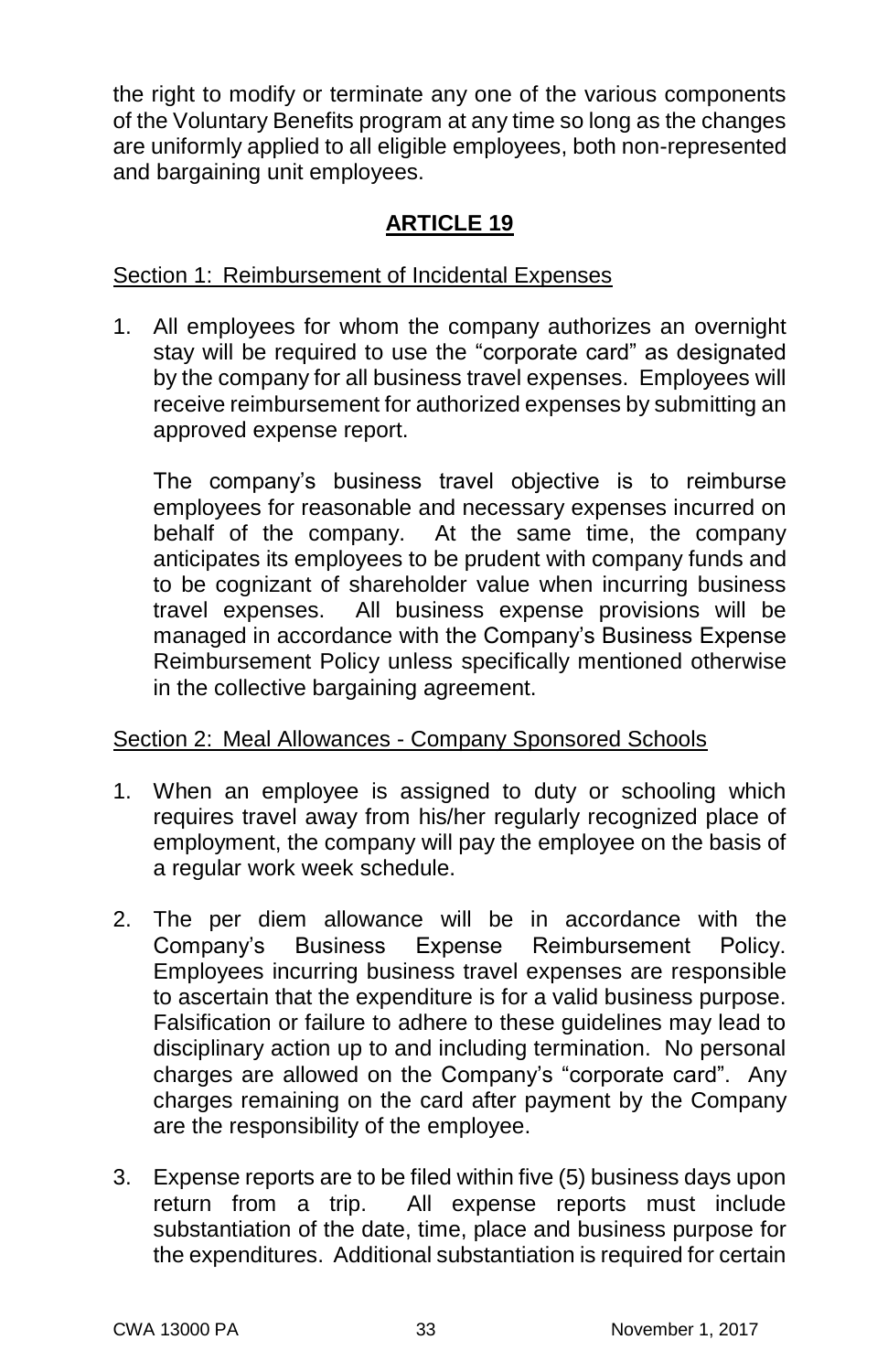business travel expenses such as meals, lodging, airfare, cash expenses, mileage, tolls, rental cars, etc.

- 4. All authorized and approved 'out of pocket' expenses filed on an expense report will be reimbursed on the employee's next payroll check.
- 5. For longer trips where air travel would be the normal method, the Company will reimburse an employee who wishes to use a personal vehicle on the basis of the tourist airfare or mileage, whichever is lowest. Employees shall be paid at the straight time rates for normal flight time not to exceed eight (8) hours.
- 6. The Company will pay for transportation for an employee to return home for one (1) weekend for each two (2) weeks he/she is scheduled to be on assignment, provided the assignment is of at least three (3) weeks duration and the assignment will extend at least one (1) week beyond the weekend visit home.
- 7. Employees attending a training school that requires the employee to attend on a scheduled holiday shall be paid as if working on the holiday for all hours of attendance at such training.

#### Section 3: Mileage

1. Employees shall be paid at the Company designated rate for mileage when using their personal vehicle for authorized business purposes.

#### Section 4: Telephone Concession Plan

1. Subject to Company policy, regular employees (full and parttime) with six (6) or more months of service are eligible for the Embarq telephone concession plan.

It is recognized that the Company has the right to amend, modify wholly or in part this plan, so long as the changes are uniformly applied to all eligible employees, both non-represented and bargaining unit employees.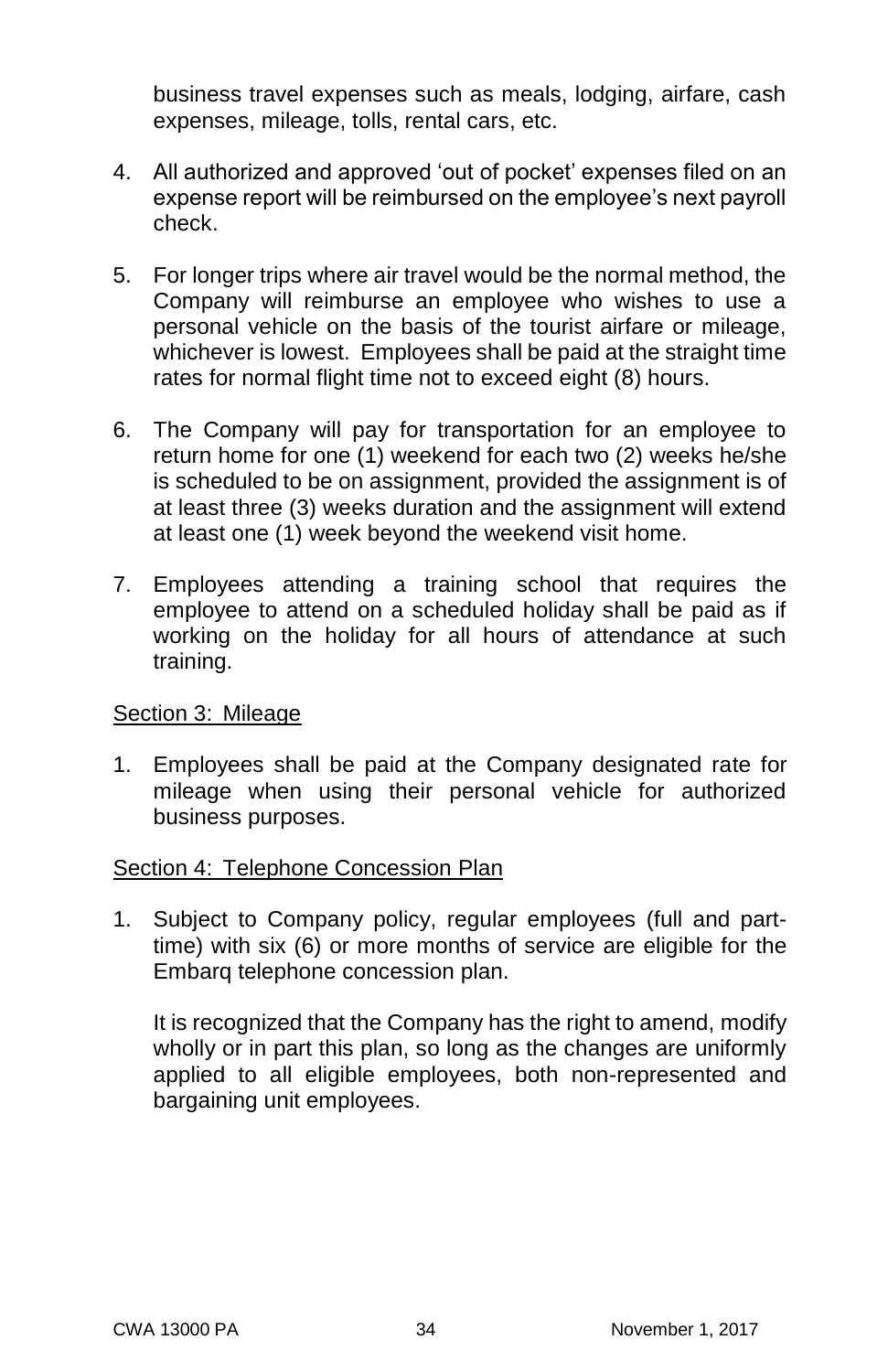#### **ARTICLE 20 CALL OUT TIME**

- 1. Call out time shall be computed from the time the employee **leaves his/her residence to the time the employee returns to his/her residence**. R
- 2. All call out time shall be at the overtime rate **and for all call outs** a minimum of 2 hours will be paid at one and one-half times the basic hourly rate.

Callouts on Thanksgiving Day, Christmas Day, and New Year's Day shall be paid at two (2.0x) the basic hourly rate for all hours worked.

- 3. Call out is a condition of employment. Employees are required to be available and accept call out in order to meet service requirements during their designated on call week or to arrange for alternate coverage, except in the case of a personal emergency. The use of an answering machine or a ring, no answer during the on call week will be considered unavailability for call out. If the employee on call fails to respond to the call out, the Company will obtain the necessary work force requirements at its discretion.
- 4. If the employee is called out a second time within the two hours covered by the first minimum payment, those two hours will be considered as fully paid for and no additional payment will be made for that period.
- 5. Standby Pay

An employee may be required to participate in a "standby" program. This program will consist of a 7-day assignment. Employees assigned standby may exchange the assignment with other employees within the job title. In the absence of volunteers for standby, the assignment will be rotational starting with the least senior employee. Employees on "standby" will be available for duty and be able to be reached by a means provided by the Company (i.e. beeper, cell phone) if not at home location. An employee who fails to respond to a service outage during the assigned standby period will forfeit standby pay for that day in which no response was made. He/she will be paid standby for the remainder of the assigned period.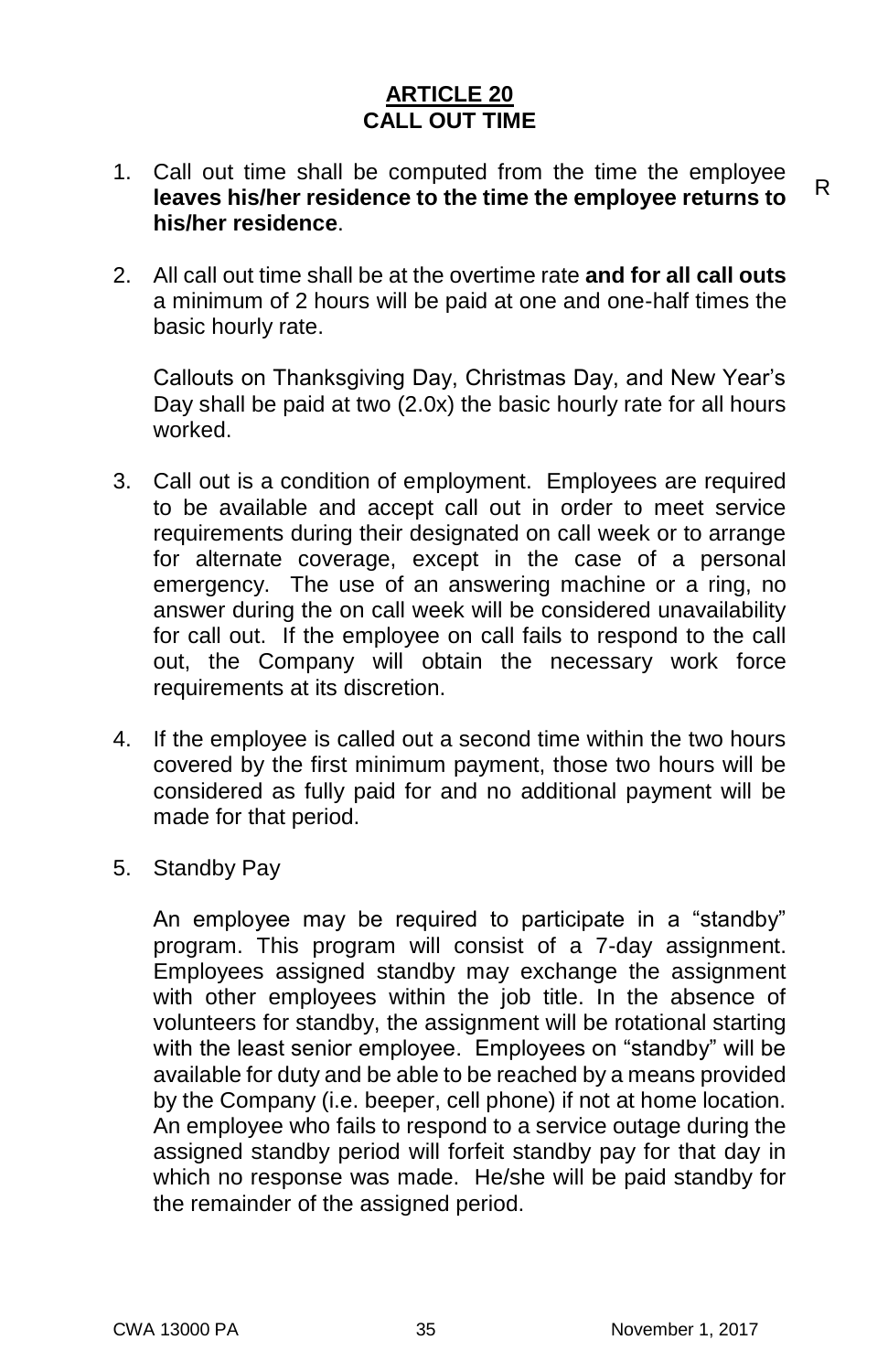#### **During periods of standby, the employee shall be assigned a vehicle for business purposes only. If assigned a vehicle, the home garaging guidelines will apply**.

R

An employee on-call will not be expected to work more than six (6) hours on standby in a day. This refers to worked time not paid time.

7-day Standby: Monday 8:00 a.m. through Monday 8:00 a.m. – The Standby employee will be paid a weekly differential of \$210.00 effective November 1, 2014. Standby differential may be paid on a daily or weekly basis. **The standby employee will be paid an additional \$30.00 if a holiday falls during the standby assignment.**

This program does not lessen the responsibility of all employees to accept normal call outs.

#### **ARTICLE 21 JOB TITLES**

- 1. The Company agrees to furnish the Union with a list of the employees and their **job** titles, and to keep the Union informed of any changes therein.
- 2. **Job** Titles

Building Maintenance Worker Equipment Installer<br>**Business Svc Tech** Construction Tech **Business Svc Tech** Cable Splicer **Customer Svc Tech** Public Access Tech Network Tech

#### **ARTICLE 22 PROCEDURE FOR ADJUSTING GRIEVANCES**

1. For purposes of this agreement, the term "Grievance" means any complaint or dispute between the Company and the Union or between the Company and any employee concerning the interpretation or application of this agreement or any claim or breach or violation of this agreement or concerning any claim of disciplinary action or discharge taken against an employee without just cause. If the Agreement expires and/or is terminated, grievances may be processed through the grievance procedure outlined below but will not proceed to arbitration. Grievances not so presented or processed according to the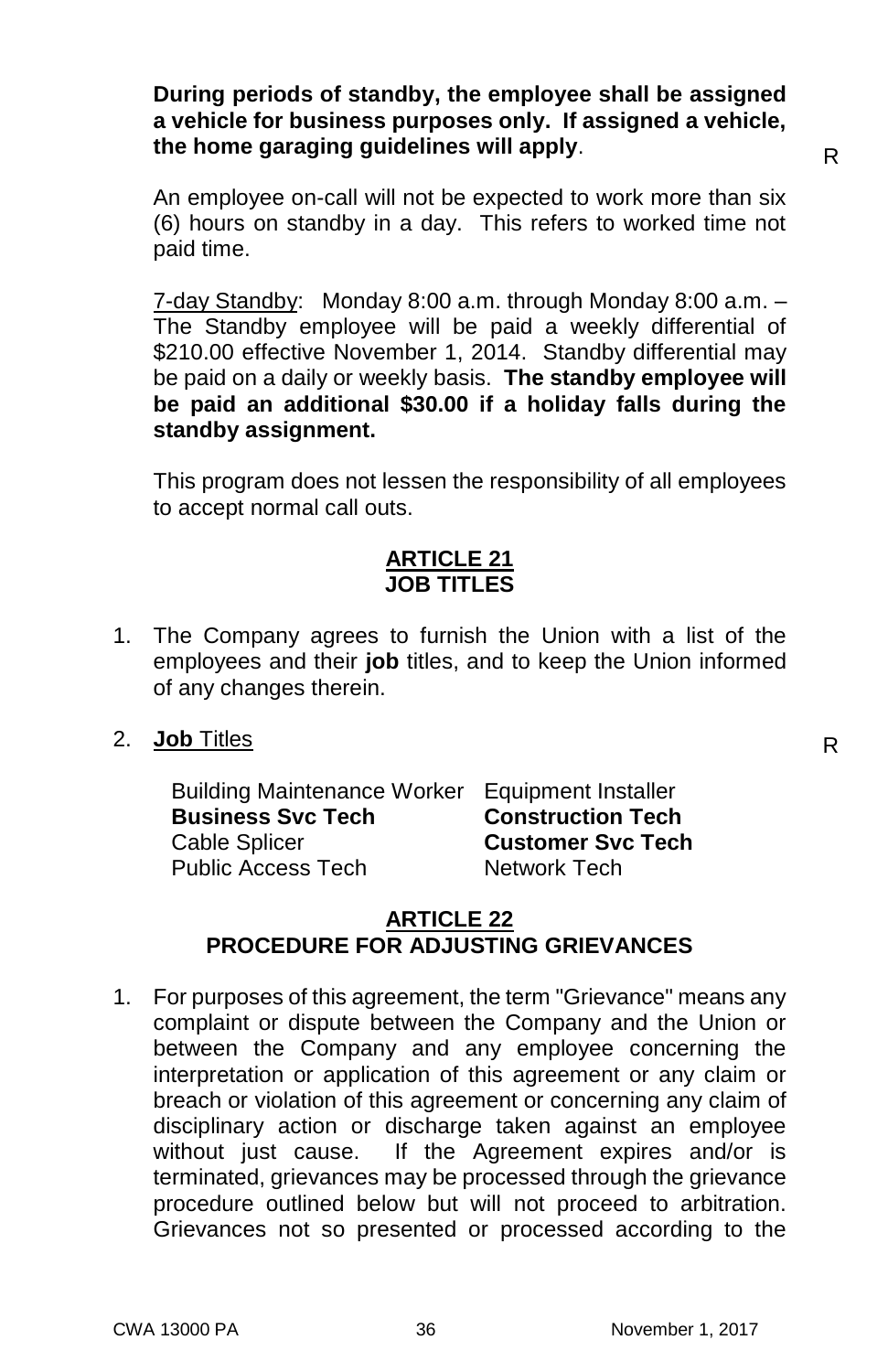timelines established below shall be considered waived by the Union.

#### STEP 1:

Grievances shall be presented in writing to the employee's supervisor within ten (10) calendar days after the employee has knowledge of the event. The immediate supervisor shall give his/her answer in writing to the union representative within five (5) calendar days after meeting with the employee and/or his/her union representative.

#### STEP 2:

If the grievance is not settled in STEP 1, the Union representative may appeal the grievance to the designated Labor Relations representative within fifteen (15) calendar days after receiving the supervisor's written answer in STEP 1.

The grievance shall be put in writing and set forth the facts involved, the approximate time of their occurrence, and shall be signed and dated by the employee and/ or the Union representative**.** There shall also be a statement as to the specific section(s) of this Agreement believed to have been violated or misinterpreted and the desired remedy.

The designated Labor Relations representative and the Local 13000 Regional Vice President shall arrange a meeting between the Union and the appropriate Labor Relations/Company representatives within thirty (30) calendar days of receipt of the Union appeal for a STEP 2 meeting. If mutually agreed upon, meeting may be held via conference call to expedite timelines based on availability of the parties involved. The Company's answer will be in writing to the Union within fifteen (15) calendar days after the STEP 2 meeting.

Either party to this agreement shall be permitted to call employee witnesses at this step of the grievance procedure.

If the dispute cannot satisfactorily be adjusted in STEP 2, the dispute or grievance may be submitted to arbitration.

2. Nothing in this agreement shall restrict the right of an individual employee to adjust any grievance with the Company, provided such adjustment is not inconsistent with the terms of this agreement and provided a representative of the Union has been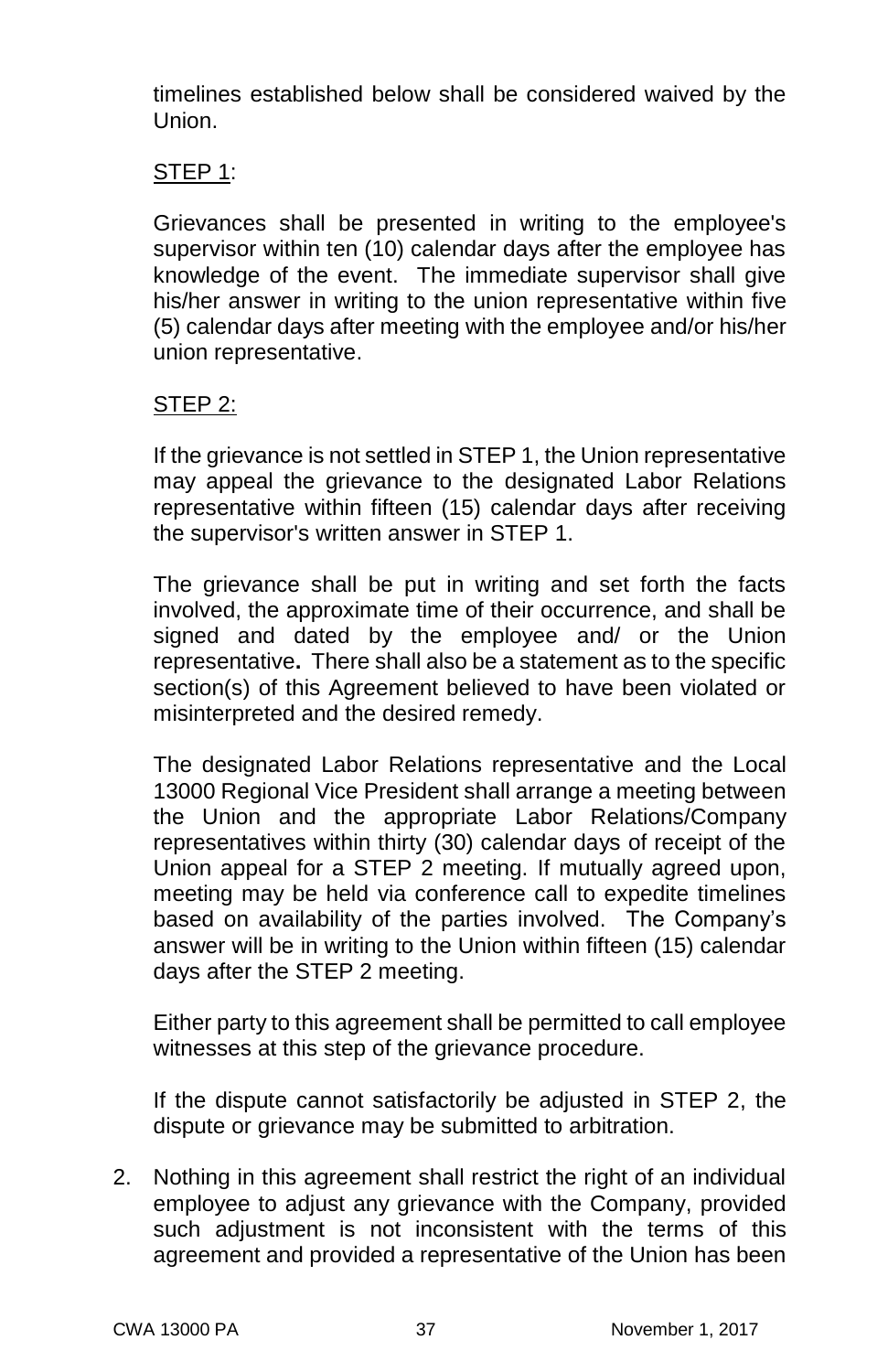given the opportunity to be present. Employees will have the right to Union representation upon request.

- 3. Nothing in this agreement shall restrict the Company from questioning employees to ascertain information pertinent to the grievance.
- 4. Any grievance relating to a suspension or discharge must be presented to the designated Labor Relations Representative by the close of the fifteenth (15th) calendar day following the day on which such action is taken. Such grievances shall then be processed beginning with STEP 2 of the grievance procedure; the first meeting of the Company and the Union to be held within fifteen (15) calendar days after the filing of the grievance. If, as a result of the processing under the grievance procedure, it is mutually agreed that the disciplined employee has been justly dealt with, then the action shall be final.
- 5. If the Company fails to respond in a timely manner, the grievance will be moved to the next step of the grievance procedure.
- 6. No extension of time limits as provided for shall be allowed except by mutual agreement of both parties in writing.
- 7. In the event that the Company believes itself to be the aggrieved party, it shall present its grievance in writing to the Unit 101 President. The committee shall immediately proceed to meet with Company representatives, to effect settlement of the grievance, within fifteen (15) calendar days of receiving the grievance. Unit 101 President shall provide a written response to the designated management representative within fifteen (15) calendar days of said meeting. If settlement of the grievance cannot be reached, the grievance may be submitted to arbitration.
- 8. In the interest of adjusting grievances at the lowest possible level, settlements of grievances shall not constitute a precedent for settlement of other grievances. A settlement arrived at in the course of the grievance procedure shall be limited to the specific occurrence out of which the grievance arose and to the particular employee or employees for whom the grievance is presented.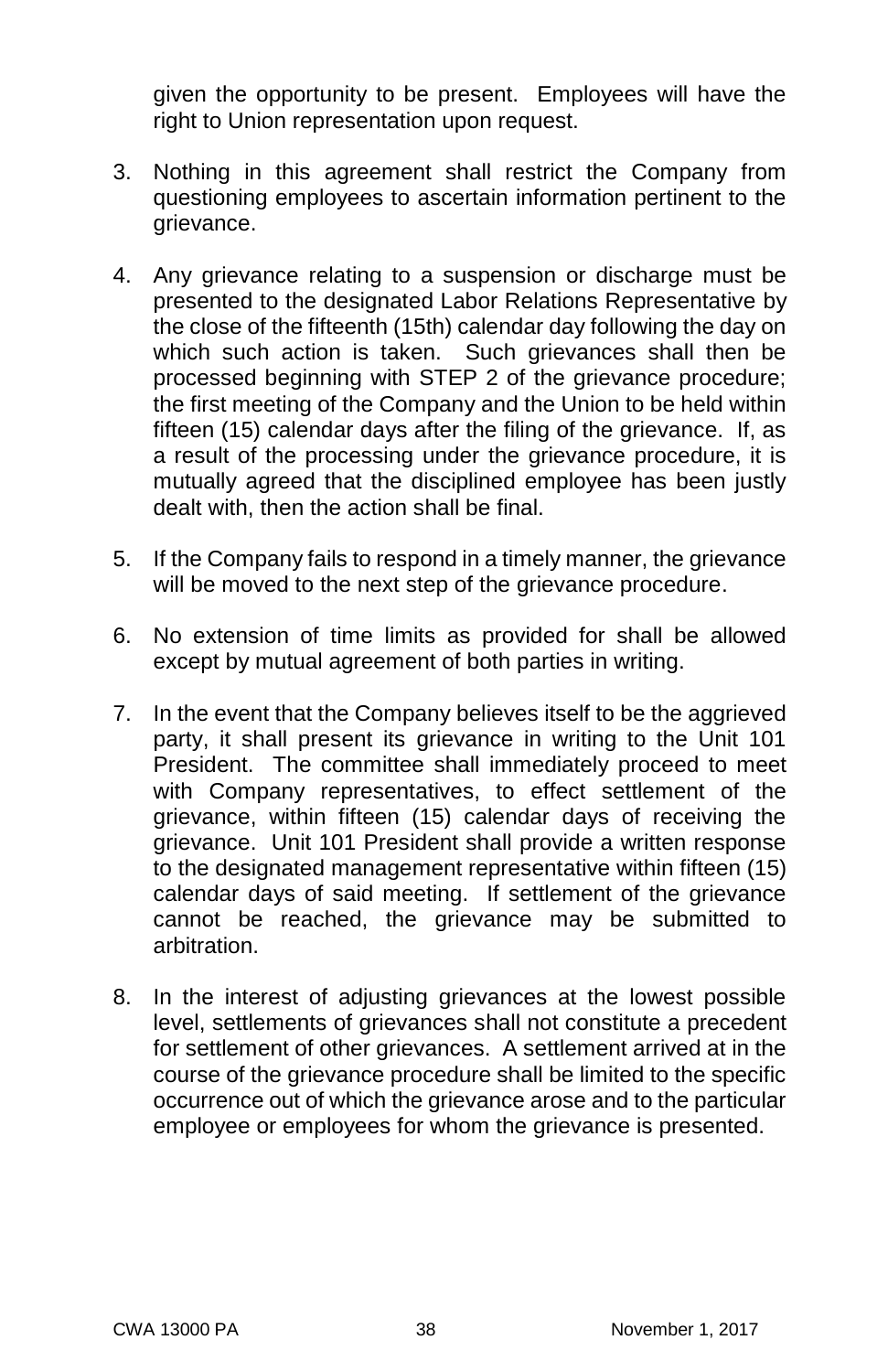#### **ARTICLE 23 ARBITRATION**

- 1. During the Term of the Agreement, all grievances which are not satisfactorily resolved in the Grievance Procedure may be submitted to arbitration by either party. For a grievance to be considered for arbitration, the request for arbitration must be submitted, in writing, to the Federal Mediation Conciliation Service (FMCS) within thirty (30) days of receipt of the final written answer to the grievance provided for in the Grievance Procedure. Upon expiration and/or termination of the Agreement, any remaining unresolved issues can be addressed during future negotiations.
- 2. The Union shall submit a written request for a panel of seven (7) members of the National Academy of Arbitrators to the Federal Mediation & Conciliation Service, with a simultaneous copy to the Company's designated Labor Relations representative, within ten (10) workdays after the demand for arbitration. After receiving the list of arbitrators, and within five (5) workdays of its receipt, an arbitrator shall be selected by each party alternately striking from the list of seven (7) names. The Union, as moving party, shall have the first strike. The last name remaining on the list after each party has exhausted its strikes shall become the arbitrator.
- 3. The jurisdiction and authority of the arbitrator and his opinion and award shall be strictly limited to interpretation of the written provisions of this Agreement. The arbitrator shall have no powers to add to, subtract from or in any way modify the terms of this Agreement.
- 4. It is agreed between the Parties that the arbitrator's authority in discipline (discharge and suspension) cases is limited to a finding of whether or not there is just cause for discharge or suspension. The arbitrator shall have no authority to issue an award involving back pay when just cause has been found to exist. If the arbitrator finds there was not just cause for discharge or suspension, the employee shall be reinstated with full back pay and benefits for all time lost.
- 5. Any awards of back wages, including Company benefits, by an arbitrator shall be limited to the amount of straight time wages at the employee's base rate the employee would otherwise have earned from his/her employment with the Company during the period involved, less any unemployment compensation or other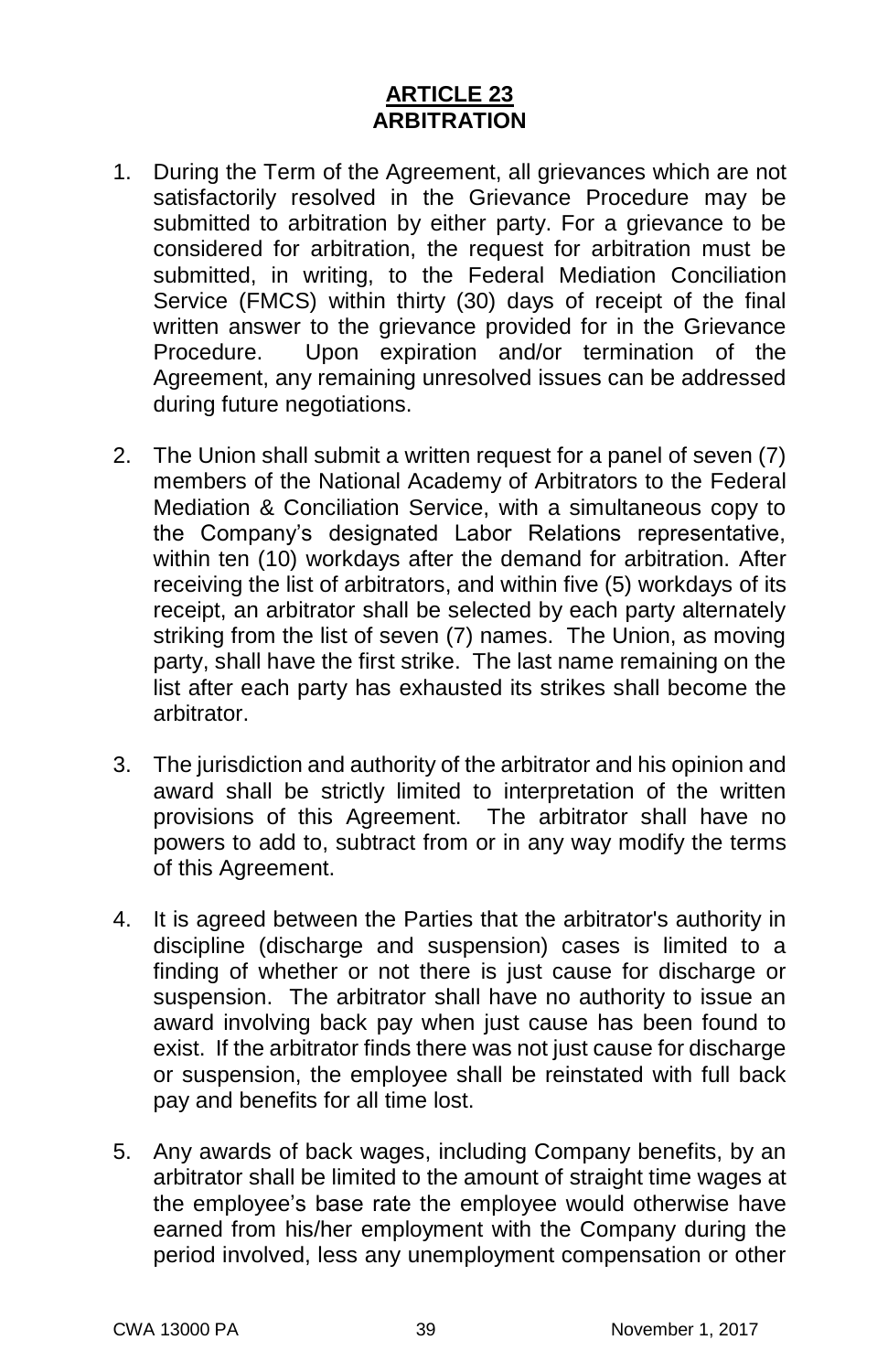compensation for employment that he/she may have received from any source during that period, provided that such compensation was not a normal part of the employee's income prior to the imposition of the discipline. However, in any grievance arbitrated under the provisions of this Section, the Company shall under no circumstances be liable for any retroactive back pay, benefits, or any other advantage of employment (such as PTOs) for more than eighteen (18) months (plus any time that the processing of the grievance or arbitration was delayed at the specific request of the Company) after the date of the disciplinary action. Delays at the specific request by the Union in which the Company concurs shall not be included in such additional time.

Failure on the part of the Union or grievant(s) to strictly abide by the time limits prescribed in this Article shall result in the grievance being deemed to have been dropped. The time limits contained in this Article are to be strictly construed.

6. Each party will bear the expenses of presenting and preparing its own case. Compensation and expenses of the arbitrator shall be borne equally by the Company and Union.

Either party may require that an official record of the proceedings be prepared by a professional reporter and that a copy be provided to the arbitrator. The party requiring an official record of the proceedings will pay the full cost of all reporting and transcript fees unless the other party requests a copy or the right of inspection or use, in which event the full cost shall be equally divided between the parties.

#### **ARTICLE 24 WAGE RATES**

1. Wage progression schedules, numbered 1, 2 and 4, applicable to all employees are set forth in Exhibit A. These schedules show the number of months in which the employee's current basic hourly rate will be increased and the amount of each increase and the top rate and the **job** title applicable to each schedule.

2. The Company will not reduce the top basic hourly wage rate in effect for the duration of this agreement.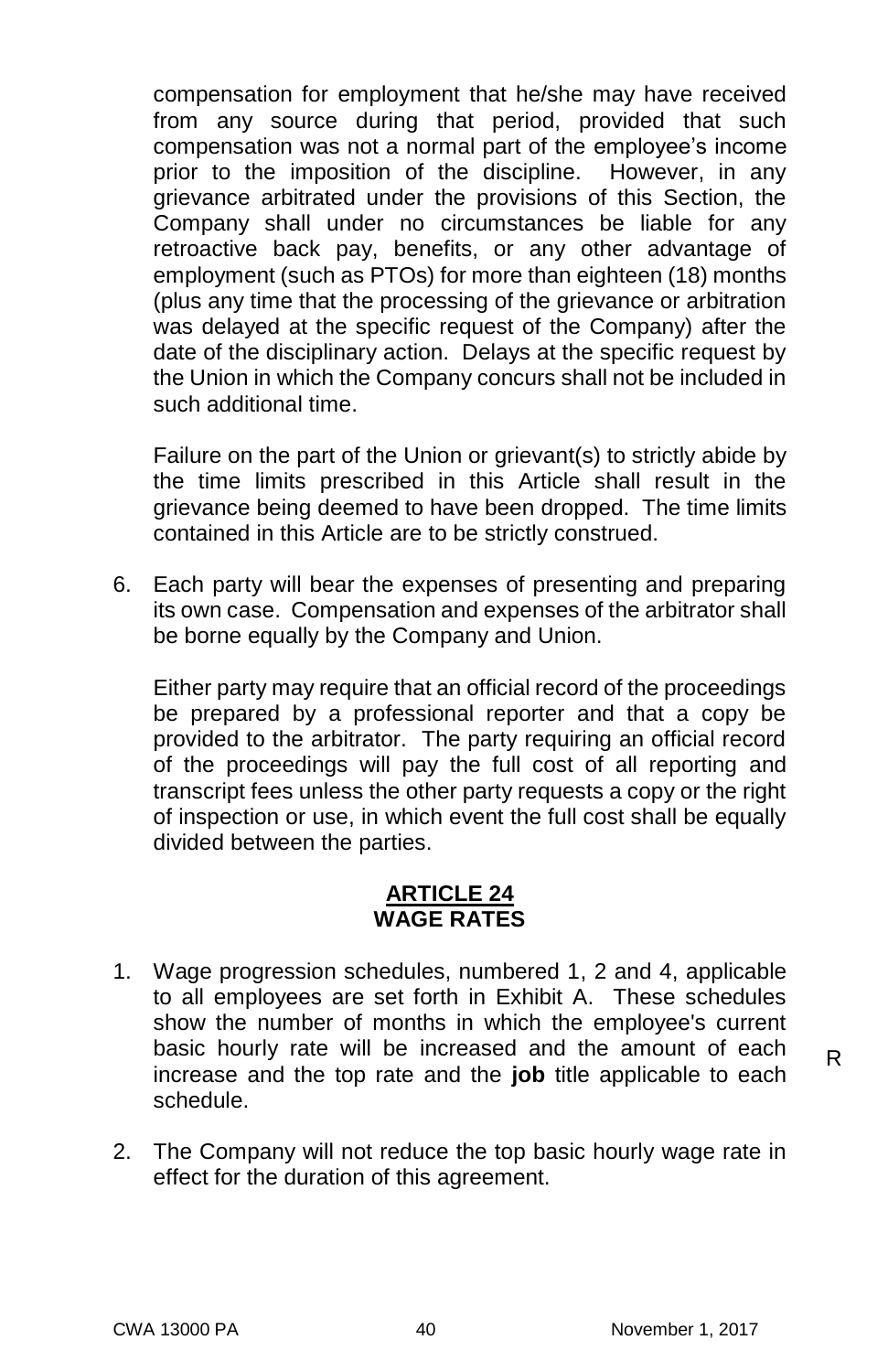3. All employees shall be paid bi-weekly on the Friday following the two-week pay period in which the work is performed. Direct deposit will be a condition of employment for all employees.

#### **ARTICLE 25 SENIORITY - LAYOFFS**

- 1. The Company will determine the necessity of reducing work time and the extent of the reduction required. Before any layoff or part timing, contractors performing work normally done by bargaining unit employees will be laid off. It is understood that certain work is not within the scope of bargaining unit employees such as work for which employees are not equipped or trained.
- 2. Layoffs need not apply to all Job **Titles** at the same time, but contract workers in any Job **Title** shall be laid off before any employees in that Job **Title**.

R

- 3. The Company will notify the Union and employees designated for layoff thirty (30) calendar days before the work force reduction occurs.
- 4. Employees laid off under the provisions of this Article will be offered the same medical and dental insurance coverage they had at the time of the work force reduction announcement. This coverage will extend to the end of the month in which the employee's last day worked occurs.
- 5. An employee, who is about to be laid off in the Butler District may request a reassignment in the Butler District of the same or dissimilar **job** title providing all of the following qualifications are met. The Company will consider, but cannot guarantee, transfer requests outside of the Butler District.
	- a. The job is vacant and at the Company's option will be filled or the incumbent employee has less company service than the transferring employee. Company service is defined as the System Service date reflected in the employee's current HR record.
	- b. Bumping may only occur on a lateral or downward basis as determined by the maximum wage rates for the wage schedules involved.
	- c. The bumping employee has previously held the title in the job to be filled and was fulfilling the basic requirements of the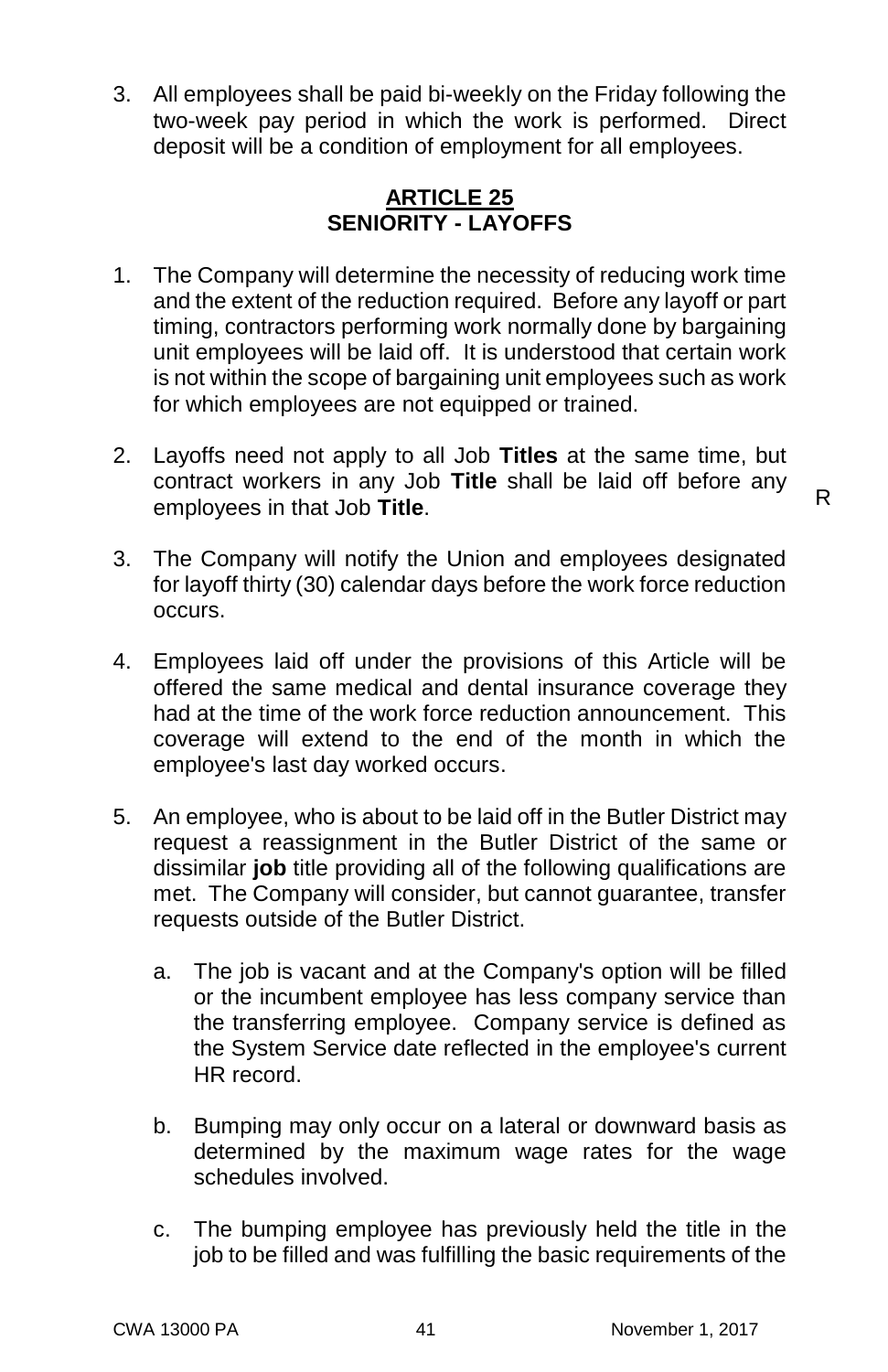job when he/she previously vacated the position; except a senior employee may displace a less senior employee in the Building Maintenance Worker **job** title.

The bumping employee can perform, in the judgment of the Company, the requirements of the new job with a minimum of on the job training (defined as 40 hours or less) and without physical restriction.

- d. In all cases, the most senior employee requesting transfer must displace the least senior employee in the **job** title and location to which he/she is requesting transfer. Multiple requests to displace the same incumbent shall be granted on a seniority basis providing all elements of Section 5 are met by all employees requesting transfer.
- 6. Employees affected by layoff, who elect not to transfer, shall be separated without loss of recall rights and severance pay.
- 7. Employees requesting transfer (may indicate multiple choices in order of their preference of jobs previously held) in order to avoid layoff must provide written notification of their intent to the Company within ten (10) calendar days following the layoff notification. The Company shall review their request to determine compliance with Section 5 and shall advise the employee of the status of their transfer request within twenty (20) calendar days following the layoff notification. Employees not complying with these time frames or not electing to transfer, may not elect to transfer after the expiration of the 10 calendar day decision period specified in this section.
- 8. Employees who are displaced will be notified and may, if applicable, exercise their rights to transfer under the provision of this Article.
- 9. Travel and moving expenses resulting from transfer will be the sole responsibility of the transferring employee.
- 10. Employees temporarily working out of **title** or location at the time of a work force reduction will be considered to be within their formal/permanent job title and original reporting center for purposes of this policy.

11. Employees granted transfer under the provisions of this policy will be prepared to report to their new work location/job at the time specified by the Company.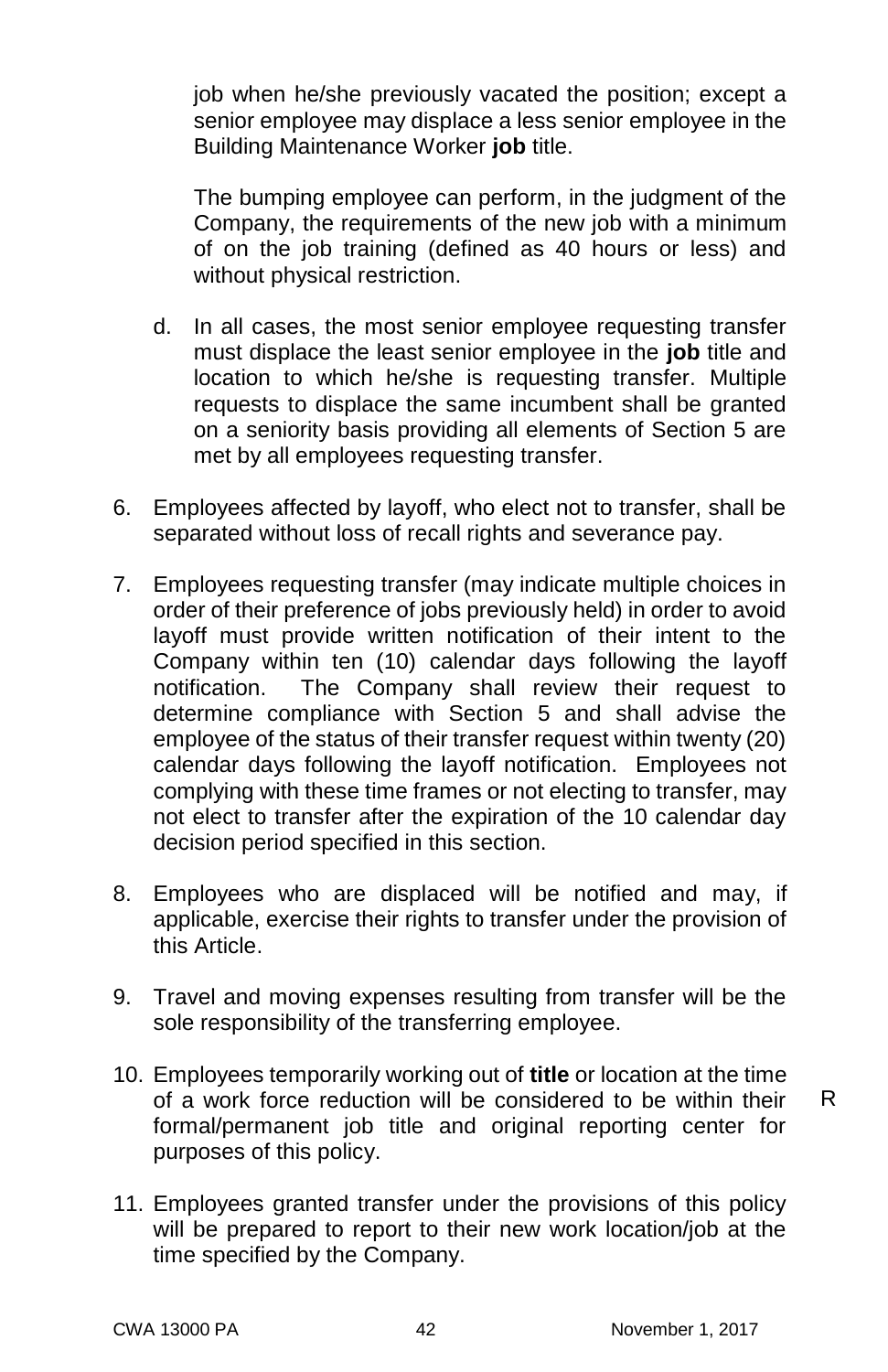- 12. Layoff allowance provisions for full-time employees laid off under this Article are as follows:
	- a. An employee with five years of service or less will be paid one (1) week's pay for each continuous year of service, or major portion thereof, including the fifth year of service.
	- b. An employee with more than five years of service, but not more than ten, will receive five (5) weeks of pay plus two weeks of pay for each continuous vear of service, or major portion thereof, after the fifth year of continuous service.
	- c. An employee with more than ten years of service shall receive 15 weeks of pay plus three (3) weeks for each continuous year of service, or major portion thereof, after the 10th year of continuous service, providing that in no event shall the layoff allowance exceed 52 weeks of pay at the regular rate.
- 13. Service must be continuous as dated by the system service date. Fractional parts of years amounting to less than 6 months are disregarded. Fractions of 6 months or more are counted as a full year. Layoff allowance applies only to regular, full-time employees, and is paid in a lump sum amount, not to exceed \$45,500.00.
- 14. The layoff allowance of a returning employee ceases beginning the first day the employee is scheduled to return to work following recall. If an employee, who has been laid off and paid a layoff allowance is subsequently reemployed and again laid off, the layoff allowance in the case of the subsequent layoff(s) is based upon the employee's aggregate length of service minus the number of weeks of layoff allowance paid on a previous layoff(s). The deductible is not applicable after 5 continuous years of reinstatement.
- 15. When rehiring in any **job** title following a layoff, the Company will first offer the job to a more senior employee who meets the job's requirements defined in Article 25, Section 5 and who was bumped from that **job title** due to the layoff. Refusal by an employee to accept reassignment to his/her pre-layoff position will relieve the Company of the obligation to offer such future assignments to the employee. If there is no such employee who was so bumped, then the Company will offer reemployment to those less senior employees who have been laid off in that **job**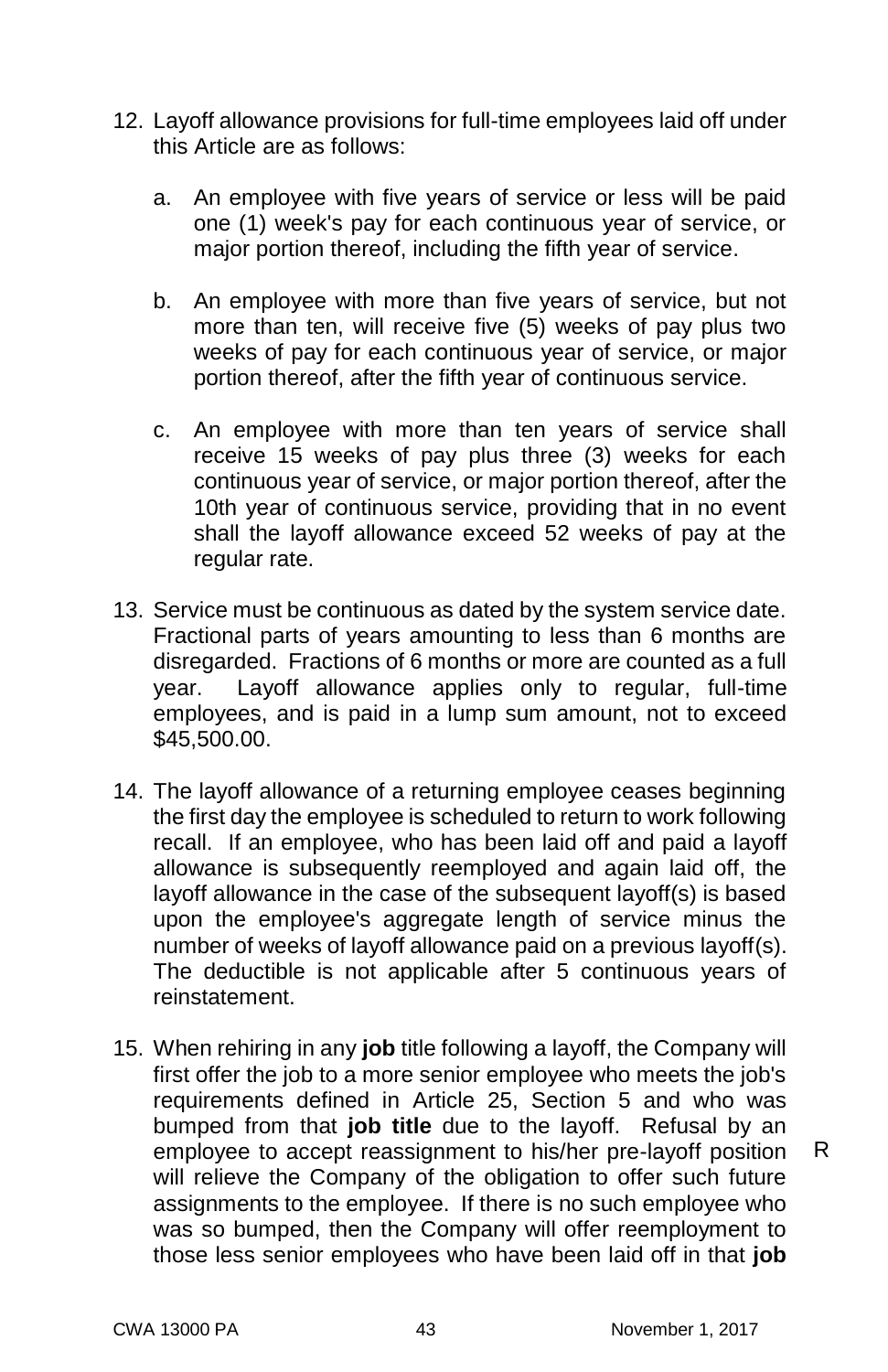**title** or who have past experience in that **job title** in the inverse order in which said employees were laid off.

- 16. The Company will have fulfilled its obligation hereunder with respect to any laid off employee, by offering reemployment by registered mail addressed to the laid off employee's latest address as shown by the records of the Company. Any such laid off employee must respond within seven (7) calendar days after the date of the offer; otherwise, the laid off employee shall be deemed to have refused reemployment and the Company's obligation under this Article shall be terminated. Unavailability for reemployment within fourteen (14) calendar days after the date of the offer will result in the forfeiture of remaining layoff allowance, recall rights, and any other benefit.
- 17. Service dates for recalled employees will be reestablished according to Company policy.
- 18. Recalled employees' benefit coverage will be reestablished based on company policy.
- 19. The Company shall not be obligated to recall any employee who has been laid off more than nine (9) months. Former employees who are no longer subject to recall may apply for employment with the Company. When an opening occurs, former employees who were laid off will be given consideration for reemployment.

#### **ARTICLE 26 VOLUNTARY TERMINATION**

If during the term of this Agreement, the Company determines that there is a need to adjust the workforce, after written notice is first provided to the Union, the Company may at its sole discretion elect to offer **voluntary termination, in seniority order, to employees. The Company may offer voluntary termination** to all employees in the bargaining unit or only to employees in certain job titles **and work areas**. The Company will determine the period during which the employee may, if he/she so elects, leave the service of the Company pursuant to this Article. Neither such determinations by the Company nor any other part of this Section shall be subject to arbitration.

#### **Employees accepting an offer of voluntary termination will be paid the Termination Pay in accordance with Article 25 of this Agreement and will receive all other entitlements due them.**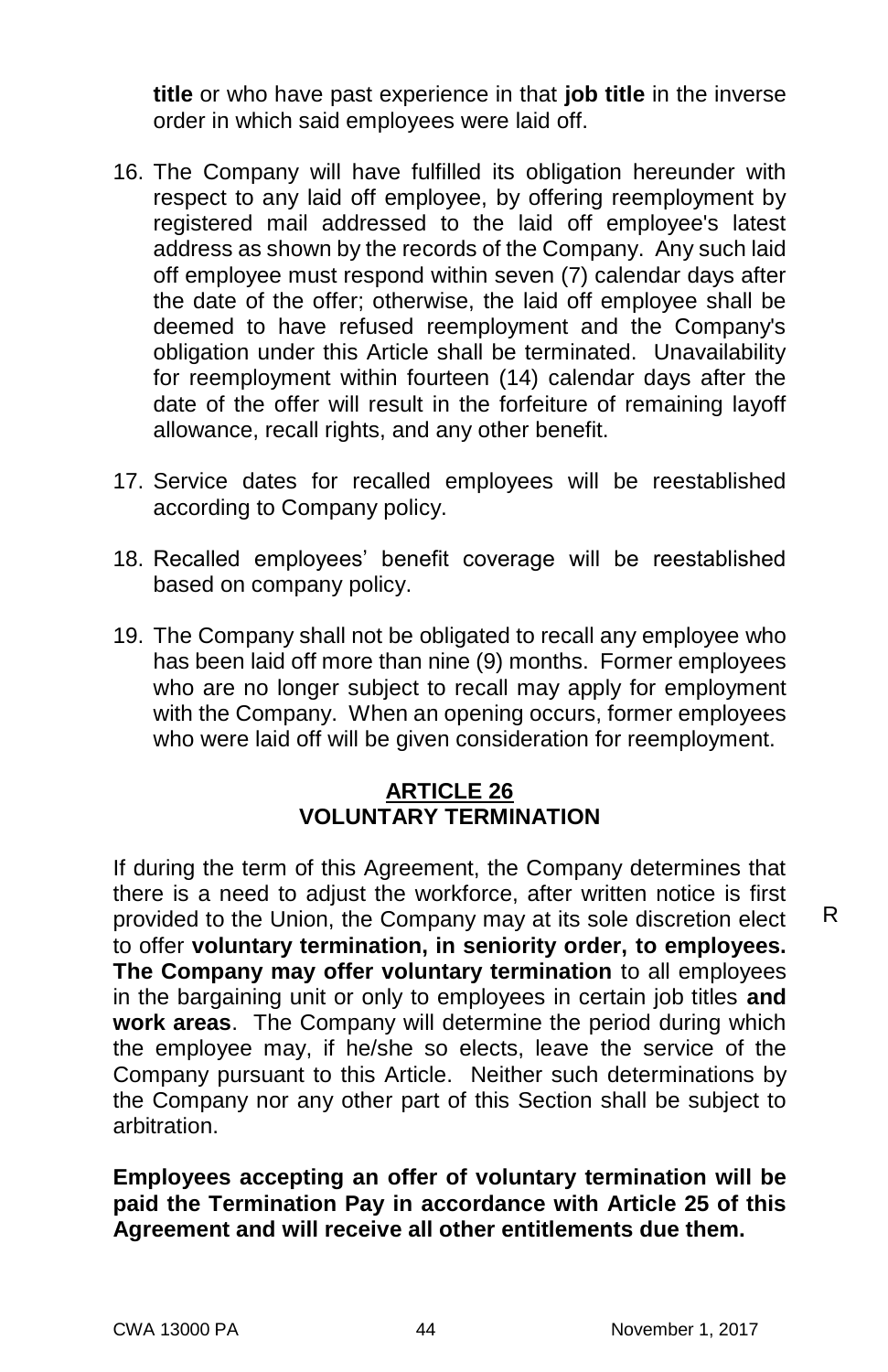**The Company shall at its sole discretion have the right to offer an enhanced termination allowance payment over and above the provisions set forth herein if it deems appropriate. In the event the Company decides to offer an enhanced voluntary termination payment, the Company shall communicate its intentions and the details of the enhancement to the Union prior to extending any offer to employees**.

#### **ARTICLE 27 CONSOLIDATION OF OPERATIONS**

- 1. It is the sole right of the Company to diminish operations, in whole or in part, or to transfer and consolidate operations to any location as circumstances dictate.
- 2. The Company will not transfer or consolidate operations from Butler to another location without first notifying the Union sixty (60) days in advance of said transfer or consolidation.
- 3. The Union recognizes that any rights acquired by the employees or the Union under this Agreement shall have no application beyond the term of this Agreement or in any other area of this Company, other than the Butler District.
- 4. Any employee transferred from the Butler District to another location due to consolidation will not retain the representation of CWA, Local 13000, Unit 101 in the new location. Transferred employees will be subject to the terms of employment in the new location.

#### **ARTICLE 28 PENSION AGREEMENT**

The Company has adopted the Embarq **Pension Component of the CenturyLink Combined** Pension Plan (**referred to herein as** the "Retirement Pension Plan") and except as provided in Section 3 below, agrees to include Eligible Employees covered by this Agreement as Members of such Retirement Pension Plan in accordance with the Pension Agreement below. Said Pension Agreement shall be continued without modification for the life of this Agreement; provided, however, the Company (and for this purpose only "Company" shall include EMBARQ Corporation) retains the right to make such changes in the Retirement Pension Plan, in its sole discretion, as may be required to obtain a ruling from the Commissioner of Internal Revenue that the Retirement Pension Plan qualifies under Section 401(a) of the Internal Revenue Code of 1986,

R

 $\mathsf{I}$ 

R

R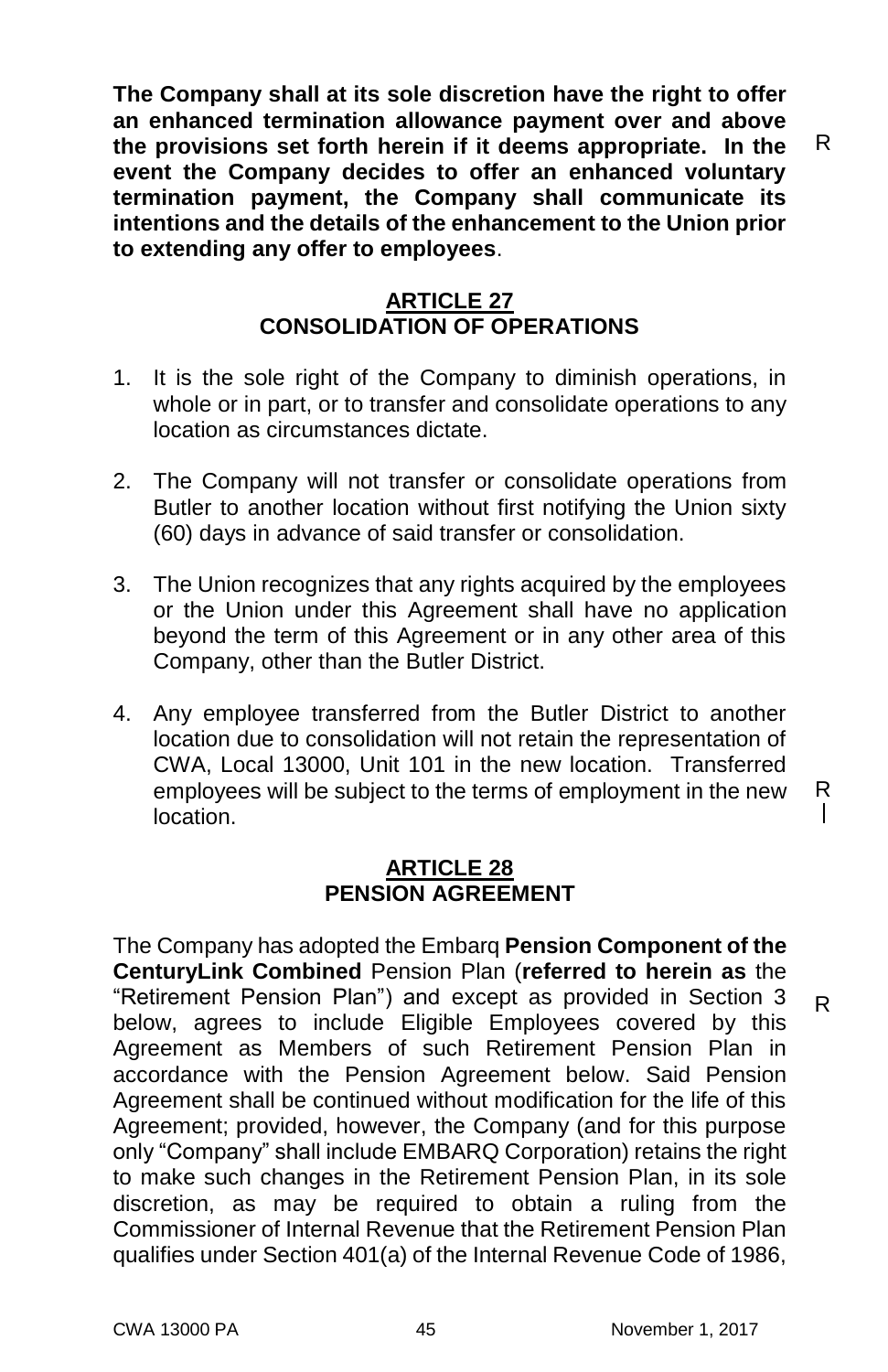as amended from time to time, and that the Trust implementing the Retirement Pension Plan is exempt from taxation under Section 501(a) of said Code, to satisfy any applicable state or federal statute, regulation, ruling, court decision or other law applicable to said Retirement Pension Plan, or to administer said Retirement Pension Plan in an orderly and efficient manner. Except as provided in Section 3 below, any such action taken by the Company in its sole discretion with respect to the Retirement Pension Plan shall apply to all similarly situated employees of the Company in a uniform manner. The Company pays all contributions to the Retirement Pension Plan.

Nothing within this Agreement shall constitute an amendment to the Retirement Pension Plan, which is subject to its terms and conditions. In the event of an inconsistency between this Agreement and the **Retirement Pension** Plan document, the terms of the **Retirement Pension** Plan document shall govern. Administration of the Embarq **Pension Component of the CenturyLink Combined**  Pension Plan and benefit disputes are not subject to the grievance or arbitration procedure set forth in this Agreement.

#### Section 1: Embarq **Pension Component of the CenturyLink Combined** Pension Plan

The Company agrees to provide to Members, who are Eligible Employees as defined by the Embarq **Pension Component of the CenturyLink Combined** Pension Plan (the "Retirement Pension Plan"), pension benefits in the form of a Retirement Allowance hereinafter specified in this Agreement effective November 1, **2017**, subject to the terms and conditions of the Retirement Pension Plan. All terms defined in the Retirement Pension Plan shall have the meaning specified therein unless the context of this Pension Agreement clearly indicates otherwise. All capitalized terms are as defined in the Retirement Pension Plan.

Except as provided in Section 3 below, a Member shall mean an employee of United Telephone Company of Pennsylvania, LLC (Butler District) represented by the Communications Workers of America Local 13000, AFL-CIO, who is eligible to participate in the Retirement Pension Plan pursuant to Article **II** of the Retirement Pension Plan.

The provisions of the Retirement Pension Plan, other than Section 3.2, Retirement Allowance on Termination of Employment or Retirement, including the rights of the Board of Directors of EMBARQ Corporation to make such amendments as it deems advisable with respect to all of the provisions of the Retirement Pension Plan other

R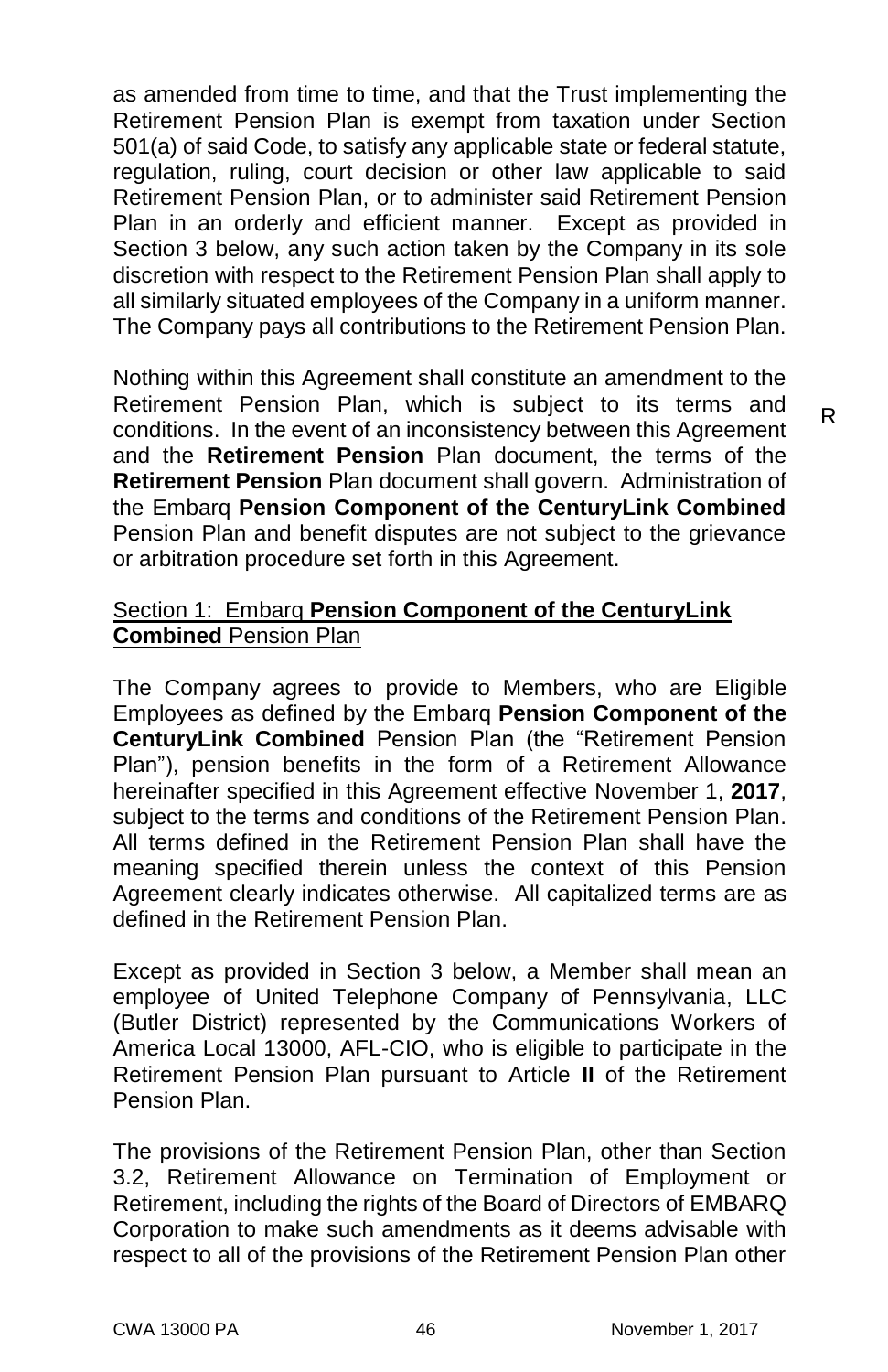than those referred to specifically in this document, are incorporated herein by reference and shall be in full force and effect provided that **C**ontinuous **S**ervice and **C**redited **S**ervice shall be determined in accordance with definitions in Sections 1.9, Continuous Service, and 1.11, Credited Service, respectively of the Retirement Pension Plan, except as specifically provided to the contrary herein.

Anything contained in the Retirement Pension Plan to the contrary notwithstanding, the tables of monthly benefit per year of service hereinafter described shall apply to a Member until and unless revised by a subsequent Pension Agreement. This Pension Agreement shall terminate when the contract between the Company and the Bargaining Unit terminates. Upon the termination of this Pension Agreement, if as of such date a subsequent Pension Agreement between the United Telephone Company of Pennsylvania, LLC (Butler District) and CWA, Local 13000 is not in force, the Retirement Allowance of any Member shall be determined as of such date and shall not increase for any reason until the effective date of a subsequent Pension Agreement with a pension table increase. No Credited Service shall be earned following such date. Continuous **S**ervice shall continue to be earned in accordance with Section 1.9, Continuous Service, of the Retirement Pension Plan. A Member may retire as provided in the Retirement Pension Plan following such termination date and receive the Retirement Allowance determined as of the termination date, provided, that such allowance shall be adjusted as provided in the Retirement Pension Plan if it is paid in a form other than a life annuity or commences on a day other than the Member's Normal Retirement Date, as defined in the Retirement Pension Plan.

#### Section 2: Amount of Allowance

(a) The amount of the Retirement Allowance payable in the form of a life annuity to a Member who retires under normal or early retirement under Article **III**, Retirement Allowance, of the Retirement Pension Plan shall be based on the Member's age in years and completed whole months, Job Classification and Credited Service at Termination of Employment; and date of Termination of Employment, or Normal Retirement Date if earlier, determined from the attached tables, by multiplying the appropriate monthly benefit per year of service by the number of years of his Credited Service, subject to the provisions contained in Article **IV**, Provisions Relating to Pension Agreements, of the Retirement Pension Plan.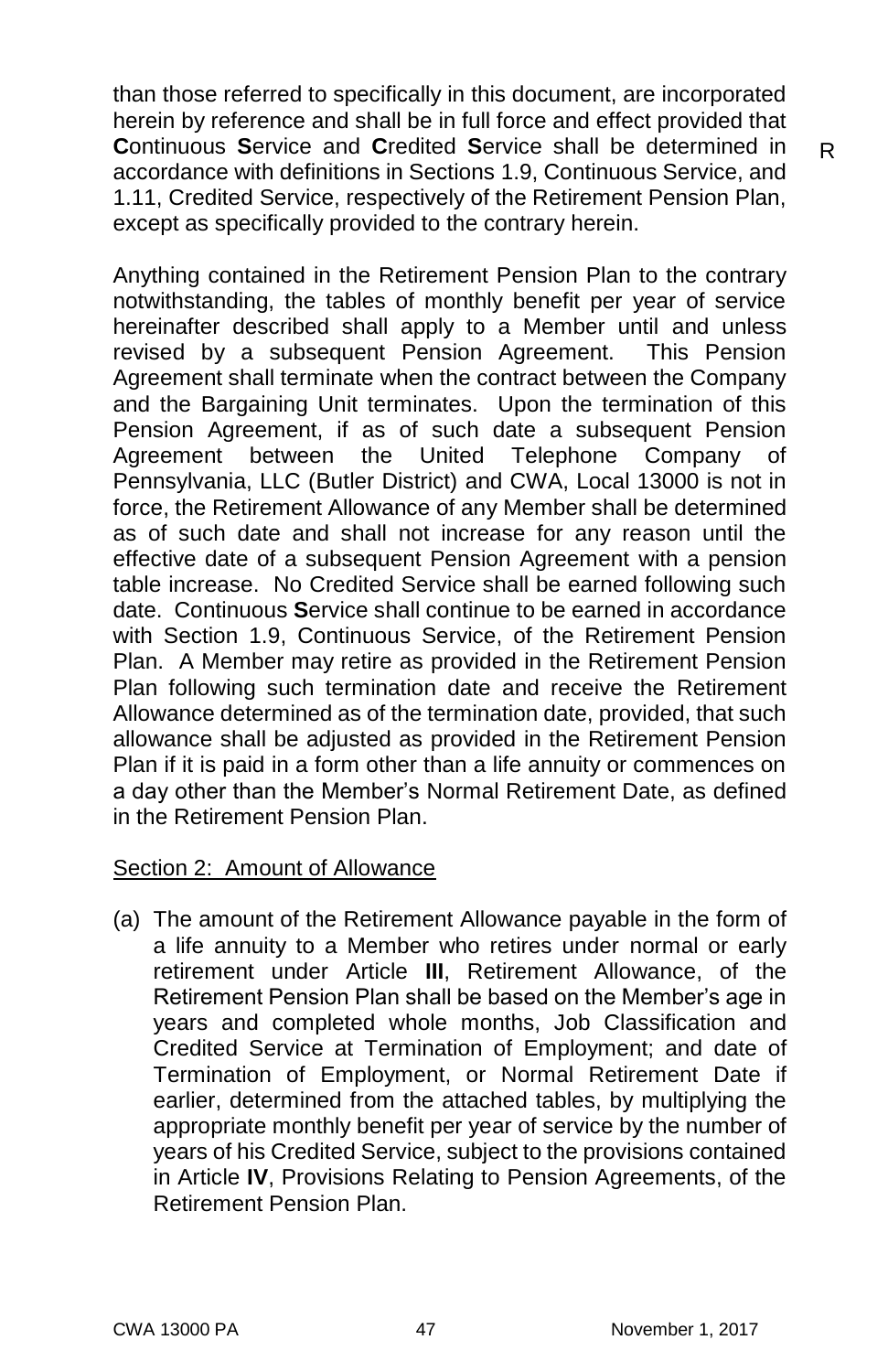(b) The amount of the Retirement Allowance payable in the form of a life annuity to a Member who is entitled to a Deferred Vested Early Retirement Allowance as defined in Section 1.12 of the Retirement Pension Plan shall be equal to the benefit determined in paragraph (a) above using the appropriate monthly benefit per year of service for a Member age 65 at the time of the Member's Termination of Employment.

#### Section 3 – Hired, Rehired, or Transferred Employees on or after July 1, 2015 into CWA 13000 (Butler District)

Any employee who is first hired by the Company into CWA 13000 (Butler District) on or after July 1, 2015 shall not be eligible to become an Eligible Employee of the Retirement Pension Plan and shall not be eligible to become a Member in the Retirement Pension Plan. If such an Employee later transfers to another union that allows pension benefit accruals, under the Retirement Pension Plan, service with the Company earned prior to the transfer will not be used to determine the Employee's Retirement Allowance but such service shall be considered for purposes of eligibility, participation and vesting.

Any Legacy Embarq Employee who is rehired or recalled into CWA 13000 (Butler District) on or after July 1, 2015 is not eligible to become a Member in the Retirement Pension Plan for purposes of accruing an additional Retirement Allowance under such Retirement Pension Plan. Such Employee shall remain a Member solely with respect to the amount of any Retirement Allowance accrued prior to being rehired or recalled by CWA 13000 (Butler District) on or after July 1, 2015 to the extent he was not given a distribution of his entire prior Vested Interest prior to being rehired or recalled. Service on or after July 1, 2015 for such Employee will be considered only for purposes of participation, vesting, and eligibility for any type of Retirement Allowance earned prior to being rehired **or recalled** (i.e. Normal, Early, Special Early, Deferred Vested, Disability and Death benefit).

Any Legacy Embarq Employee who first becomes covered under the CWA 13000 (Butler District) Agreement through any means (including, but not limited to job bid, transfer, or any process by which the National Labor Relations Board orders that other represented or unrepresented CenturyLink employees are or should be covered under the CWA 13000 (Butler District) Agreement) on or after July 1, 2015 is not eligible to become a Member in the Retirement Pension Plan for purposes of accruing an additional Retirement Allowance under such Retirement Pension Plan. Such Employee shall remain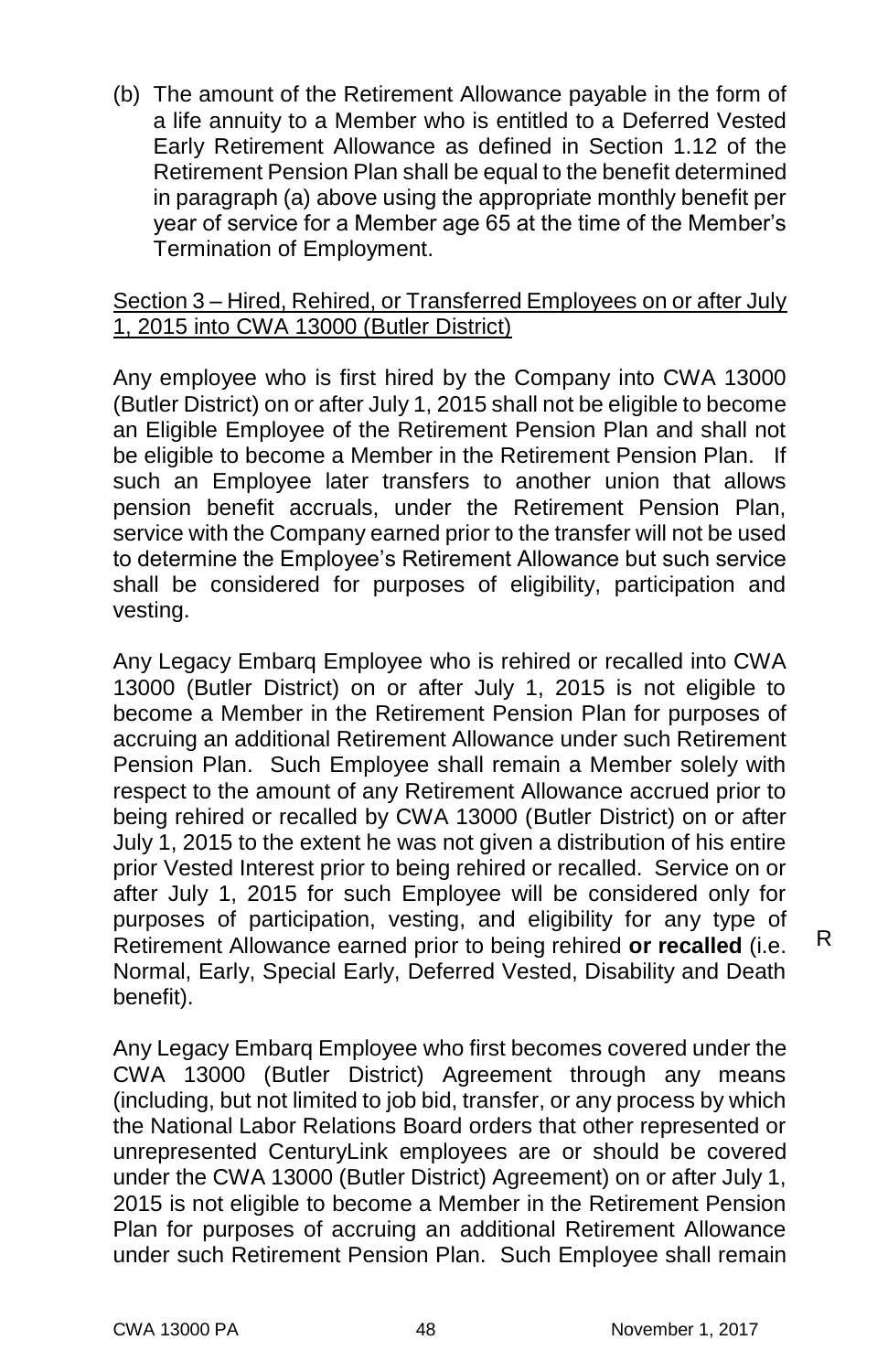a Member solely with respect to the amount of any Retirement Allowance accrued prior to being covered under the CWA 13000 (Butler District) Agreement on or after July 1, 2015, to the extent he was not given a distribution of his entire prior Vested Interest prior to being covered under the CWA 13000 (Butler District) Agreement. Service on or after July 1, 2015 for such Employee will be considered only for purposes of participation, vesting and eligibility for a Retirement Allowance (Normal, Early, Special Early, Deferred Vested, Disability and Death benefit), and not for accruing an additional benefit.

Any non-Legacy Embarq Employee who first becomes covered under the CWA 13000 (Butler District) Agreement through any means (including but not limited to job bid, transfer, or any process by which the National Labor Relations Board orders that other represented or unrepresented CenturyLink employees are or should be covered under the CWA 13000 (Butler District) Agreement) or is rehired into CWA 13000 Butler District) on or after July 1, 2015 shall not become an Eligible Employee and shall not be eligible to become a Member in Retirement Pension Plan. Service on or after July 1, 2015 for such Employee will be considered only for purposes of determining participation, vesting and eligibility for a pension benefit in such Employee's former pension plan(s), if any. If such an Employee later **becomes covered under** another union that allows benefit accruals under the Retirement Pension Plan, service earned with CWA 13000 (Butler District) prior to the subsequent **move from CWA 13000 (Butler District)** will not be used to determine the Retirement Allowance in the Retirement **Pension** Plan but such service will be considered for purposes of eligibility, participation and vesting.

For purposes of this section only, "Legacy Embarq Employee" shall mean:

- 1. Any employee of Embarq prior to July 1, 2009.
- 2. Any employee of CenturyLink first hired on or after July 1, 2009 but before July 1, 2015 who worked at an Embarq entity and who became an Eligible Employee or is eligible to become an Eligible Employee.

#### Section 4 – Lump Sum Benefit Payment Option

The Company may, at its sole option and discretion, amend the Retirement Pension Plan to provide a lump sum benefit payment option to Members represented by CWA 13000 (Butler District),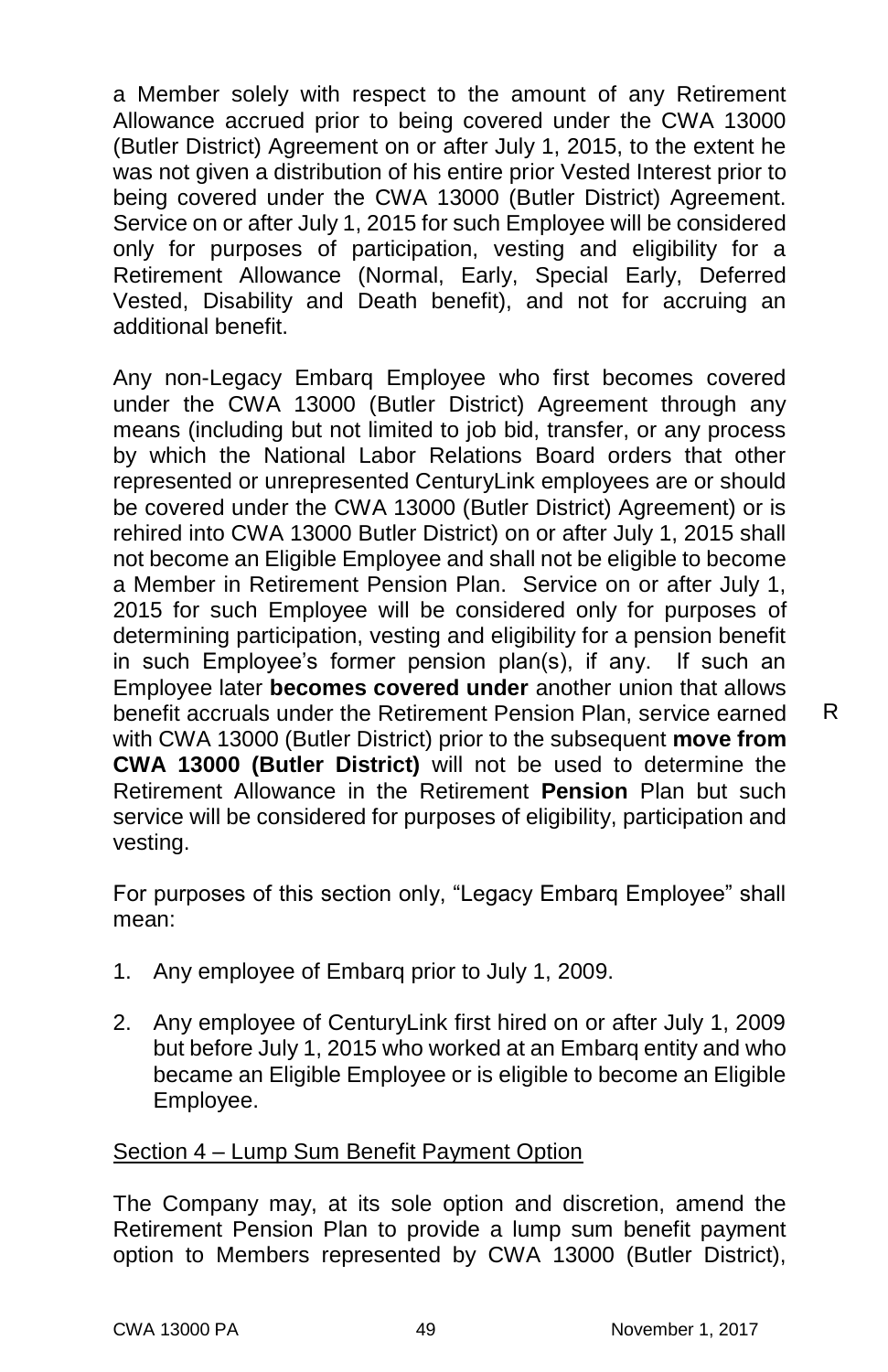effective as of the date specified in the Retirement Pension Plan. Members represented by CWA 13000 (Butler District) who elect to receive their Retirement Allowance in the form of a lump sum must make their election within the timeframe and pursuant to the procedures established by the Plan Administrator for the Retirement Pension Plan. Any lump sum benefit payment option will be based on the present value of the Member's single life annuity benefit and calculated and paid solely as provided in the Retirement Pension Plan and subject to the terms of the Retirement Pension Plan. This Section is not, and is not intended to be, an amendment of the Retirement Pension Plan which can only be amended by authorized persons designated by the Retirement Pension Plan terms.

Notwithstanding any provision to the contrary, the decision to amend the Retirement Pension Plan to provide a lump sum benefit payment option is within the Company's sole and complete discretion. If the Company, however, amends the Retirement Pension Plan to provide a lump sum benefit payment option, the Company may, subject only to the Retirement Pension Plan's terms and applicable law, eliminate the lump sum benefit payment option on a prospective basis, even prior to the termination of this Section.

This Section shall terminate when the Agreement between the Company and the Bargaining Unit terminates. Thus, the Company may, unless contrary terms of the Retirement Pension Plan, the requirements of applicable law or a subsequent agreement between the Company and the Union, amend the Retirement Pension Plan to terminate this lump sum benefit option upon the expiration of this Labor Agreement. The continued application of this Section to any Member and to any Retirement Allowance of any such Member, regardless when accrued, shall be subject to collective bargaining and applicable law. The operation and administration of the Retirement Pension Plan, the calculation of benefits, eligibility requirements, all terms and conditions related thereto and the resolution of any disputes involving the terms, conditions, interpretation, and administration of the Retirement Pension Plan shall rest with the Company and its delegates, shall be determined only under the terms of the **Retirement Pension** Plan, shall not be determined under the terms of this Agreement, and shall not be subject to the grievance or arbitration procedure set forth in this Agreement.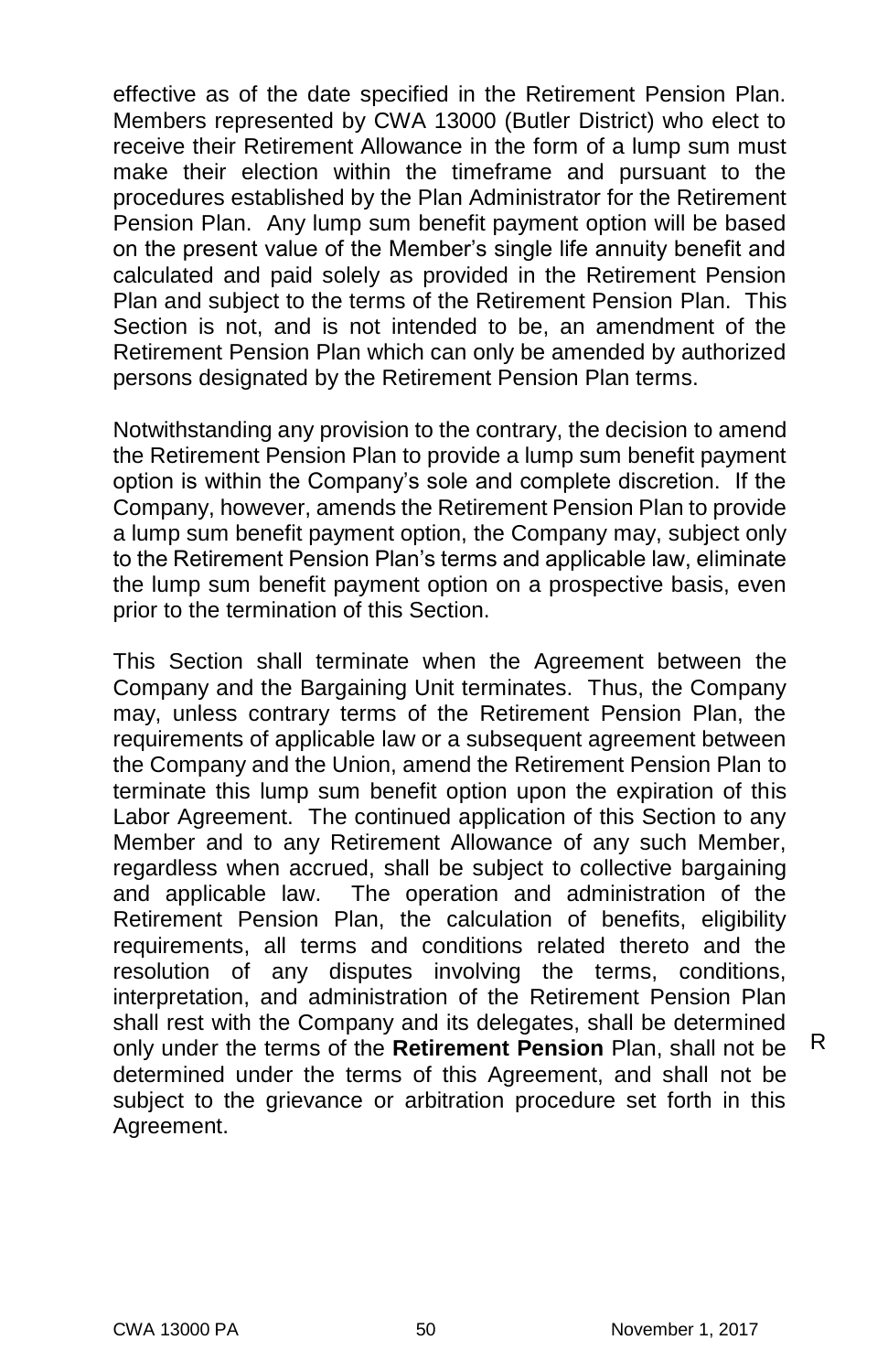#### **ARTICLE 29 RETIREMENT SAVINGS PLAN**

During the term of the Agreement, the Company has adopted the CenturyLink Union 401(k) Plan (the "401(k) Plan") and agrees to include employees covered by this Agreement as members of such 401(k) Plan as soon as administratively feasible following ratification of this Agreement, in accordance with the Savings Agreement as included below. In addition, the Company agrees to withhold employee contributions as provided in said Savings Agreement and to make Company contributions thereto. Said Savings Agreement shall be continued without modification for the life of this Agreement; provided, however, the Company (and for this purpose only "Company" shall include CenturyLink Corporation) retains the right to make such changes in the 401(k) Plan, in its sole discretion, as may be required to obtain a ruling from the Commissioner of Internal Revenue that the 401(k) Plan qualifies under Section 401(a) and 401(k) of the Internal Revenue Code of 1986, as amended from time to time, and that the Trust implementing the 401(k) Plan is exempt from taxation under Section 501(a) of said Code, to satisfy any applicable state or federal statute, regulation, ruling, court decision or other law applicable to said 401(k) Plan, or to administer said 401(k) Plan in an orderly and efficient manner. Any such action taken by the Company in its sole discretion with respect to the 401(k) Plan shall apply to all similarly situated employees of the Company in a uniform manner. The Company agrees to notify the union of any such action.

#### Section 1: CenturyLink Union 401(k) Plan

The Company agrees to provide a means for employees to save for their retirement on a tax preferred basis through the CenturyLink Union 401(k) Plan (the "401(k) Plan"). Employee and Company contributions to said 401(k) Plan are specified in this Agreement. All terms defined in the  $401(k)$  Plan shall have the meaning specified therein unless the context of this Savings Plan Agreement clearly indicates otherwise.

#### **Participation shall be in accordance with Article 2, Participation of the 401(k) Plan.**

#### Section 2: Employee Contributions

(a) Each Participant shall be allowed to contribute on a bi-weekly basis up to an amount equal to eighty percent (80%) of the Participant's wage. Such bi-weekly wage deductions shall be in

R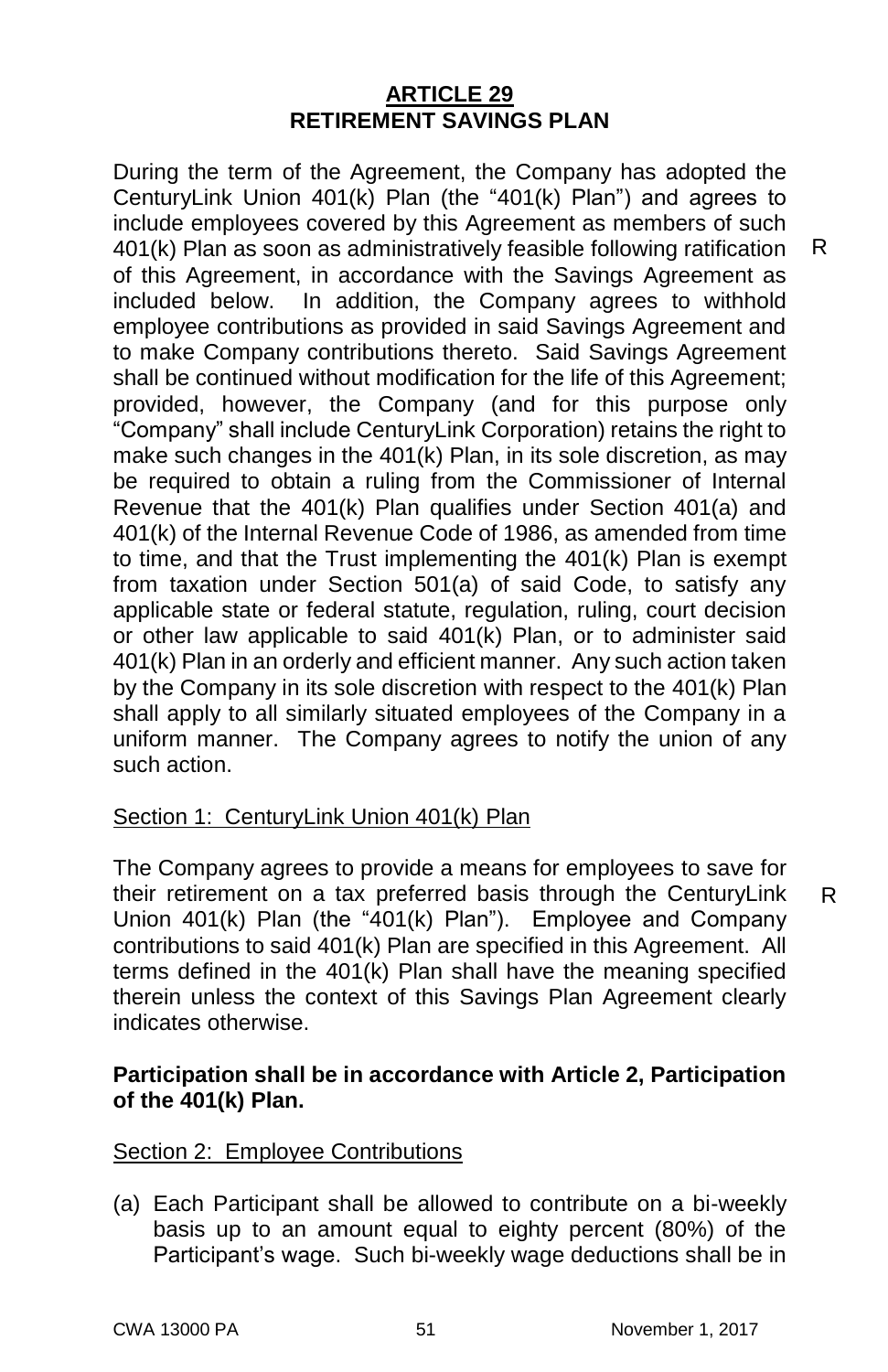increments of one percent (1%) and shall be contributed to the Participant's account. The participant may contribute on a pretax, after-tax, Roth basis or any combination.

(b) Catch-up contributions shall continue to be allowed as defined in the Plan document. Such bi-weekly wage deductions shall be in increments one percent (1%) and shall be contributed to the Participant's account. The participant may contribute on a pretax, Roth basis or combination.

A Participant's "wage" means base pay and approved incentives earned during a payroll period and shall not include overtime pay, shift differential pay, severance pay or any other extra pay or compensation.

#### Section 3: Company Contributions

- (a) For employees hired, re-hired, or **who become covered under the** CWA 13000 **Agreement through any means** before July 1, 2015, the Company shall contribute a Company Matching Contribution equal to twenty-five percent (25%) of the Participant's Basic Contribution up to a maximum of 6 percent of eligible wage. R
- (b) For employees hired, re-hired or **who become covered under the** CWA 13000 **Agreement through any means** on or after July 1 2015, the Company shall contribute a Company Matching Contribution in accordance with the same matching contribution formula under the CenturyLink Dollars & Sense 401(k) Plan for Non-bargaining Employees as soon as administratively feasible.

#### **ARTICLE 30 INTERPRETATION AND PERFORMANCE**

1. If at any time a controversy should arise between the Union and the Company regarding the true intent and meaning of any provision of this Agreement, or regarding a claim that either party has not performed a commitment of this Agreement, either party will, in writing to the other party, call a conference between the Negotiating Committee of the Union and the Chairman of the Management Bargaining Committee, for the purpose of reaching a mutually acceptable adjustment of the disputed matter. This conference will be held within ten (10) days of the date of such call. If after such a conference the disputed matter has not been adjusted to the mutual satisfaction of the Union and the

R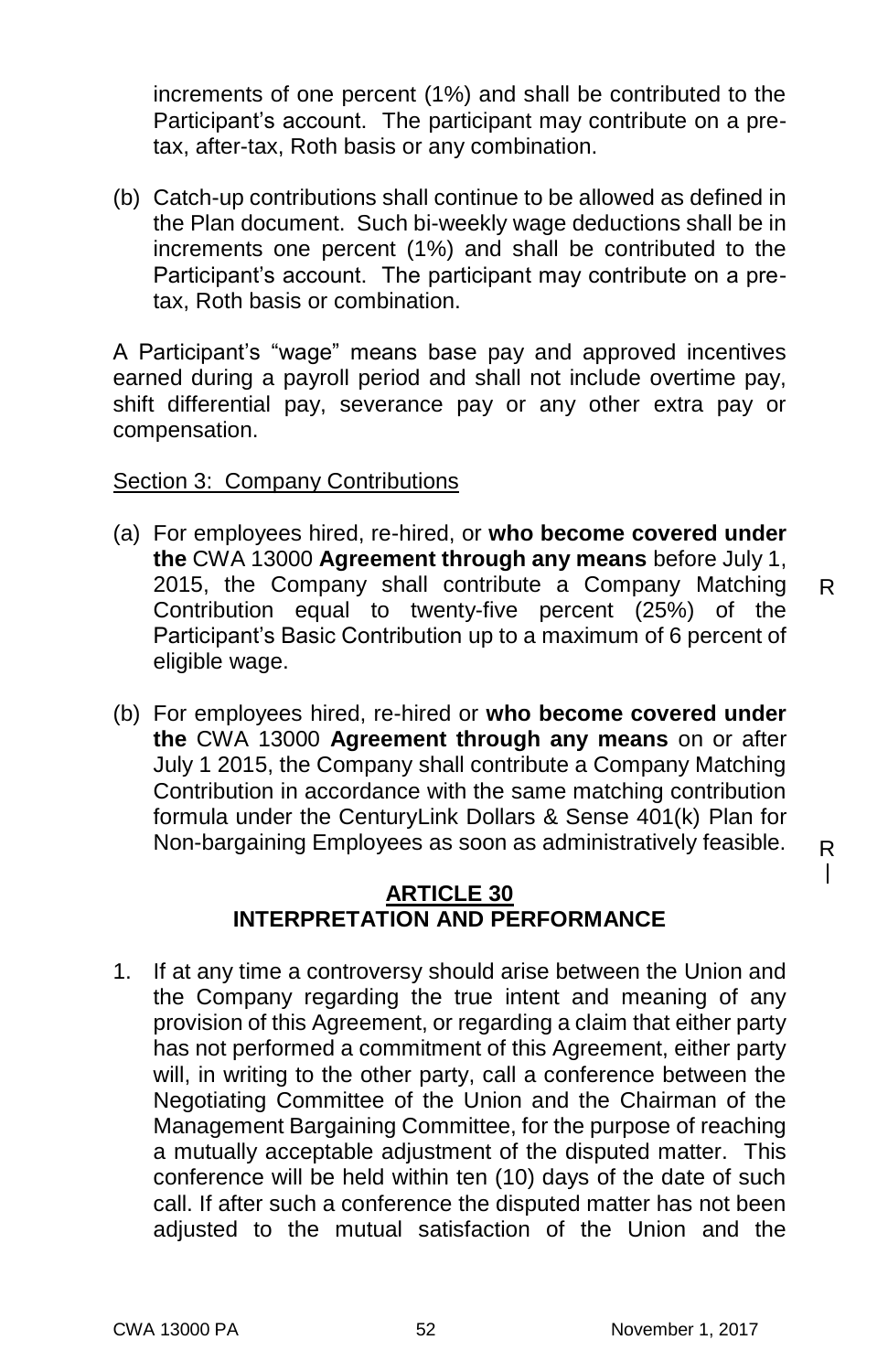Company, it may be submitted to arbitration in accordance with the provisions of Article 23.

- 2. It is understood that the company retains all customary, usual and exclusive rights, decision-making prerogatives, functions and authority connected with or in any way incident to its responsibility and inherent right to manage the enterprise or any part of it. The rights under this Agreement of employees in the bargaining unit and the Union are limited to those specifically set forth in this Agreement and the company retains all rights not specifically limited by the terms of this Agreement. The rights of the company shall include, but are not limited to: the direction and supervision of all business operations and policies, the allocation, assignment or modification of job duties, the establishment of standards for job performance, the scheduling, hours of work and assignment of work, the right to contract out work, the determination of the need for and the qualifications of new hires, transfers and promotions, the disciplining, suspending, demoting or discharging of any employee where the company has met the standard of just cause. The Company agrees to generally recognize the practice of progressive discipline. However, exceptions can be made based on serious misconduct or safety violations. The Company will conduct investigations when warranted and discipline will be issued on a timely basis.The establishment and maintenance of rules for safe and efficient operations, the establishment of procedures to ensure prompt, efficient and courteous service to customers are vested exclusively in the company subject only to the express limitations of this Agreement.
- 3. The exercise of any management prerogative, function or right which is not specifically limited by the express terms set forth in this Agreement is not subject to the Grievance procedure.
- 4. **Work and Safety Policies and Rules.** The Company may from time to time establish, change and/or withdraw such work and safety policies and rules as it deems necessary or appropriate.

The Company will provide the Union with copies of such policies and rules (or any changes) at least fifteen (15) calendar days prior to implementation unless earlier implementation is mandated by federal, state or local legislation or regulations. The Union may file a grievance at Step 2 of the Grievance Procedure if it believes any such policies, rules or changes are inconsistent with any specific provision of this Agreement, but any such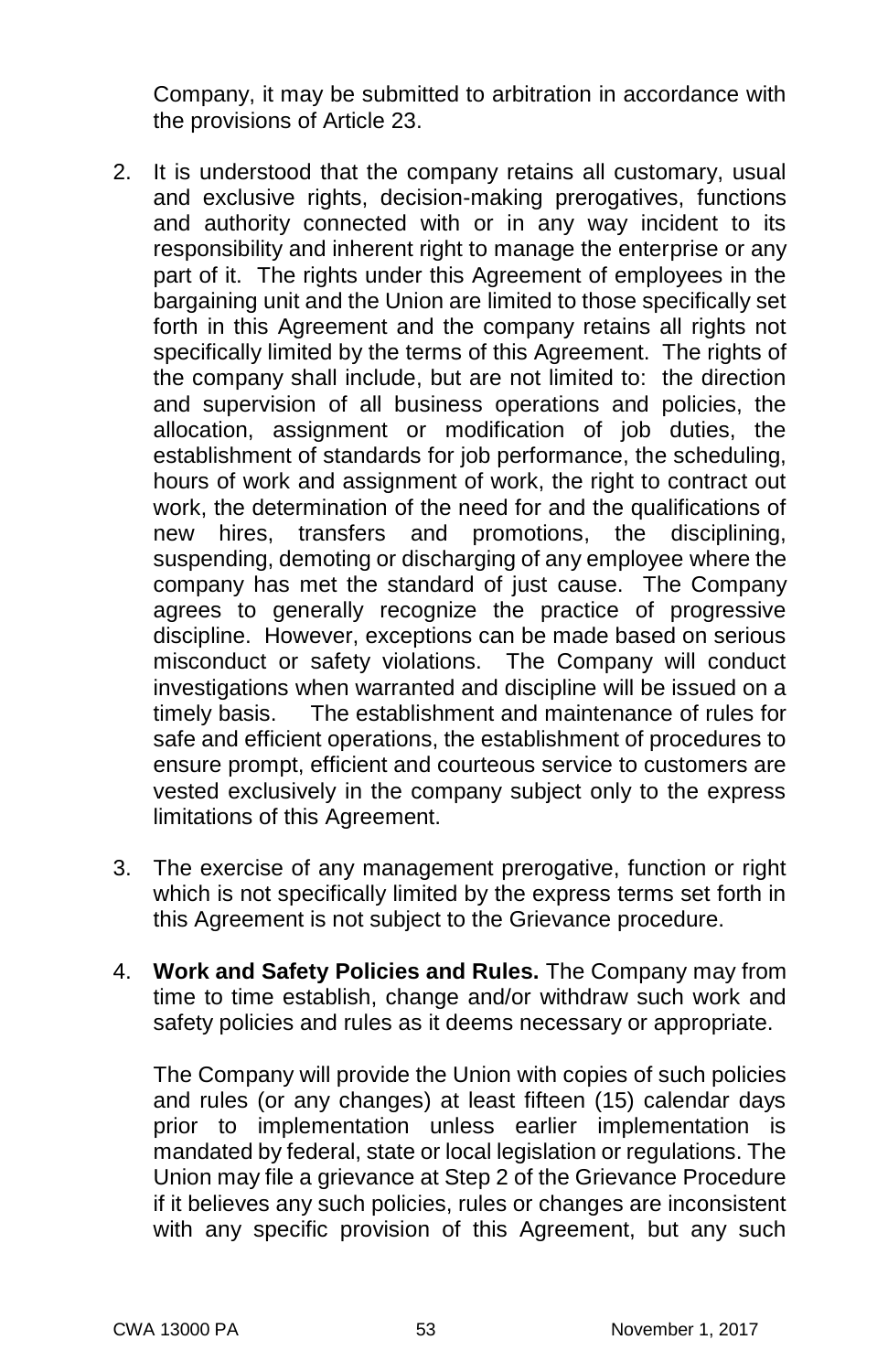grievance must be filed no later than ten (10) days after its effective date.

#### **ARTICLE 31**

#### Section 1: Amendments

1. This Agreement may be amended by mutual consent of the Company and the Union. A proposal to amend by either party shall be submitted to the other in advance of the joint meeting at which such amendment is to be considered.

#### Section 2: Federal or State Laws

1. If any provisions of this Agreement or its amendments, or the application of such provision to any person or circumstance, is held invalid by any Federal or State Law or the final determination of any Court or authority of competent jurisdiction, the remainder of this Agreement or its amendments, or the application of such provision to persons or circumstances other than those as to which it is held invalid, shall not be affected thereby.

#### **ARTICLE 32 EXCEPTIONS**

1. The provisions of this Agreement, except as to occupational wage rates and working hours, shall not apply to any occasional, temporary, or part-time employees, or to regular employees who have not had six months of continuous service with the Company. (An occasional employee is one who normally works less than a basic workweek.)

#### **ARTICLE 33 DURATION OF AGREEMENT**

1. This Agreement shall become effective as of November 1, **2017** and shall continue in effect until midnight, October 31, **2020**, and thereafter from year-to-year unless terminated by either party at least sixty (60) days prior to the expiration date. R

#### **ARTICLE 34 RECOGNITION AND INCENTIVE PROGRAMS**

At the sole discretion of the Company, employee recognition and/or incentive programs to honor exemplary performance, achievement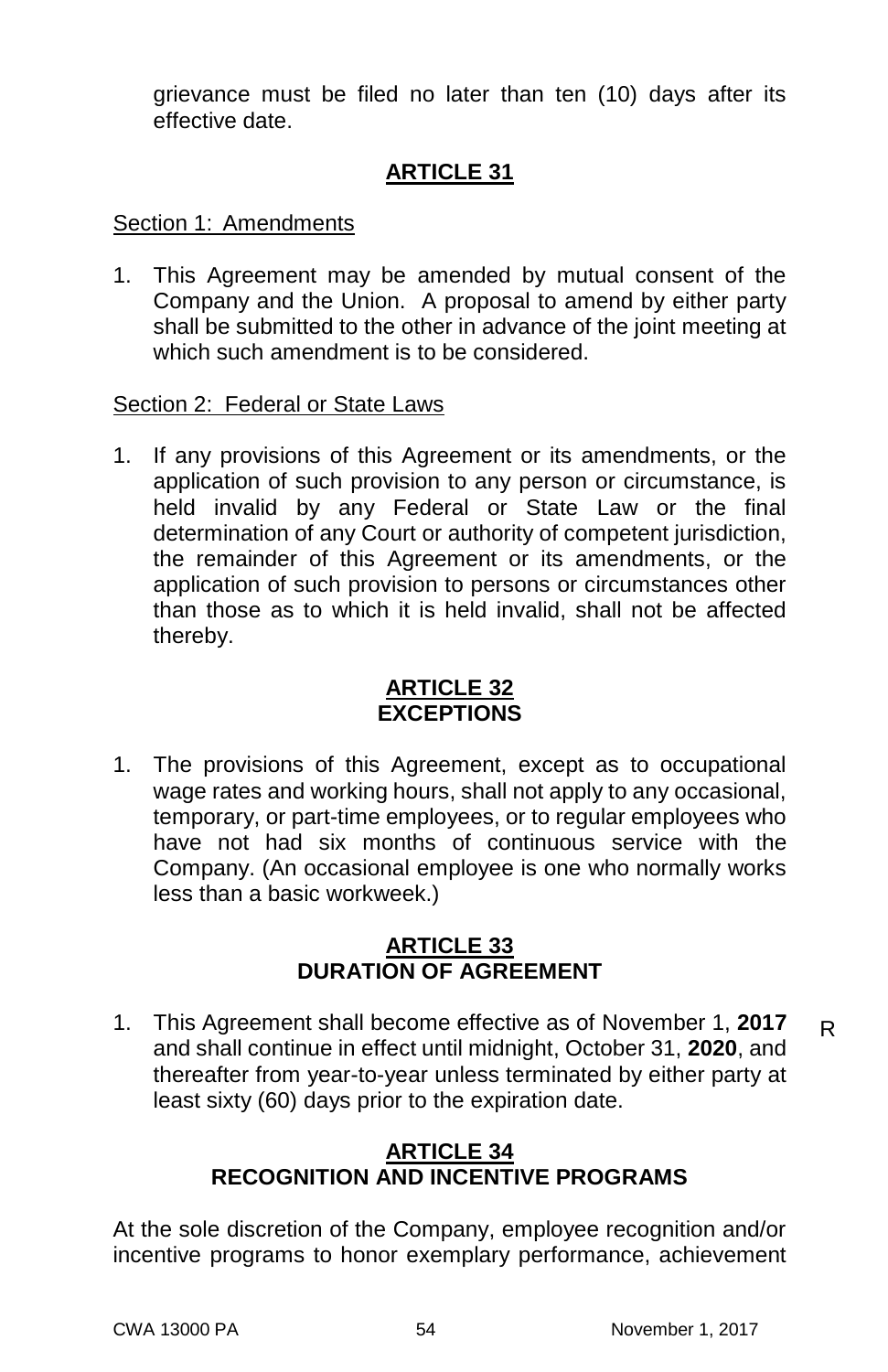of objectives, meritorious events, community service, etc., by employees, may be unilaterally developed, implemented, modified or deleted. Such programs may include, but not be limited to, cash payments, bonuses, or commissions and may be, at the individual and/or group level. The Company will notify the Union in advance of any newly developed, modified or expired recognition or incentive programs, however, both parties mutually agree to the above mentioned unilateral Company right. If and to the extent that any such recognition programs, incentive programs, individual bonuses, or commissions may be awarded, such award shall not constitute a binding precedent or practice with respect to any future recognition programs, incentive programs, individual bonuses, or commissions.

It is mutually agreed that sales referral work is a requirement for all employees in customer contact positions as part of their normal job duties. It is further agreed that the Company has the right to establish sales incentive and promotional programs to stimulate sales of its products and services.

#### **ARTICLE 35 PICKET LINES - STRIKES**

During the term of this Agreement, Union and its agents, representatives and officers, and all employees who are covered by this Agreement, as individuals and as a group, will not authorize, cause, assist, participate, acquiesce in, or encourage any strike, work stoppage, sick-out, slowdown, picketing, or any similar disruption or restriction of work on, in or at any of the Company's premises. This specifically includes "sympathy" strikes and the observance of picket lines, signs, or appeals from any labor organization engaged in any such activities, except in situations where an employee has a reasonable, objective belief of bodily harm in which event they will immediately notify management. However nothing in this Section shall prevent the union from engaging in picketing or other publicity for purposes of truthfully advising the public of any contract disputes unless an effect of the activity is to induce any employee or other person to cease rendering or providing services to the Company.

During the term of this Agreement, the Company will not cause or engage in any lockout of its employees. In the event any of the above occurs, the union and its officers will do everything within their power to end or avert the same. Any employee who violates the above may be subject to corrective action.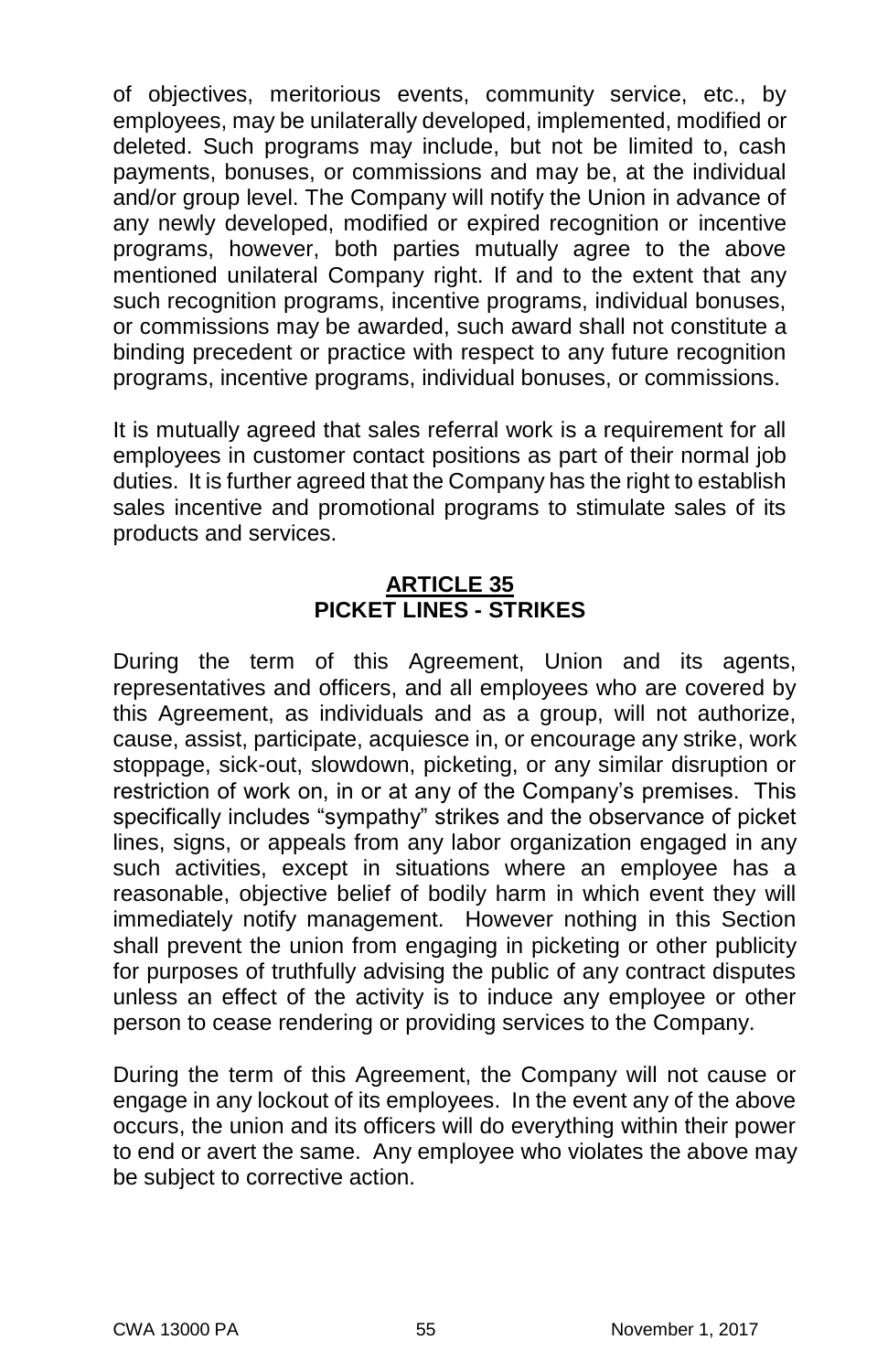#### **ARTICLE 36 AGREEMENT**

This Agreement is entered into between the parties hereto to supersede any and all Agreements and amendments to hereinbefore executed, and all such agreements or amendments to agreements heretofore executed, shall, upon the signing hereof, become null and void and of no effect.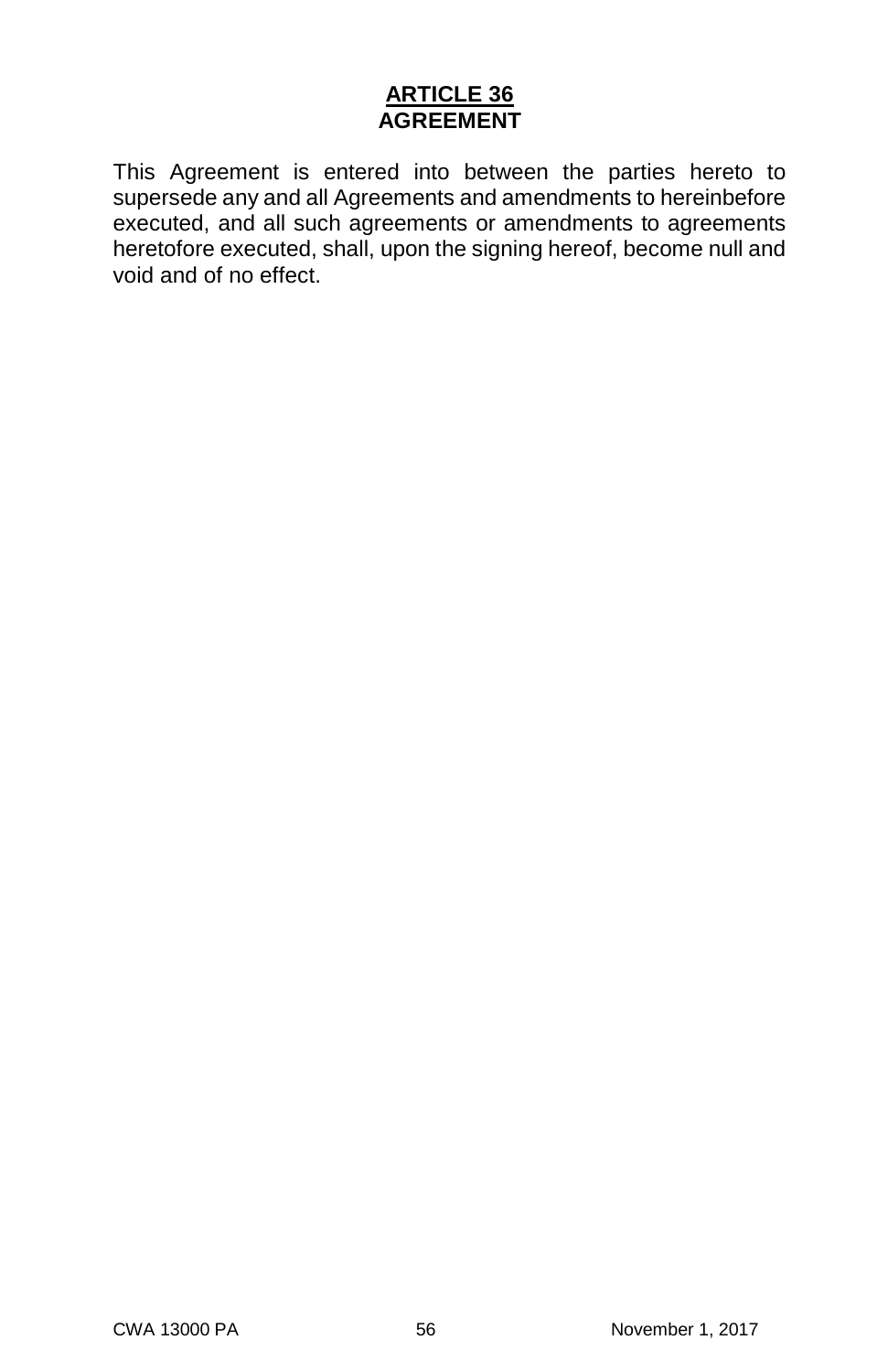IN WITNESS WHEREOF, the parties hereto have caused this Agreement to be executed in their names and by their duly authorized representatives this 31st day of October, **2017**. R

APPROVED BY:

United Telephone Company of **Pennsylvania** 

Communications Workers of America

\_\_\_\_\_\_\_\_\_\_\_\_\_\_\_\_\_\_\_\_\_\_\_\_ Kevin McCarter Region President East Region

\_\_\_\_\_\_\_\_\_\_\_\_\_\_\_\_\_\_\_\_\_\_\_\_\_ Jonathan D. Remington CWA Staff Representative

 $\sqrt{N}$ Michael G. Lynch

Senior Director Labor Relations

Company Negotiating Committee:

Union Negotiating Committee:

Joseph A. Basile Jennifer Franklin Bill Wise

Tom Crawford Joe Kopac Tom Landers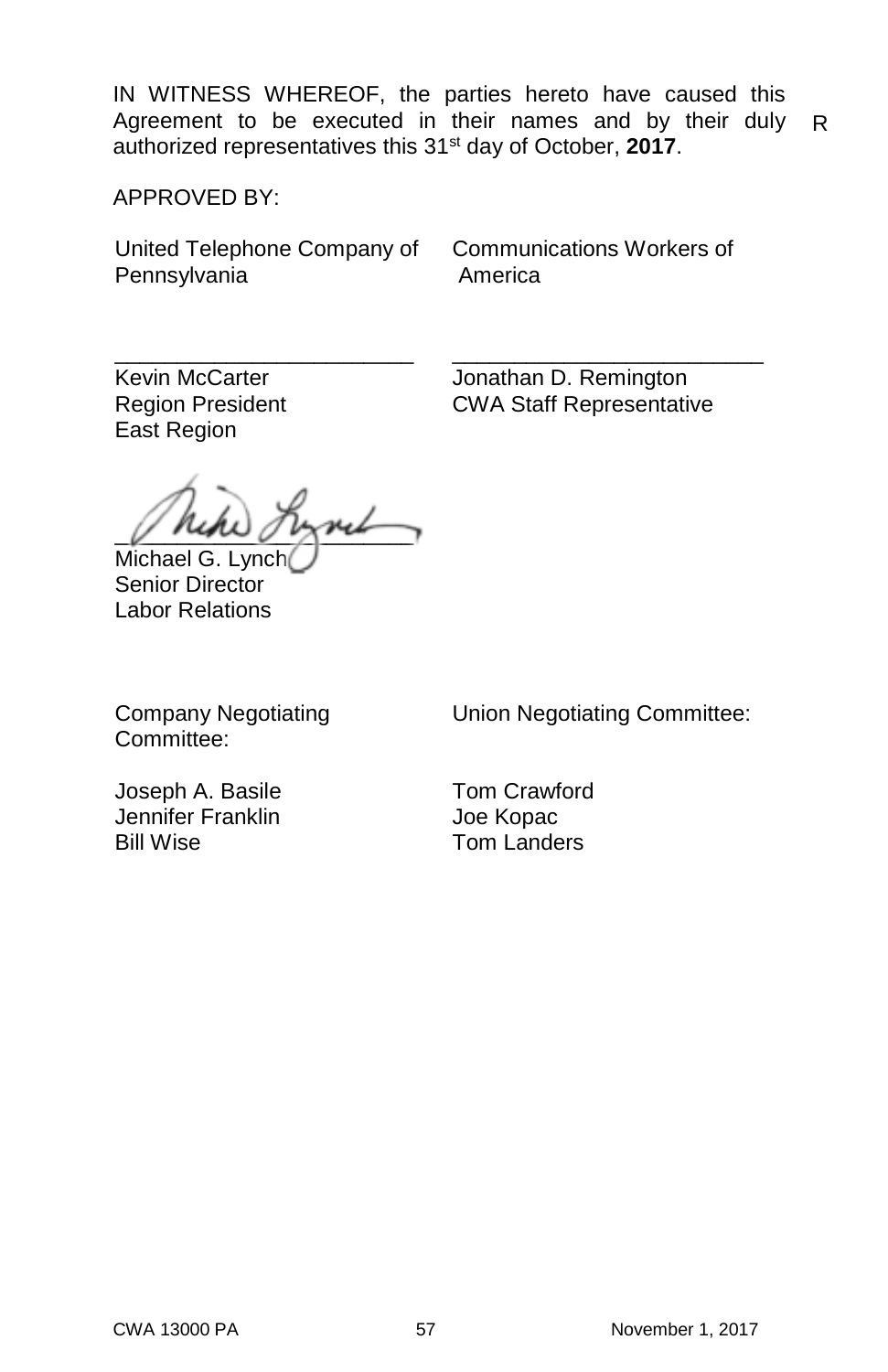#### **CENTURYLINK Exhibit A WAGE SCHEDULE - CWA 13000 EFFECTIVE: November 1, 2017\***

|                  |                                              | <b>WAGE SCHEDULE</b>                                                      |         |  |  |  |  |  |
|------------------|----------------------------------------------|---------------------------------------------------------------------------|---------|--|--|--|--|--|
| <b>STEP</b>      | BX <sub>1</sub>                              | BX <sub>2</sub>                                                           | BX4     |  |  |  |  |  |
|                  |                                              |                                                                           |         |  |  |  |  |  |
| Start            | \$8.96                                       | \$11.48                                                                   | \$12.36 |  |  |  |  |  |
| 6 Months         | \$9.89                                       | \$12.70                                                                   | \$13.67 |  |  |  |  |  |
| 12 Months        | \$10.94                                      | \$14.06                                                                   | \$15.12 |  |  |  |  |  |
| 18 Months        | \$12.09                                      | \$15.53                                                                   | \$16.72 |  |  |  |  |  |
| 24 Months        | \$13.37                                      | \$17.19                                                                   | \$18.51 |  |  |  |  |  |
| 30 Months        | \$14.78                                      | \$19.03                                                                   | \$20.48 |  |  |  |  |  |
| 36 Months        | \$16.32                                      | \$21.03                                                                   | \$22.66 |  |  |  |  |  |
| 42 Months        | \$18.04                                      | \$23.27                                                                   | \$25.07 |  |  |  |  |  |
| 48 Months        | \$19.91                                      | \$25.73                                                                   | \$27.74 |  |  |  |  |  |
| 54 Months        | \$22.01                                      | \$28.48                                                                   | \$30.72 |  |  |  |  |  |
|                  |                                              |                                                                           |         |  |  |  |  |  |
| <b>Group BX1</b> |                                              | <b>Building Maintenance Worker</b>                                        |         |  |  |  |  |  |
| <b>Group BX2</b> | <b>Construction Tech, Public Access Tech</b> |                                                                           |         |  |  |  |  |  |
| <b>Group BX4</b> | Network Tech                                 | Business Svc Tech, Cable Splicer, Customer Svc Tech, Equipment Installer, |         |  |  |  |  |  |

*\*Effective the first day of the pay period closest to the effective date.*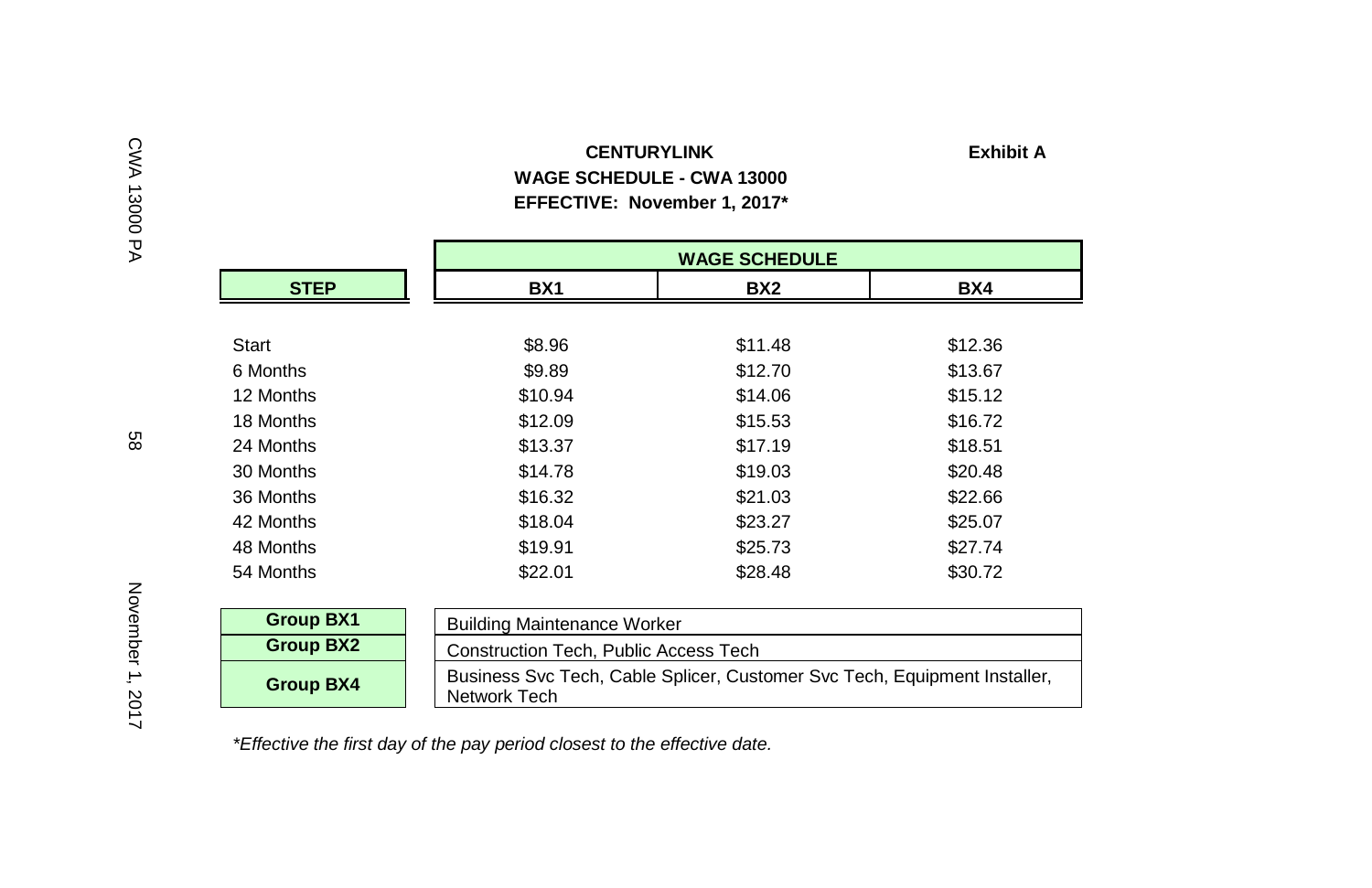#### **CENTURYLINK Exhibit A WAGE SCHEDULE - CWA 13000 EFFECTIVE: November 1, 2018\***

|                  |                                              | <b>WAGE SCHEDULE</b>                                           |         |  |  |  |  |
|------------------|----------------------------------------------|----------------------------------------------------------------|---------|--|--|--|--|
| <b>STEP</b>      | BX <sub>1</sub>                              | BX2                                                            | BX4     |  |  |  |  |
|                  |                                              |                                                                |         |  |  |  |  |
| Start            | \$9.14                                       | \$11.71                                                        | \$12.61 |  |  |  |  |
| 6 Months         | \$10.09                                      | \$12.95                                                        | \$13.94 |  |  |  |  |
| 12 Months        | \$11.16                                      | \$14.34                                                        | \$15.42 |  |  |  |  |
| 18 Months        | \$12.33                                      | \$15.84                                                        | \$17.05 |  |  |  |  |
| 24 Months        | \$13.64                                      | \$17.53                                                        | \$18.88 |  |  |  |  |
| 30 Months        | \$15.08                                      | \$19.41                                                        | \$20.89 |  |  |  |  |
| 36 Months        | \$16.65                                      | \$21.45                                                        | \$23.11 |  |  |  |  |
| 42 Months        | \$18.40                                      | \$23.74                                                        | \$25.57 |  |  |  |  |
| 48 Months        | \$20.31                                      | \$26.24                                                        | \$28.29 |  |  |  |  |
| 54 Months        | \$22.45                                      | \$29.05                                                        | \$31.33 |  |  |  |  |
|                  |                                              |                                                                |         |  |  |  |  |
| <b>Group BX1</b> |                                              | <b>Building Maintenance Worker</b>                             |         |  |  |  |  |
| <b>Group BX2</b> | <b>Construction Tech, Public Access Tech</b> |                                                                |         |  |  |  |  |
| <b>Group BX4</b> | Installer, Network Tech                      | Business Svc Tech, Cable Splicer, Customer Svc Tech, Equipment |         |  |  |  |  |

*\*Effective the first day of the pay period closest to the effective date.*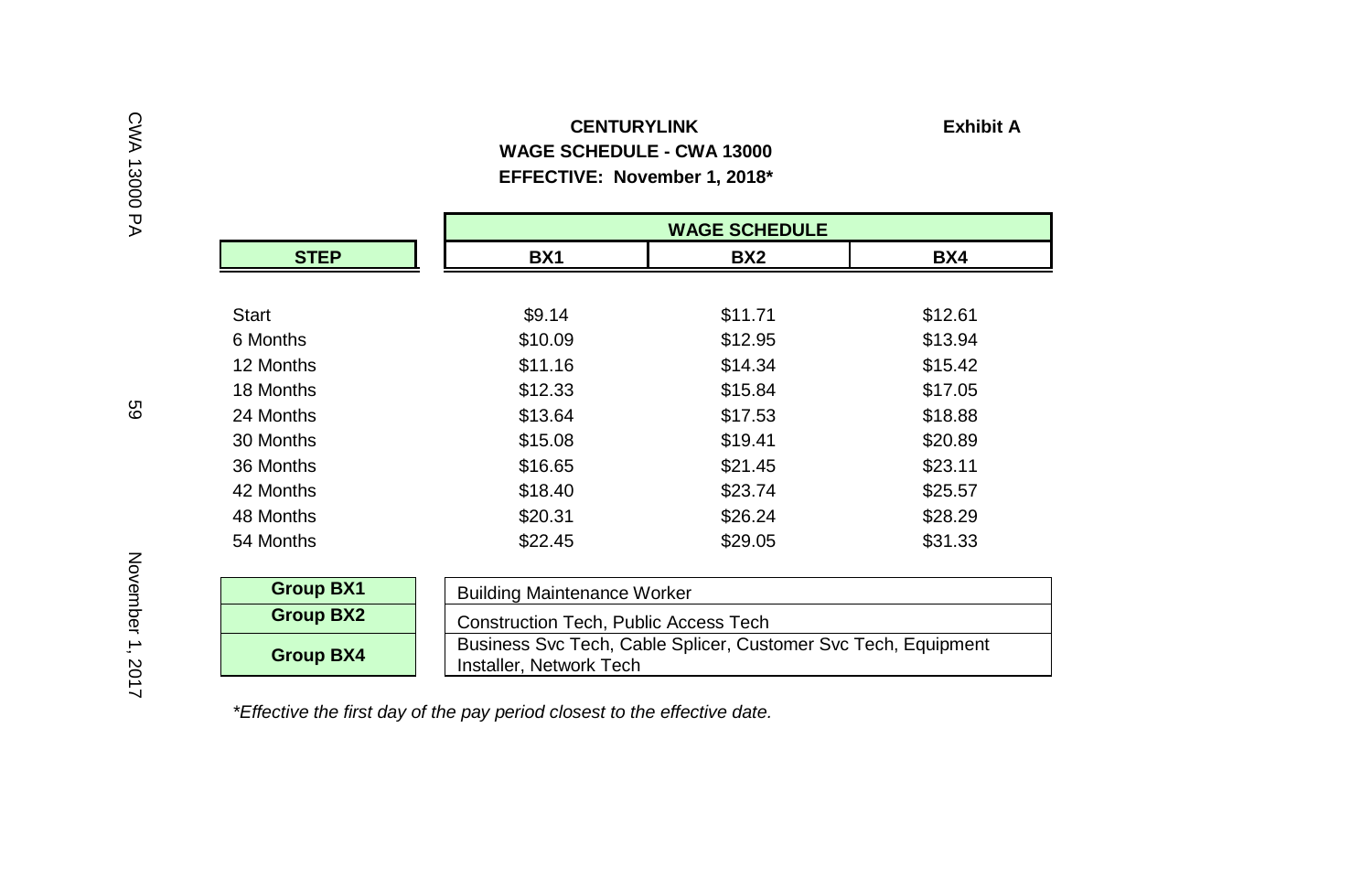|             | <b>CENTURYLINK</b><br><b>WAGE SCHEDULE - CWA 13000</b><br>EFFECTIVE: November 1, 2019* |                      | <b>Exhibit A</b> |
|-------------|----------------------------------------------------------------------------------------|----------------------|------------------|
|             |                                                                                        | <b>WAGE SCHEDULE</b> |                  |
| <b>STEP</b> | <b>BX1</b>                                                                             | BX2                  | BX4              |
| Start       | \$9.32                                                                                 | \$11.94              | \$12.86          |
| 6 Months    | \$10.29                                                                                | \$13.21              | \$14.22          |
| 12 Months   | \$11.38                                                                                | \$14.63              | \$15.73          |
| 18 Months   | \$12.58                                                                                | \$16.16              | \$17.39          |
| 24 Months   | \$13.91                                                                                | \$17.88              | \$19.26          |
| 30 Months   | \$15.38                                                                                | \$19.80              | \$21.31          |
| 36 Months   | \$16.98                                                                                | \$21.88              | \$23.57          |
| 42 Months   | \$18.77                                                                                | \$24.21              | \$26.08          |
| 48 Months   | \$20.72                                                                                | \$26.76              | \$28.86          |
| 54 Months   | \$22.90                                                                                | \$29.63              | \$31.96          |

| <b>Group BX1</b> | <b>Building Maintenance Worker</b>                                                        |
|------------------|-------------------------------------------------------------------------------------------|
| Group BX2        | Construction Tech, Public Access Tech                                                     |
| <b>Group BX4</b> | Business Svc Tech, Cable Splicer, Customer Svc Tech, Equipment<br>Installer, Network Tech |

*\*Effective the first day of the pay period closest to the effective date.*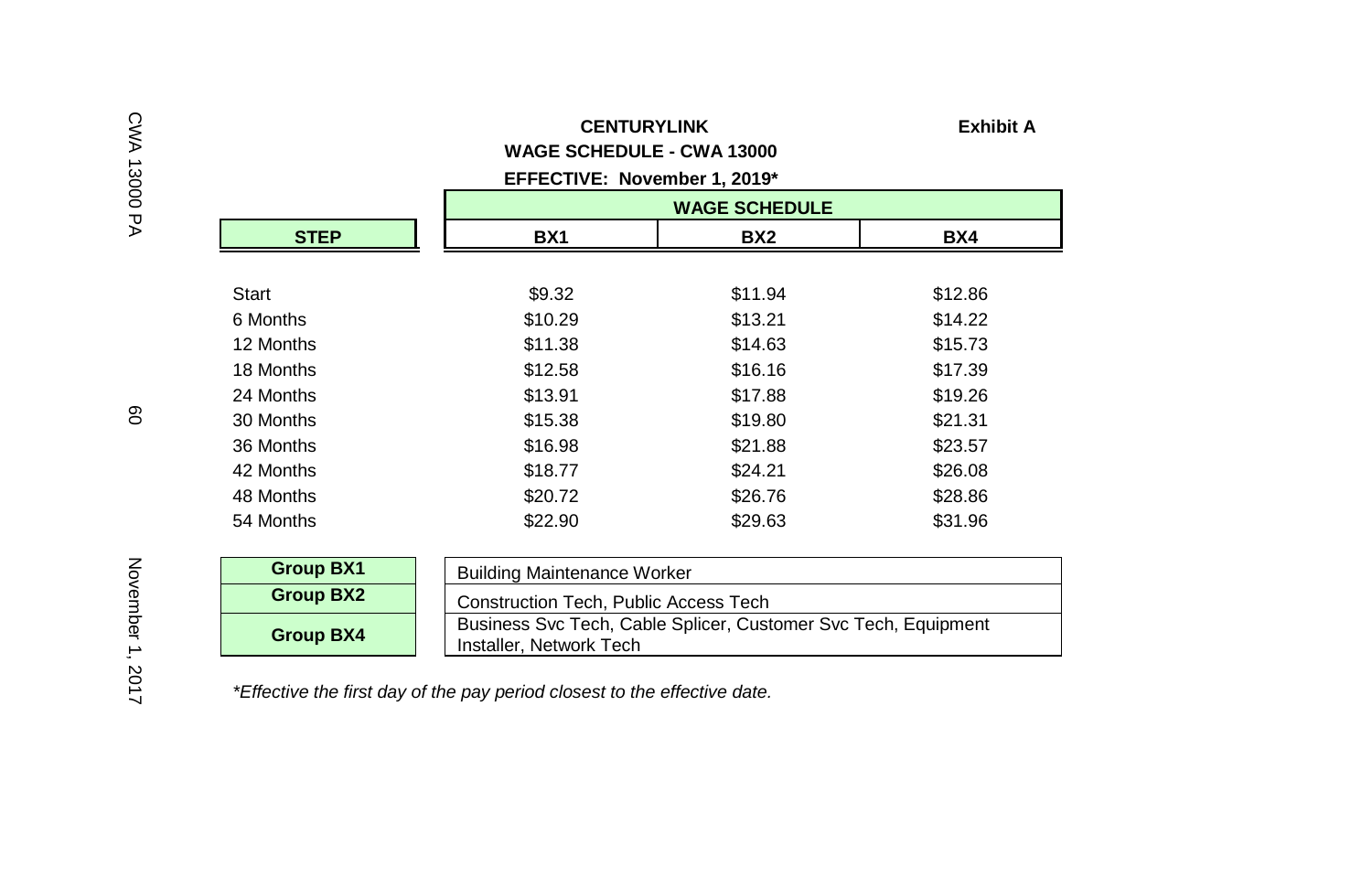#### EXHIBIT B United Telephone of Pennsylvania - CWA 13000 PENSION PLAN FLAT DOLLAR BENEFIT UNITS MONTHLY BENEFIT PER YEAR OF SERVICE

|                |          |       |    |    |    | <b>AGES</b> |    |    |    |         |    |    |
|----------------|----------|-------|----|----|----|-------------|----|----|----|---------|----|----|
| Job            | Wage     |       |    |    |    |             |    |    |    |         |    |    |
| Classification | Schedule | 65-70 | 64 | 63 | 62 | 61          | 60 | 59 | 58 | 57<br>ິ | 56 | 55 |

|            |                 |       |       |       | November 1, 2015 |       | TO T  | October 31, 2020 |       |       |       |       |
|------------|-----------------|-------|-------|-------|------------------|-------|-------|------------------|-------|-------|-------|-------|
| Schedule 1 | BX <sub>1</sub> | 46.40 | 44.10 | 41.80 | 39.40            | 37.10 | 34.80 | 32.50            | 30.20 | 27.80 | 25.50 | 23.20 |
| Schedule 2 | BX <sub>2</sub> | 60.00 | 57.00 | 54.00 | 51.00            | 48.00 | 45.00 | 42.00            | 39.00 | 36.00 | 33.00 | 30.00 |
| Schedule 4 | BX4             | 64.70 | 61.50 | 58.20 | 55.00            | 51.80 | 48.50 | 45.30            | 42.10 | 38.80 | 35.60 | 32.40 |

CWA 13000 PA

CWA 13000 PA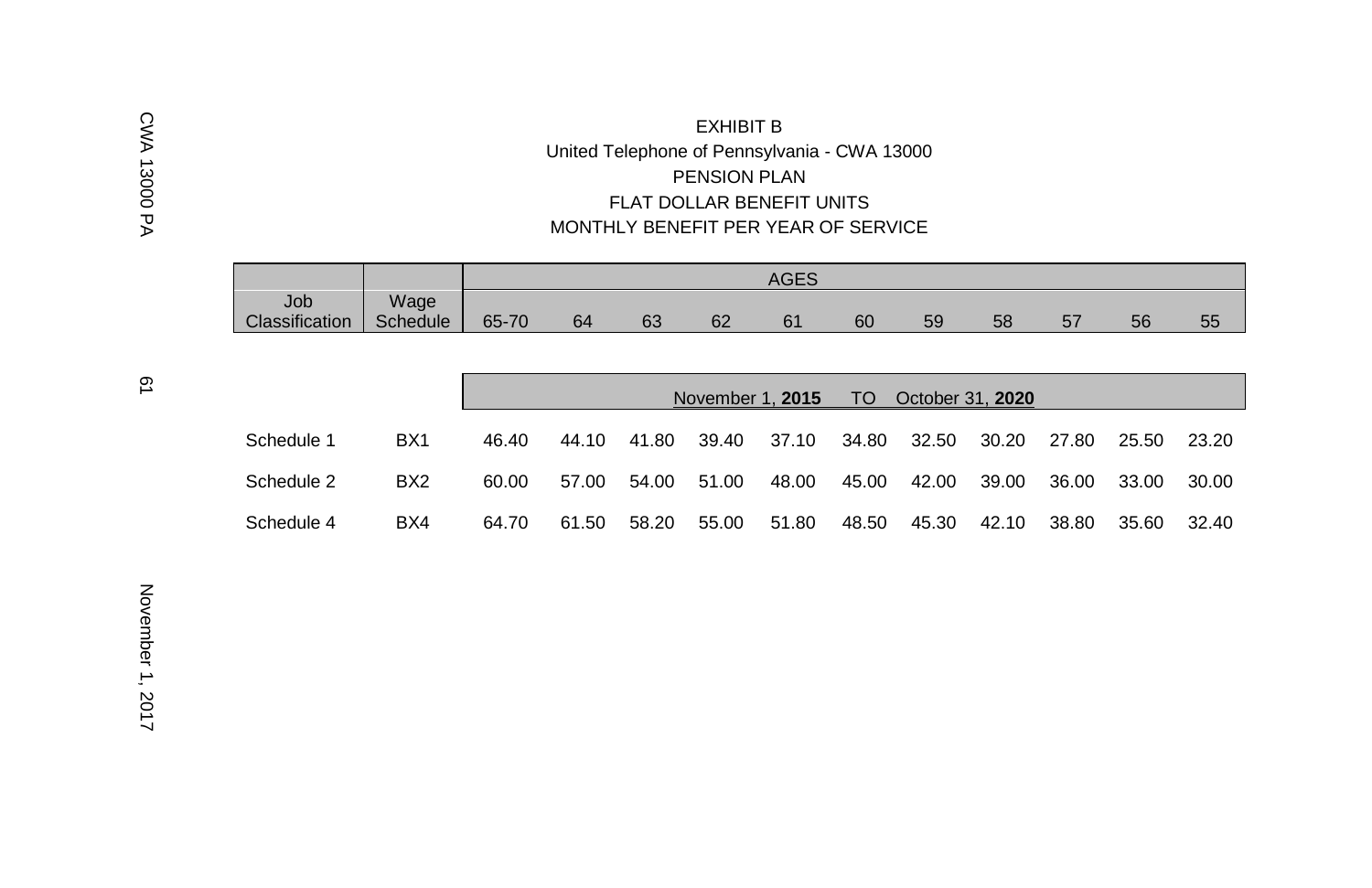#### **Memorandum of Agreement Between United Telephone Company of Pennsylvania d/b/a CenturyLink and**

**Communications Workers of America Local 13000 (Butler District)**

- 1. Management will give approval to the Bargaining Unit Employee(s) (BUE), to order materials for the BUEs. Management will continue to order materials unavailable to BUEs.
- 2. Bargaining Unit Employee(s) (BUEs) will unpack pallets, maintain inventory in storerooms and outside storage yard. BUEs will order their own materials with management approval and will process returns and repairs. All Bargaining Unit Employees will be given proper training on how to utilize and order materials through the ordering system.
- 3. Engineering materials will be ordered and delivered as outlined under the master contractor agreements, and on the occasion when a contractor would need to pick up materials from the Company warehouse, appropriate arrangements will be made between management and BUEs to do so.
- 4. The Company and the Union agree that material processes and Company systems are subject to change which may result in the need for periodic review of these responsibilities. The Company and the Union are committed to resolving any future issues and will continue to meet and discuss any changes that may occur.

This Memorandum of Agreement is effective November 1, **2017**, and shall expire on October 31, **2020**. The parties specifically agree that the terms and conditions set forth in the Memorandum of Agreement shall terminate on October 31, **2020** and shall not survive the expiration of this Memorandum of Agreement unless agreed to by the parties in writing.

United Telephone Company of **Pennsylvania** 

former of-B

Joseph A. Basile Labor Negotiator

Communications Workers of America, Local 13000

\_\_\_\_\_\_\_\_\_\_\_\_\_\_\_\_\_\_\_\_\_\_\_\_\_

Jonathan D. Remington CWA Staff Representative R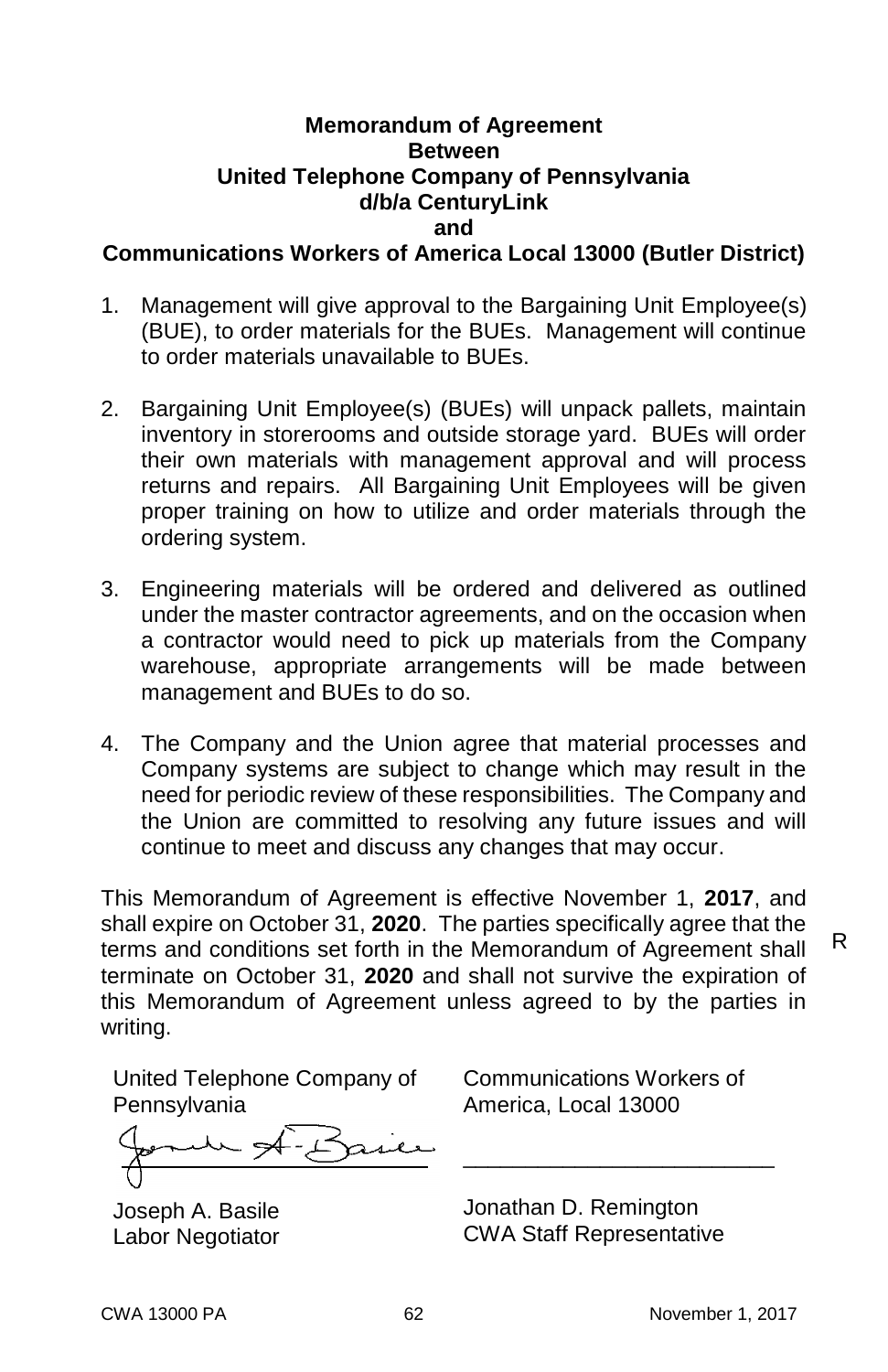# $\Delta$

## $\underline{\mathbf{B}}$

# $\underline{\mathbf{c}}$

### $\overline{\mathbf{D}}$

### $E$

# $E$

| Fatigue Clause (working 16 hours or more in 24 hour period) 13 |  |
|----------------------------------------------------------------|--|
|                                                                |  |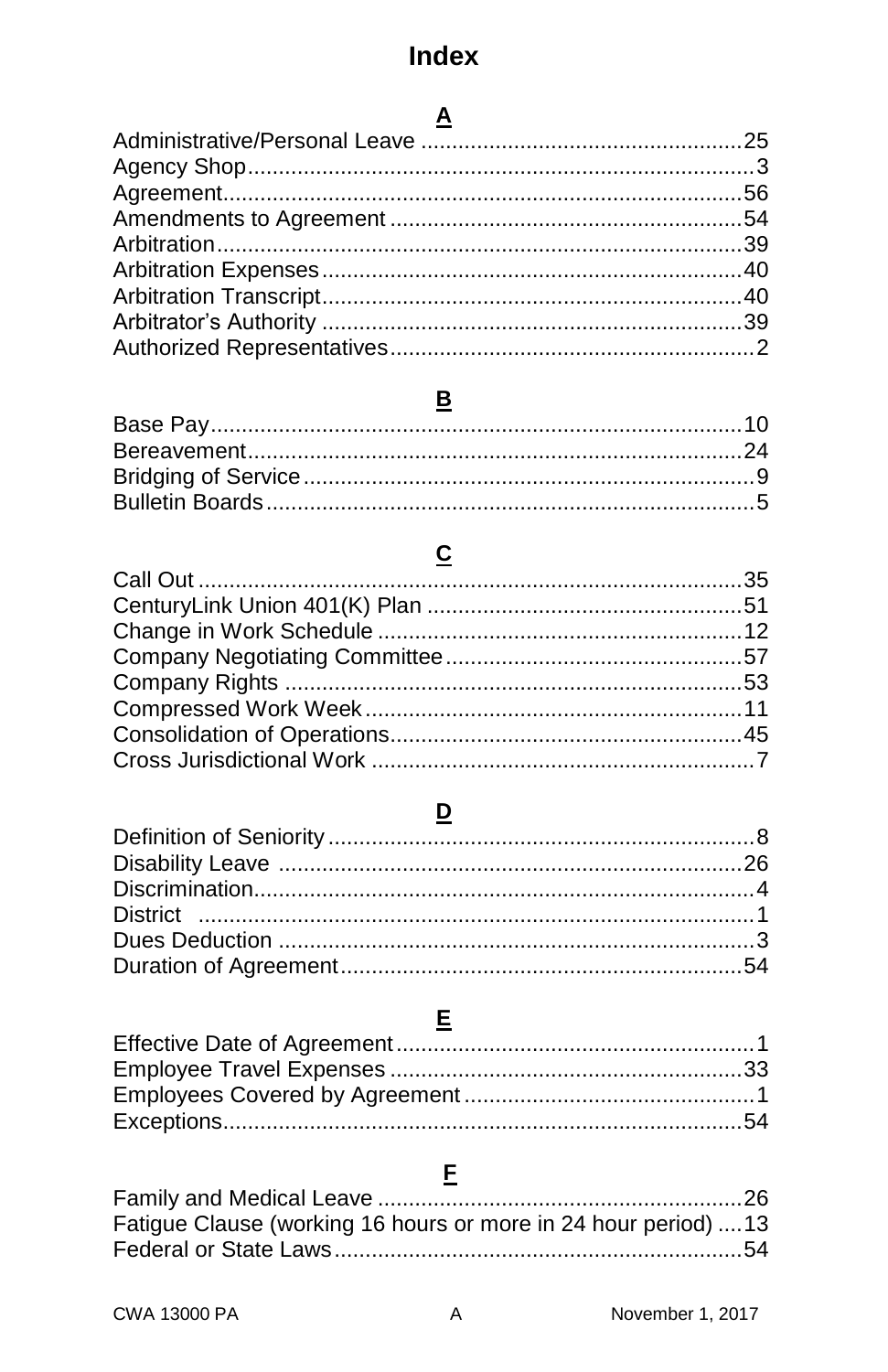#### $\overline{G}$

# $H$

# $\overline{1}$

### $\underline{\mathsf{J}}$

#### $\overline{\mathsf{r}}$

### M

| Meeting between Company and Union Representatives 2 |  |
|-----------------------------------------------------|--|
|                                                     |  |
|                                                     |  |
|                                                     |  |

#### $\overline{\mathbf{N}}$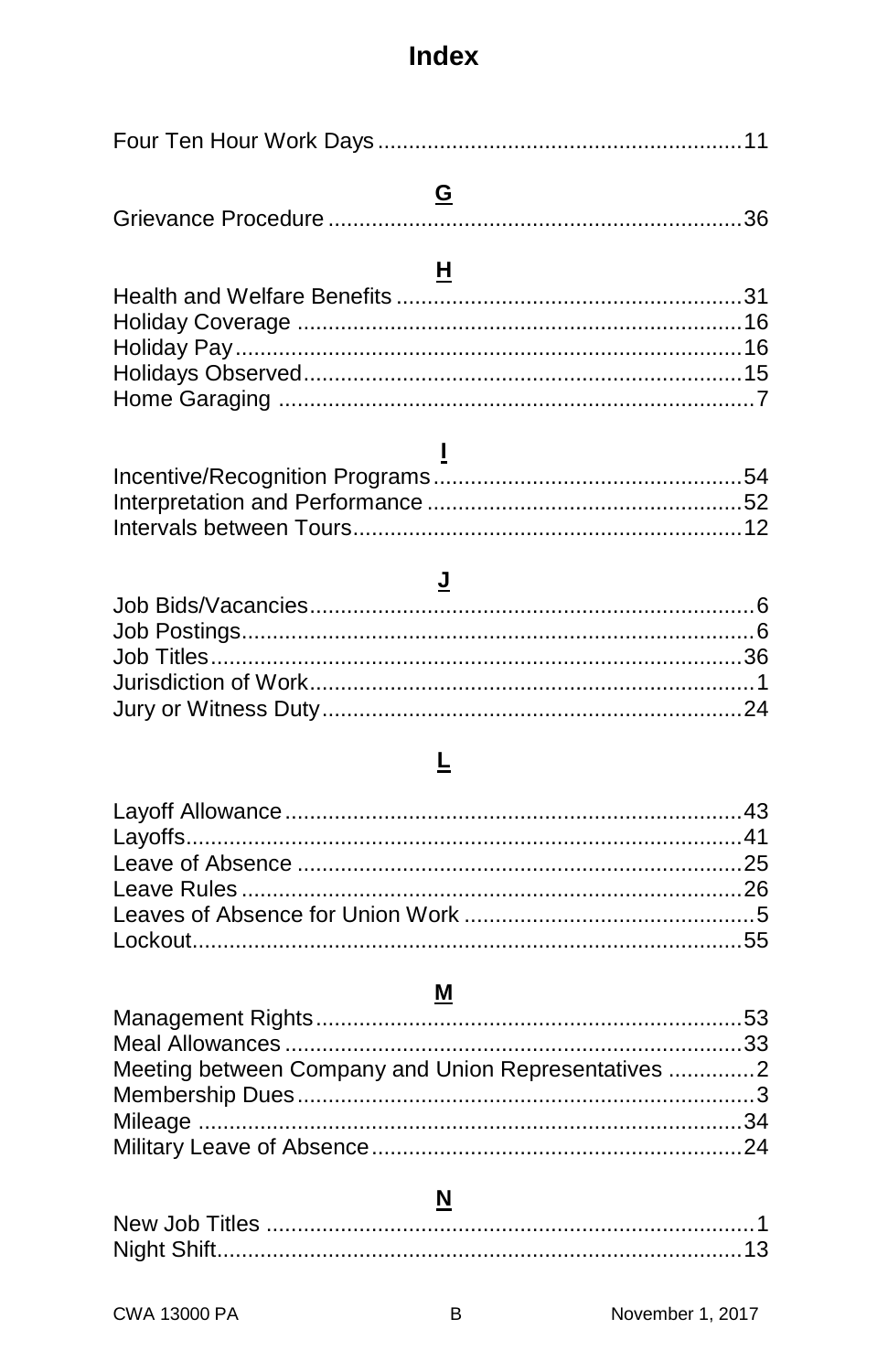# $\overline{\mathbf{o}}$

# P

### $\underline{\mathbf{R}}$

# $\mathbf{s}$